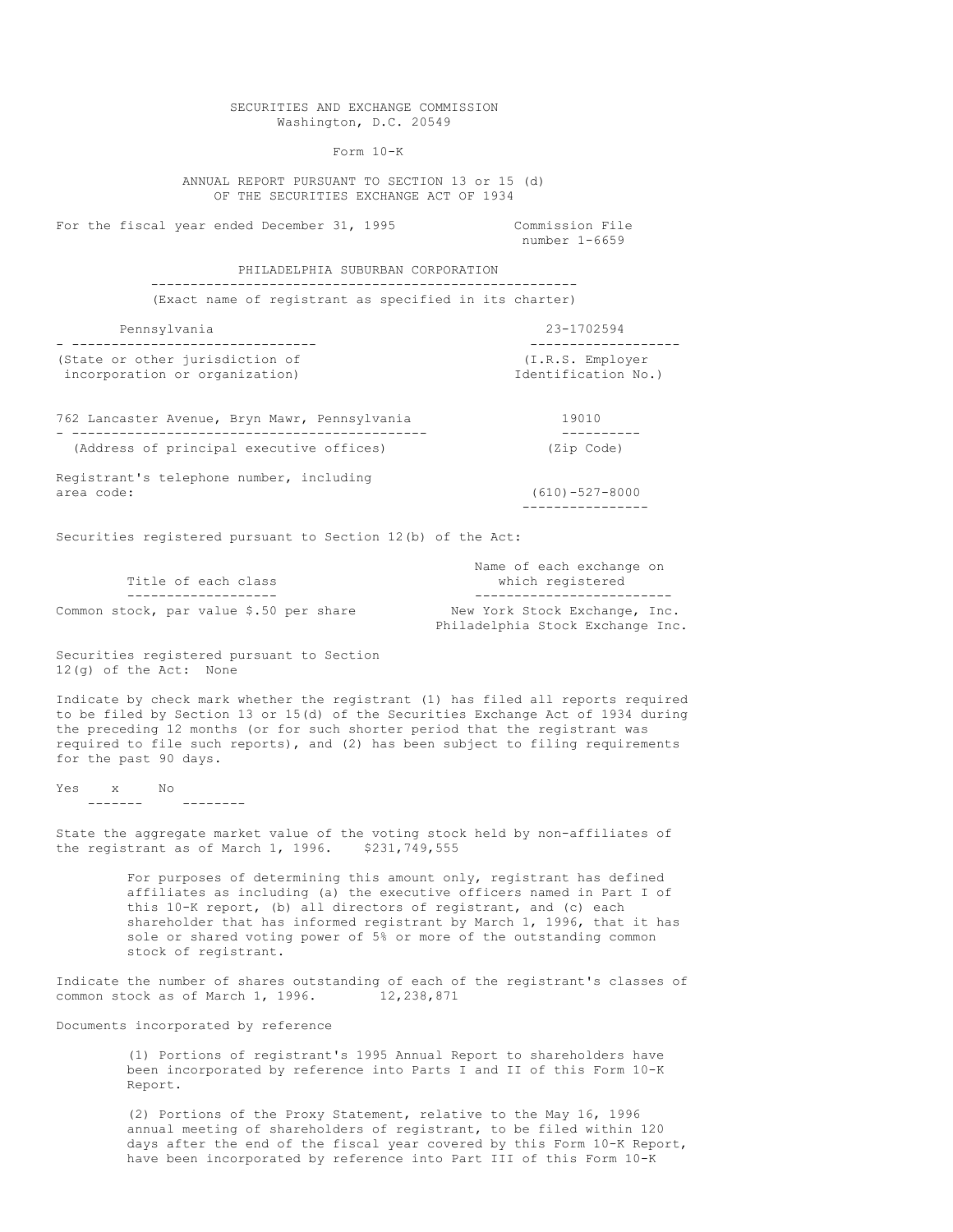#### PART I

Item 1. Business --------

Philadelphia Suburban Corporation ("PSC" or the "Registrant"), a Pennsylvania corporation, was incorporated in 1968. The information appearing in "Management's Discussion and Analysis" from the portions of PSC's 1995 Annual Report to shareholders filed as Exhibit 13.3 to this Form 10-K Report is incorporated by reference herein.

The business of PSC is conducted almost entirely through its subsidiary Philadelphia Suburban Water Company ("PSW"), a regulated public utility. PSW supplies water to 264,865 residential, commercial, industrial and public customers. PSW's contiguous service territory is approximately 406 square miles, comprising a large portion of the suburban area west and north of the City of Philadelphia. This territory is primarily residential in nature and is completely metered, except for fire hydrant service. Based on the 1990 census, PSW estimates that the total number of persons currently served is approximately 850,000. Excluding the customers that were added at the time of acquisitions in the last three years, customer accounts have grown at an average rate of approximately .6% per annum for the last three years.

Operating revenues during the twelve months ended December 31, 1995 were derived approximately as follows:

| 67.1%  | from residential customers              |
|--------|-----------------------------------------|
| 20.6%  | from commercial customers               |
| 4.3%   | from industrial customers               |
| 1.1%   | from public customers                   |
| 6.4%   | from fire protection services           |
| .5%    | from sales to other water utilities and |
|        | miscellaneous customers                 |
|        |                                         |
| 100.0% |                                         |

======

PSW has completed ten water system acquisitions in the last four years. In May 1995, PSW purchased the franchise rights and the water utility assets of Media Borough ("Media"). The Media system covers a 23 square mile service area contiguous to PSW's service territory. In addition, PSW purchased the franchise rights and the water utility assets of four smaller water systems in 1995 that cover a combined service territory of four square miles. The annual revenues from these systems approximate \$4,750,000, and related revenues included in the consolidated financial statements were \$2,820,000 for 1995.

In December 1994, PSW acquired the franchise rights and the water utility assets of two privately owned water companies. In December 1993, PSW acquired the water utility assets and franchise rights of the Borough of Malvern. In December 1992, PSW acquired the water utility assets of the West Whiteland Township and the Uwchlan Township Municipal Authority water systems. Combined, the five systems acquired before 1995 added 43 square miles of service territory adjacent to PSW's existing service territory and had revenues of approximately \$2,731,000 in 1995.

PSW has also entered into preliminary agreements to acquire six additional water systems for a combined purchase price of approximately \$20,600,000, including, subject to final negotiations, the issuance of up to \$5,000,000 of the Company's preferred stock. These systems are adjacent or near to PSW's service territory. The combined annual revenues of these systems are approximately \$2,900,000. In addition, PSW continues to hold discussions with several other water systems that are near or adjacent to its service territory.

 $\mathfrak{D}$ 

# Item 1, Continued

Selected operating statistics. Set forth below is a table showing certain selected operating statistics for PSW for the past three years.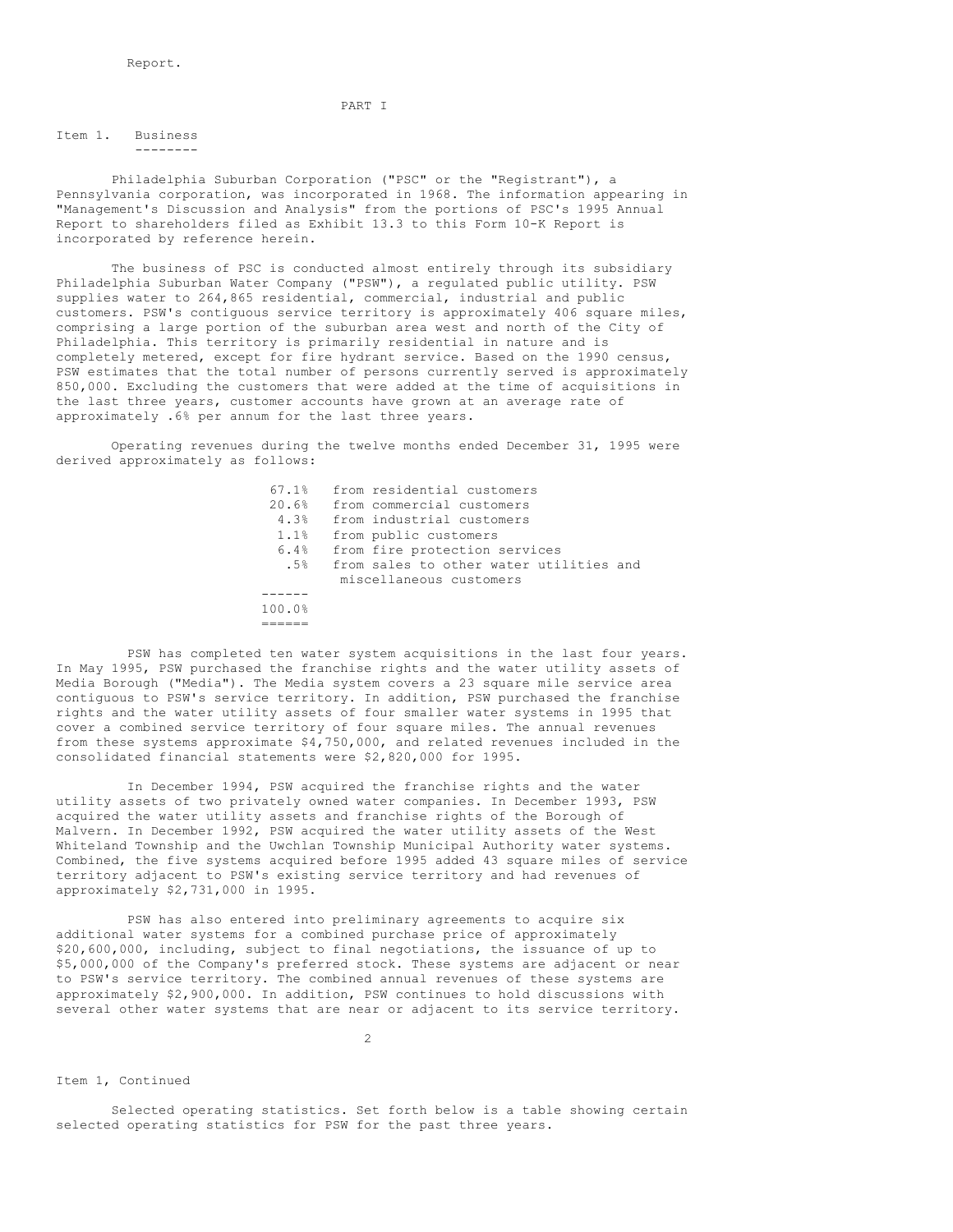| Revenues from water sales (000's omitted)      | 1995                                                                                                                                                                                                                                                                                                                                                                                                                                                                                          | 1994                                                                                                                                                                                                                                                                                                                                                                                                                                                                                            | 1993                                                                                                                      |
|------------------------------------------------|-----------------------------------------------------------------------------------------------------------------------------------------------------------------------------------------------------------------------------------------------------------------------------------------------------------------------------------------------------------------------------------------------------------------------------------------------------------------------------------------------|-------------------------------------------------------------------------------------------------------------------------------------------------------------------------------------------------------------------------------------------------------------------------------------------------------------------------------------------------------------------------------------------------------------------------------------------------------------------------------------------------|---------------------------------------------------------------------------------------------------------------------------|
|                                                | $\frac{1}{2} \frac{1}{2} \frac{1}{2} \frac{1}{2} \frac{1}{2} \frac{1}{2} \frac{1}{2} \frac{1}{2} \frac{1}{2} \frac{1}{2} \frac{1}{2} \frac{1}{2} \frac{1}{2} \frac{1}{2} \frac{1}{2} \frac{1}{2} \frac{1}{2} \frac{1}{2} \frac{1}{2} \frac{1}{2} \frac{1}{2} \frac{1}{2} \frac{1}{2} \frac{1}{2} \frac{1}{2} \frac{1}{2} \frac{1}{2} \frac{1}{2} \frac{1}{2} \frac{1}{2} \frac{1}{2} \frac{$                                                                                                  | $\frac{1}{2} \frac{1}{2} \frac{1}{2} \frac{1}{2} \frac{1}{2} \frac{1}{2} \frac{1}{2} \frac{1}{2} \frac{1}{2} \frac{1}{2} \frac{1}{2} \frac{1}{2} \frac{1}{2} \frac{1}{2} \frac{1}{2} \frac{1}{2} \frac{1}{2} \frac{1}{2} \frac{1}{2} \frac{1}{2} \frac{1}{2} \frac{1}{2} \frac{1}{2} \frac{1}{2} \frac{1}{2} \frac{1}{2} \frac{1}{2} \frac{1}{2} \frac{1}{2} \frac{1}{2} \frac{1}{2} \frac{$                                                                                                    | $- - - -$                                                                                                                 |
|                                                |                                                                                                                                                                                                                                                                                                                                                                                                                                                                                               |                                                                                                                                                                                                                                                                                                                                                                                                                                                                                                 |                                                                                                                           |
| Residential                                    | \$78,082                                                                                                                                                                                                                                                                                                                                                                                                                                                                                      | \$69,545                                                                                                                                                                                                                                                                                                                                                                                                                                                                                        | \$66,183                                                                                                                  |
| Commercial                                     | 24,016                                                                                                                                                                                                                                                                                                                                                                                                                                                                                        | 23,020                                                                                                                                                                                                                                                                                                                                                                                                                                                                                          | 19,970                                                                                                                    |
| Industrial                                     | 4,990                                                                                                                                                                                                                                                                                                                                                                                                                                                                                         | 5,175                                                                                                                                                                                                                                                                                                                                                                                                                                                                                           | 4,568                                                                                                                     |
| Public                                         | 1,252                                                                                                                                                                                                                                                                                                                                                                                                                                                                                         | 1,257                                                                                                                                                                                                                                                                                                                                                                                                                                                                                           | 1,027                                                                                                                     |
| Fire protection                                | 7,421                                                                                                                                                                                                                                                                                                                                                                                                                                                                                         | 7,054                                                                                                                                                                                                                                                                                                                                                                                                                                                                                           | 5,912                                                                                                                     |
| Other                                          | 617                                                                                                                                                                                                                                                                                                                                                                                                                                                                                           | 848                                                                                                                                                                                                                                                                                                                                                                                                                                                                                             | 1,095                                                                                                                     |
| Tax Surcharge (credit)                         | (505)<br>---------                                                                                                                                                                                                                                                                                                                                                                                                                                                                            | (97)<br>---------                                                                                                                                                                                                                                                                                                                                                                                                                                                                               | 706<br>--------                                                                                                           |
|                                                |                                                                                                                                                                                                                                                                                                                                                                                                                                                                                               |                                                                                                                                                                                                                                                                                                                                                                                                                                                                                                 |                                                                                                                           |
| Total                                          | \$115,873<br>========                                                                                                                                                                                                                                                                                                                                                                                                                                                                         | \$106,802                                                                                                                                                                                                                                                                                                                                                                                                                                                                                       | \$99,461<br>$\qquad \qquad \doteq\qquad \qquad \doteq\qquad \qquad \doteq\qquad \qquad \qquad \doteq\qquad \qquad \qquad$ |
| Water sales (million gallons)                  |                                                                                                                                                                                                                                                                                                                                                                                                                                                                                               |                                                                                                                                                                                                                                                                                                                                                                                                                                                                                                 |                                                                                                                           |
|                                                |                                                                                                                                                                                                                                                                                                                                                                                                                                                                                               |                                                                                                                                                                                                                                                                                                                                                                                                                                                                                                 |                                                                                                                           |
| Residential                                    | 17,610                                                                                                                                                                                                                                                                                                                                                                                                                                                                                        | 16,577                                                                                                                                                                                                                                                                                                                                                                                                                                                                                          | 16,729                                                                                                                    |
| Commercial                                     | 7,983                                                                                                                                                                                                                                                                                                                                                                                                                                                                                         | 7,804                                                                                                                                                                                                                                                                                                                                                                                                                                                                                           | 7,441                                                                                                                     |
| Industrial                                     | 1,919                                                                                                                                                                                                                                                                                                                                                                                                                                                                                         | 2,085                                                                                                                                                                                                                                                                                                                                                                                                                                                                                           | 1,985                                                                                                                     |
| Public                                         | 335                                                                                                                                                                                                                                                                                                                                                                                                                                                                                           | 324                                                                                                                                                                                                                                                                                                                                                                                                                                                                                             | 294                                                                                                                       |
| Fire protection - metered                      | 51                                                                                                                                                                                                                                                                                                                                                                                                                                                                                            | 55                                                                                                                                                                                                                                                                                                                                                                                                                                                                                              | 60                                                                                                                        |
| Other                                          | 124<br>--------                                                                                                                                                                                                                                                                                                                                                                                                                                                                               | 261<br>---------                                                                                                                                                                                                                                                                                                                                                                                                                                                                                | 401<br>--------                                                                                                           |
| Total                                          |                                                                                                                                                                                                                                                                                                                                                                                                                                                                                               |                                                                                                                                                                                                                                                                                                                                                                                                                                                                                                 |                                                                                                                           |
|                                                | 28,022<br>========                                                                                                                                                                                                                                                                                                                                                                                                                                                                            | 27,106                                                                                                                                                                                                                                                                                                                                                                                                                                                                                          | 26,910<br>$\begin{array}{cccccccccc} = & = & = & = & = & = & = & = & \end{array}$                                         |
| System delivery by source<br>(million gallons) |                                                                                                                                                                                                                                                                                                                                                                                                                                                                                               |                                                                                                                                                                                                                                                                                                                                                                                                                                                                                                 |                                                                                                                           |
| Surface (including Upper Merion                |                                                                                                                                                                                                                                                                                                                                                                                                                                                                                               |                                                                                                                                                                                                                                                                                                                                                                                                                                                                                                 |                                                                                                                           |
| reservoir)                                     | 26,904                                                                                                                                                                                                                                                                                                                                                                                                                                                                                        | 25,386                                                                                                                                                                                                                                                                                                                                                                                                                                                                                          | 24,635                                                                                                                    |
| Wells                                          | 4,830                                                                                                                                                                                                                                                                                                                                                                                                                                                                                         | 5,037                                                                                                                                                                                                                                                                                                                                                                                                                                                                                           | 5,466                                                                                                                     |
| Purchased                                      | 2,077<br>---------                                                                                                                                                                                                                                                                                                                                                                                                                                                                            | 2,356<br>$\begin{array}{cccccccccccccc} \multicolumn{2}{c}{} & \multicolumn{2}{c}{} & \multicolumn{2}{c}{} & \multicolumn{2}{c}{} & \multicolumn{2}{c}{} & \multicolumn{2}{c}{} & \multicolumn{2}{c}{} & \multicolumn{2}{c}{} & \multicolumn{2}{c}{} & \multicolumn{2}{c}{} & \multicolumn{2}{c}{} & \multicolumn{2}{c}{} & \multicolumn{2}{c}{} & \multicolumn{2}{c}{} & \multicolumn{2}{c}{} & \multicolumn{2}{c}{} & \multicolumn{2}{c}{} & \multicolumn{2}{c}{} & \multicolumn{2}{c}{} & \$ | 2,446<br>--------                                                                                                         |
|                                                |                                                                                                                                                                                                                                                                                                                                                                                                                                                                                               |                                                                                                                                                                                                                                                                                                                                                                                                                                                                                                 |                                                                                                                           |
| Total                                          | 33,811<br>========                                                                                                                                                                                                                                                                                                                                                                                                                                                                            | 32,779<br>========                                                                                                                                                                                                                                                                                                                                                                                                                                                                              | 32,547<br>$=$ = = = = = = =                                                                                               |
| Number of metered customers                    |                                                                                                                                                                                                                                                                                                                                                                                                                                                                                               |                                                                                                                                                                                                                                                                                                                                                                                                                                                                                                 |                                                                                                                           |
| (end of year)                                  |                                                                                                                                                                                                                                                                                                                                                                                                                                                                                               |                                                                                                                                                                                                                                                                                                                                                                                                                                                                                                 |                                                                                                                           |
| Residential                                    | 248,500                                                                                                                                                                                                                                                                                                                                                                                                                                                                                       | 234,624                                                                                                                                                                                                                                                                                                                                                                                                                                                                                         | 232,684                                                                                                                   |
| Commercial                                     | 11,725                                                                                                                                                                                                                                                                                                                                                                                                                                                                                        | 10,777                                                                                                                                                                                                                                                                                                                                                                                                                                                                                          | 10,720                                                                                                                    |
| Industrial                                     | 848                                                                                                                                                                                                                                                                                                                                                                                                                                                                                           | 833                                                                                                                                                                                                                                                                                                                                                                                                                                                                                             | 832                                                                                                                       |
| Public                                         | 775                                                                                                                                                                                                                                                                                                                                                                                                                                                                                           | 688                                                                                                                                                                                                                                                                                                                                                                                                                                                                                             | 696                                                                                                                       |
| Fire protection                                | 3,006                                                                                                                                                                                                                                                                                                                                                                                                                                                                                         | 2,596                                                                                                                                                                                                                                                                                                                                                                                                                                                                                           | 2,248                                                                                                                     |
| Other                                          | 11                                                                                                                                                                                                                                                                                                                                                                                                                                                                                            | 15                                                                                                                                                                                                                                                                                                                                                                                                                                                                                              | 15<br>$- - - - - - - -$                                                                                                   |
|                                                |                                                                                                                                                                                                                                                                                                                                                                                                                                                                                               |                                                                                                                                                                                                                                                                                                                                                                                                                                                                                                 |                                                                                                                           |
| Total                                          | 264,865<br>$\qquad \qquad \doteq\qquad \qquad \doteq\qquad \qquad \doteq\qquad \qquad \qquad \doteq\qquad \qquad \qquad \qquad \doteq\qquad \qquad \qquad \qquad \doteq\qquad \qquad \qquad \qquad \qquad \doteq\qquad \qquad \qquad \qquad \doteq\qquad \qquad \qquad \qquad \qquad \doteq\qquad \qquad \qquad \qquad \doteq\qquad \qquad \qquad \qquad \doteq\qquad \qquad \qquad \qquad \qquad \doteq\qquad \qquad \qquad \qquad \doteq\qquad \qquad \qquad \qquad \qquad \doteq\qquad \q$ | 249,533<br>$=$                                                                                                                                                                                                                                                                                                                                                                                                                                                                                  | 247,195<br>$\qquad \qquad \doteq\qquad \qquad \doteq\qquad \qquad \doteq\qquad \qquad \doteq\qquad \qquad \qquad$         |
| Average consumption per                        |                                                                                                                                                                                                                                                                                                                                                                                                                                                                                               |                                                                                                                                                                                                                                                                                                                                                                                                                                                                                                 |                                                                                                                           |
| customer in gallons                            | 109,084                                                                                                                                                                                                                                                                                                                                                                                                                                                                                       | 109,001                                                                                                                                                                                                                                                                                                                                                                                                                                                                                         | 110,368                                                                                                                   |
|                                                |                                                                                                                                                                                                                                                                                                                                                                                                                                                                                               | $\qquad \qquad \doteq\qquad \qquad \doteq\qquad \qquad \doteq\qquad \qquad \qquad \doteq\qquad \qquad \qquad$                                                                                                                                                                                                                                                                                                                                                                                   |                                                                                                                           |

3

# Item 1, Continued

Water supplies and usage. PSW derives its principal supply of water from the Schuylkill River, seven rural streams which are tributaries of the Schuylkill and Delaware Rivers, and the Upper Merion Reservoir, a former quarry now impounding groundwater. All of these are either within or adjacent to PSW's service territory. PSW acquired the right to remove water from these sources, and in connection with such rights, PSW has secured the necessary regulatory approvals. PSW has five impounding reservoirs and has five treatment and pumping facilities to provide storage and treatment of these surface water supplies.

The Pennsylvania Department of Environmental Protection ("DEP") has regulatory power with respect to sources of supply and the construction, operation and safety practices for certain dams and other water containment structures under the Pennsylvania Dam Safety and Encroachments Act of 1979. PSW's dams are in compliance with these requirements in all material respects.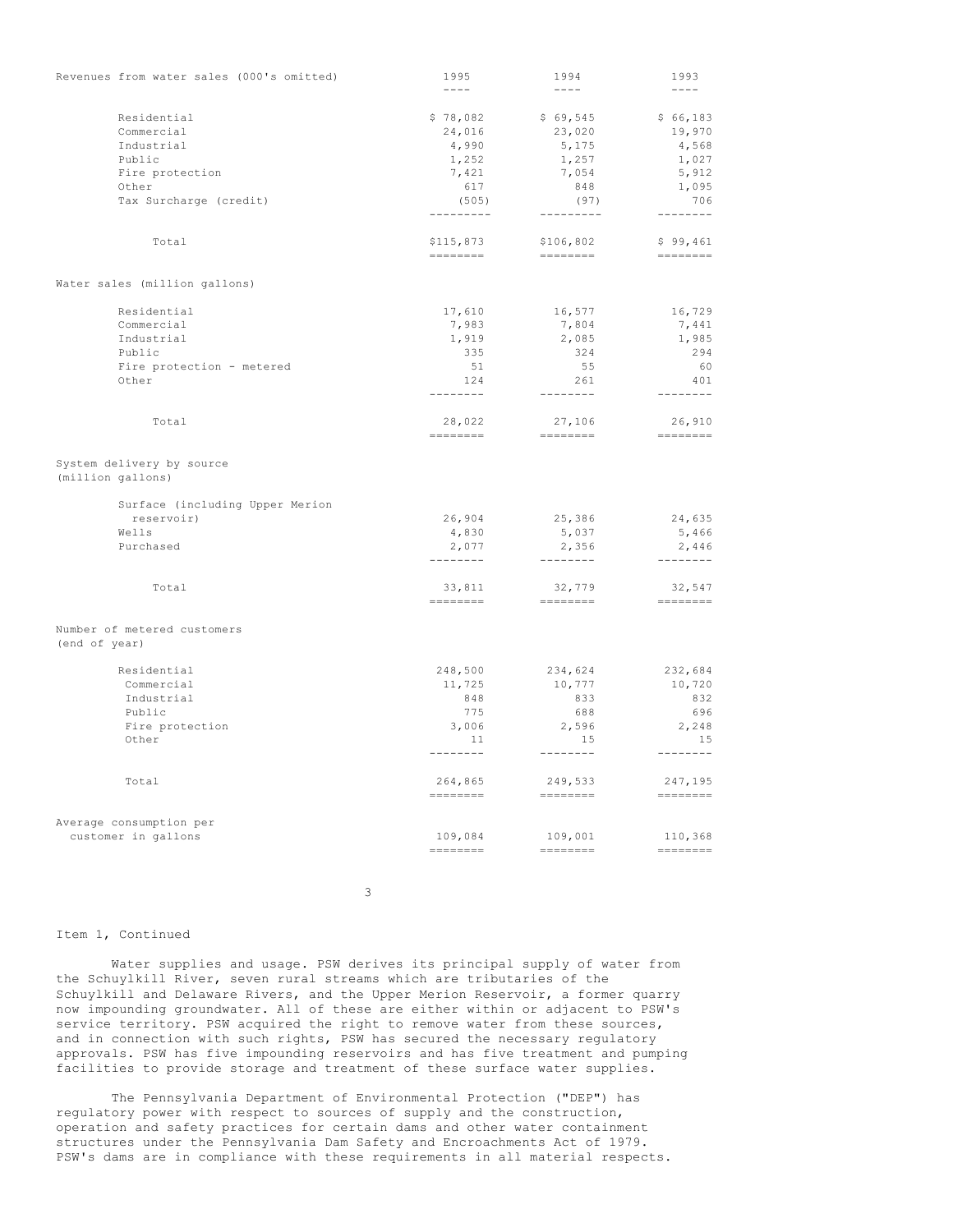PSW's surface supplies are supplemented by 38 wells. PSW also has interconnections with: the Chester Water Authority, which permits PSW to withdraw up to 6.4 million gallons per day ("mgd"); the Bucks County Water and Sewer Authority, which provides for a supply of up to 7.0 mgd; and the West Chester Area Municipal Authority, which provides up to 1.0 mgd. Agreements regarding the first two interconnections require PSW to purchase certain minimum amounts of water. PSW believes it possesses all the necessary permits to obtain its supply of water from the sources indicated above.

The minimum safe yield of all sources of supply described above, based on low stream flows of record with respect to surface supplies, is as follows:

| Surface supplies       | 93.8 mgd  |  |
|------------------------|-----------|--|
| Upper Merion Reservoir | 7.2       |  |
| Wells                  | 15.4      |  |
| Purchased supplies     | 8.2       |  |
|                        |           |  |
| Total                  | 124.6 mgd |  |
|                        |           |  |

During periods of normal precipitation, the safe yield is more than the minimum shown above. Under normal operating conditions, PSW can deliver a maximum of 144 mgd to its distribution system for short periods of time. The average daily sendout for 1995, 1994 and 1993 was 92.6, 89.8 and 89.1 mgd, respectively.

The maximum demand ever placed upon PSW's facilities for one month occurred during August 1995, when sendout averaged 109.3 mgd. The peak day of record occurred during July 1995 when water use reached 121.8 mgd.

Actual water usage (as measured by the water meters installed at each service location) is less than the amount of water delivered into the system due to leaks, PSW's operational use of water, fire hydrant usage and other similar uses. Water consumption per customer is affected by local weather conditions during the year. In general, during the late spring and summer, an increase in rainfall reduces water consumption, while a decrease in rainfall increases it. Also, an increase in the average temperature generally causes an increase in water consumption.

Energy supplies. PSW does all of its pumping using electric power purchased from PECO Energy Company. Energy supplies have been sufficient to meet customer demand.

4

#### Item 1, Continued

Water shortages. The Delaware River Basin, which is the drainage area of the Delaware River from New York State to Delaware, periodically experiences water shortages during the summer months. To the extent that the reservoirs in the upper part of the Basin are affected by a lack of precipitation, the Delaware River Basin Commission (the "DRBC") may impose either voluntary or mandatory water use restrictions on portions or all of the Basin. The Commonwealth of Pennsylvania (the "Commonwealth") also has the authority to impose similar restrictions on a county-by-county basis.

PSW's raw water supplies have been adequate to meet customer demand for the past five years principally because of its five impounding reservoirs. However, PSW's customers may be required to comply with the Commonwealth and DRBC water use restrictions, even if PSW's supplies are adequate.

In September 1995, the Governor of the Commonwealth declared a drought emergency in the counties served by PSW. The drought emergency imposed a mandatory ban on all nonessential water usage by PSW's customers. Because the order was issued toward the end of the summer months, when nonessential and recreational use of water has traditionally declined, the restriction did not have a significant impact on PSW revenues. The drought emergency was lifted by the end of 1995. Throughout the drought emergency, PSW maintained adequate storage levels of treated water and had sufficient quantities of raw water. No other drought restrictions were imposed by the Commonwealth or DRBC in the last three years.

Regulation by the Pennsylvania Public Utility Commission. PSW is subject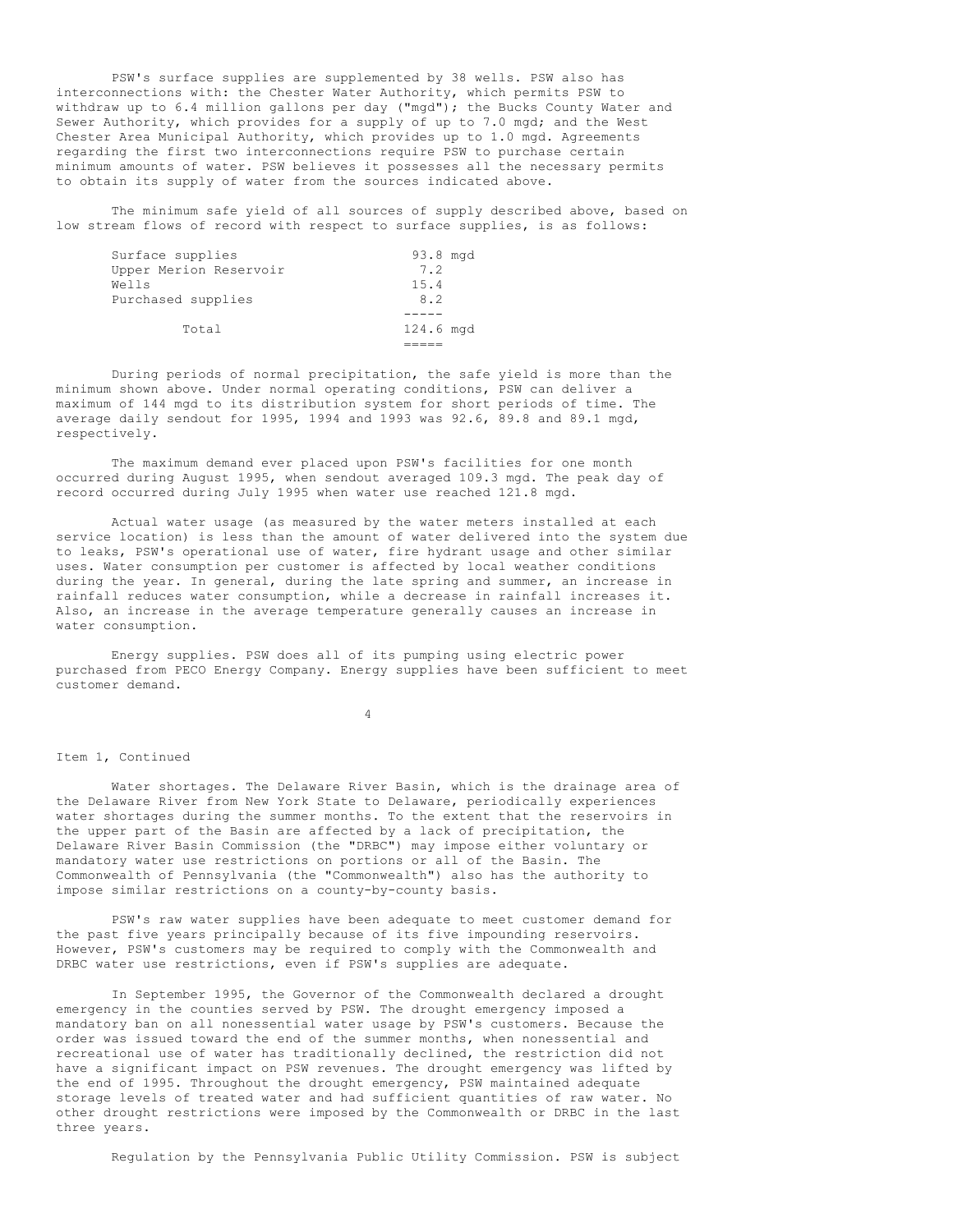to regulation by the Pennsylvania Public Utility Commission ("PUC") which has jurisdiction with respect to rates, service, accounting procedures, issuance of securities, acquisitions and other matters.

Under applicable Pennsylvania statutes, PSW has rights granted under its Articles of Incorporation and by certificates of public convenience from the PUC authorizing it to conduct its present operations in the manner in which such operations are now conducted and in the territory in which it now renders service, to exercise the right of eminent domain and to maintain its mains in the streets and highways of such territory. Such rights are generally nonexclusive, although it has been the practice of the PUC to allow only one water company to actually provide service to a given area. Consequently, PSW is subject to competition only with respect to potential customers located on the fringe of areas that it presently serves who also may have access to the service of another water supplier, or where other water service opportunities exist (including non-utility Companies with riparian rights or access to an adequate supply from a neighboring facility).

In 1993, the PUC initiated a rulemaking procedure intended to facilitate the development of practical standards by which water mains should be extended to "bona fide service applicants", typically existing homes or businesses in need of a reliable public water supply. In December 1995, the PUC issued a final rulemaking, reflecting the position that the primary costs of such extensions should be justified by anticipated revenues. Generally, construction costs beyond those justified by anticipated revenues must be borne by the applicant. Under the proposal, PSW is required to invest approximately \$4,000 per customer in a main extension prior to requiring any customer contribution. The Commission selected this threshold because revenues from an average customer offset the interest, depreciation and incremental operating expense associated with the investment.

5

# Item 1, Continued

Water Quality & Environmental Issues. PSW is subject to regulation of water quality by the U.S. Environmental Protection Agency ("EPA") under the Federal Safe Drinking Water Act (the "SDWA") and by the Pennsylvania Department of Environmental Protection ("DEP") under the Pennsylvania Safe Drinking Water Act. The SDWA provides for the establishment of minimum water quality standards, as well as governmental authority to specify the type of treatment process to be used for public drinking water. PSW is presently in compliance with all standards and treatment requirements promulgated to date.

The EPA has an ongoing directive to issue additional regulations under the SDWA. The directive was clarified in 1986 when Congress amended the SDWA to require, among other revisions, disinfection of all drinking water, additional maximum contaminant level ("MCL") specifications, and filtration of all surface water supplies. PSW has already installed the necessary equipment to provide for the disinfection of the drinking water throughout the system and is monitoring for the additional specified contaminants. PSW's surface water supplies are filtered.

In addition, the 1986 SDWA Amendments require the EPA to promulgate MCLs for many chemicals not previously regulated. EPA has to date promulgated MCLs for numerous additional contaminants and is required to mandate further MCLs every three years. Promulgation of additional MCLs by the EPA in the future may require PSW to change some of its treatment techniques, however, PSW believes that the currently proposed MCLs will not have a significant impact on its capital requirements or operating expenses. A bill amending and reauthorizing the SDWA has been passed by the United States Senate and is pending in the United States House of Representatives. If the bill passed by the Senate becomes law, it would direct the EPA to establish standards based upon occurrence and health risks and establishes a schedule for many standards which were proposed previously. The SWDA reauthorization package includes specific provisions for radon, arsenic and sulfates. The reauthorization of SWDA is not expected to have a material impact on PSW's operations or financial condition. PSW may, in the future, have to change its method of treating drinking water at certain of its sources of supply if additional regulations become effective.

In 1991, EPA promulgated final regulations for lead and copper (the "Lead and Copper Rule"). Under the Lead and Copper Rule, large water utilities are required to conduct corrosion control studies and to sample certain high-risk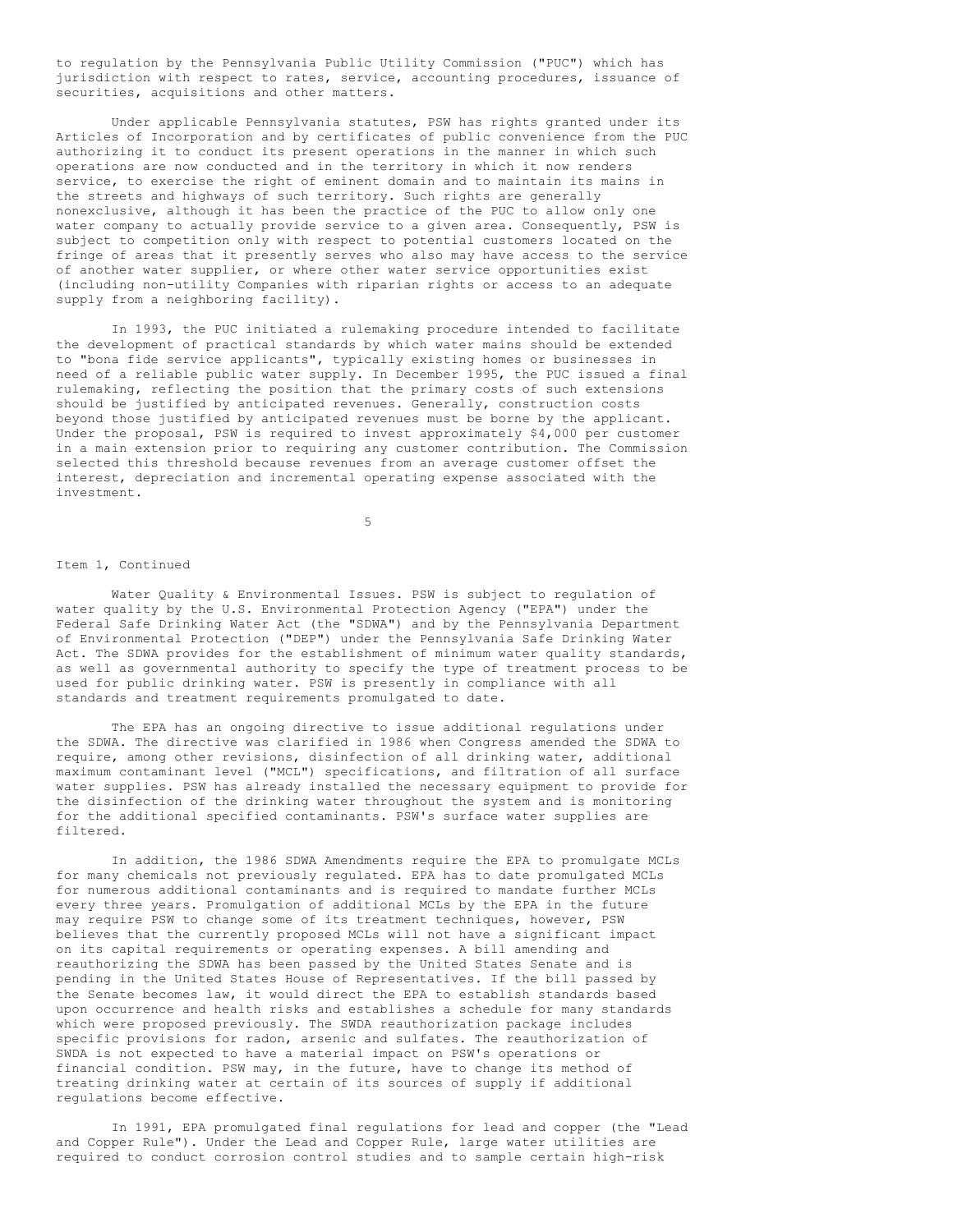customer homes to determine the extent of treatment techniques that may be required. PSW conducted the two required rounds of sampling in 1992 and did not exceed the EPA action levels for either lead or copper. Additional sampling will be required in the future. PSW has developed a corrosion control program for its surface sources of supply and does not foresee the need to make any major additional treatment changes or capital expenditures as a result of the Lead and Copper Rule.

On January 1, 1993, new federal regulations ("Phase II") became effective for certain volatile organics, herbicides, pesticides and inorganic parameters. All required Phase II monitoring was completed in 1995. In the few cases where Phase II contaminants were detected, concentrations were below MCLs. Future monitoring will be required, but no major treatment modifications are anticipated as a result of these regulations.

6

## Item 1, Continued

The EPA is expected to issue, in 1996, the first rule of a three rule package addressing Disinfection By-Products ("DBP"). DBP's are chemicals formed during the drinking water treatment process. The first rule is an Information Collection Rule designed to collect data to be used in developing the other two rulemakings.

PSW is also subject to other environmental statutes administered by the EPA and DEP. These include the Federal Clean Water Act and the Resource Conservation and Recovery Act ("RCRA"). Under the Federal Clean Water Act, the Company must obtain National Pollutant Discharge Elimination System ("NPDES") permits for discharges from its treatment stations. PSW currently maintains five NPDES permits relating to its water treatment plants, which are subject to renewal every five years. During the past five years, PSW has installed the required waste water treatment facilities and presently meets all NPDES requirements. Although management recognizes that permit renewal may become more difficult if more stringent guidelines are imposed, no significant obstacles to permit renewal are presently foreseen.

Under RCRA, PSW is subject to specific regulations regarding the solid waste generated from the water treatment process. The DEP promulgated a "Final Rulemaking" for solid waste (Residual Waste Management) in July 1992. PSW has retained an engineering consultant to assist with the extensive monitoring, record keeping and reporting required under these regulations. A preliminary application for permitting has been filed, and formal permitting of these facilities should be completed in 1996 in accordance with regulatory requirements.

Where PSW is required to make certain capital investments in order to maintain its compliance with any of the various regulations discussed above, it is management's belief that all such expenditures would be fully recoverable in PSW's water rates. However, the capital costs, under current law, would have to be financed prior to their inclusion in PSW's rate structure, and the resulting rate increases would not necessarily be timely.

> Employee Relations ------------------

As of December 31, 1995, the Registrant employed a total of 535 persons. Hourly employees of PSW are represented by the International Brotherhood of Firemen and Oilers, Local No. 473. The contract with the union was renewed on December 1, 1994 for a three-year period. Management considers its employee relations to be satisfactory.

Item 2. Properties. -----------

The Registrant believes that the facilities used in the operation of its business is generally in excellent condition in terms of suitability, adequacy and utilization.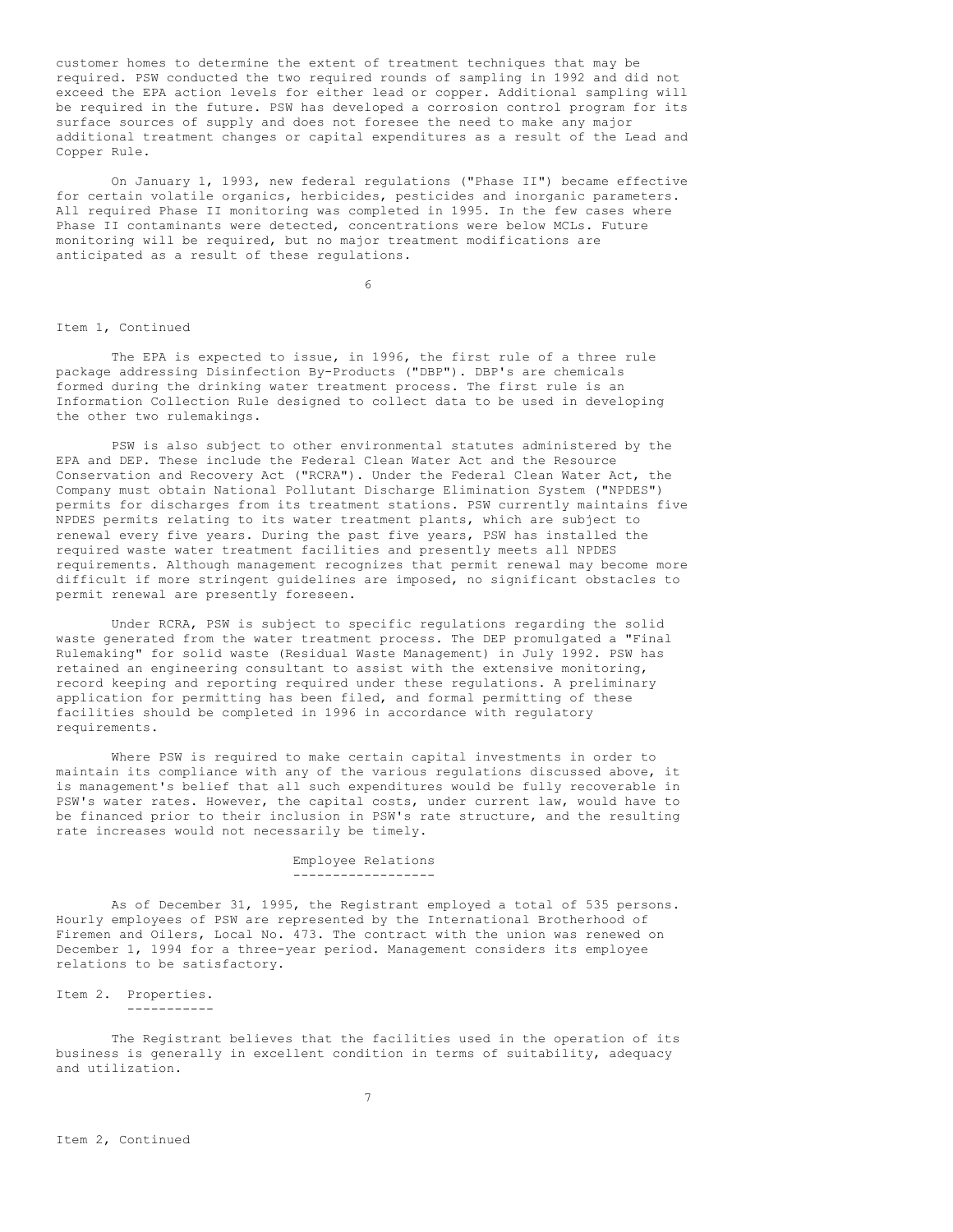The property of PSW consists of a waterworks system devoted to the collection, storage, treatment and distribution of water in its service territory. Management considers that its properties are maintained in good operating condition and in accordance with current standards of good waterworks practice. The following table summarizes the principal physical properties owned by PSW:

|              | No. of    |                      | Square Feet     |
|--------------|-----------|----------------------|-----------------|
| Location     | Buildings | Description          | Floor Area      |
|              |           |                      |                 |
| Pennsylvania | 6         | Office & warehouse   | 174,185         |
| Pennsylvania | 16        | Pumping stations and |                 |
|              |           | treatment buildings  | 169,200         |
| Pennsylvania | 22        | Well stations        | 600 ea.<br>App. |
| Pennsylvania | 16        | Well stations        | 150 ea.<br>App. |
| Pennsylvania | 42        | Booster stations     | App. 1,100 ea.  |

In addition, PSW also owns 52 storage facilities for treated water throughout its service territory with a combined capacity of 147.0 million gallons and five surface water impounding reservoirs. The water utility also owns approximately 3,180 miles of transmission and distribution mains, has 264,865 active metered services and 12,150 fire hydrants.

PSW's properties referred to herein, with certain minor exceptions which do not materially interfere with their use, are owned and are subject to the lien of an Indenture of Mortgage dated as of January 1, 1941, as supplemented. In the case of properties acquired through the exercise of the power of eminent domain and certain properties acquired through purchase, it has title only for water supply purposes.

The Registrant's corporate offices are leased from PSW and located in Bryn Mawr, Pennsylvania.

Item 3. Legal Proceedings -----------------

There are no pending legal proceedings to which the Registrant or any of its subsidiaries is a party or to which any of their properties is the subject that present a reasonable likelihood of a material adverse impact on the Registrant. As previously reported, there were two proceedings which arose from a fire in a warehouse in Newark, New Jersey, where hazardous substances were alleged to have been stored. PSW was involved or potentially involved because it was alleged that, out of more than 2,000 drums of material at the warehouse, one of the drums had originated from PSW. One of these proceedings has been dismissed and the other has been settled with PSW paying a nominal amount.

Item 4. Submission of Matters to a Vote of Security Holders ---------------------------------------------------

No matters were submitted to a vote of security holders during the fourth quarter of 1995.

Information with respect to the executive officers of the Company is contained in Item 10 hereof and is hereby incorporated by reference herein.

8

PART II -------

Item 5. Market for the Registrant's Common Stock and Related Security Holder Matters -------------------------------------------------------------

The Company's common stock is traded on the New York Stock Exchange and the Philadelphia Stock Exchange. As of March 1, 1996, there were approximately 12,265 holders of record of the Company's common stock.

The following selected quarterly financial data of the Company is in thousands of dollars, except for per share amounts: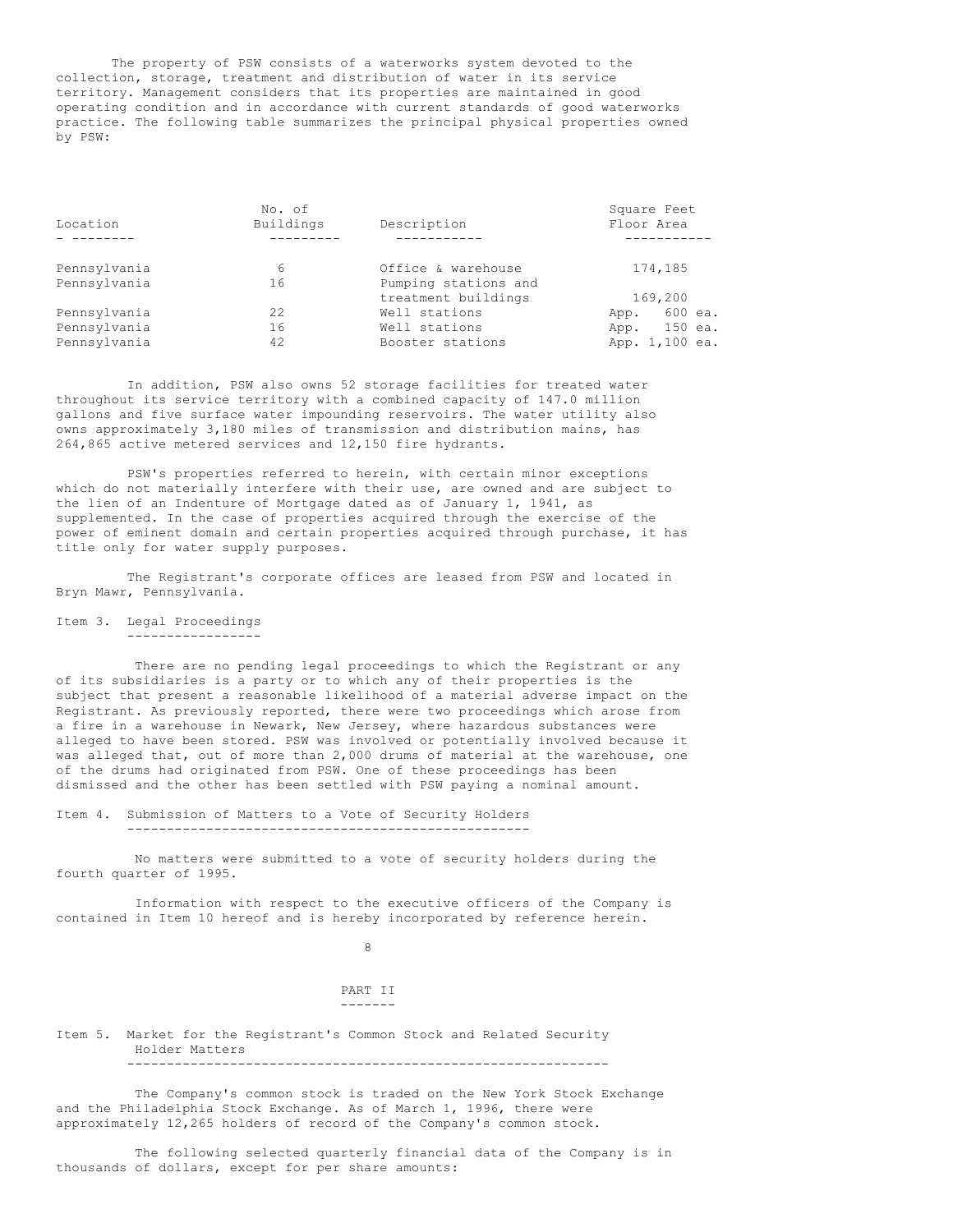|                                 | First    | Second   | Third             | Fourth   | Total     |
|---------------------------------|----------|----------|-------------------|----------|-----------|
|                                 | Ouarter  | Ouarter  | Ouarter           | Ouarter  | Year      |
|                                 |          |          | 1995              |          |           |
| Earned revenues                 | \$25,712 | \$28,827 | \$32,355          | \$30,150 | \$117,044 |
| Operating expenses              | 11,766   |          | 12,357 13,793     | 13,786   | 51,702    |
| Income, continuing operations   | 3,315    | 4,659    | 5,732             | 4,324    | 18,030    |
| Income per share, continuing    |          |          |                   |          |           |
| operations                      | .28      | .39      | .48               | .35      | 1.50      |
| Income, discontinued operations | $-$      |          | $-$               | 370      | 370       |
| Income per share, discontinued  |          |          |                   |          |           |
| operations                      | $-$      | $-\,-$   | $\qquad \qquad -$ | .03      | .03       |
| Net income                      | 3,315    | 4,659    | 5,732             | 4,694    | 18,400    |
| Net income per share            | .28      | .39      | .48               | .38      | 1.53      |
| Dividend paid per share         | .28      | .28      | .29               | .29      | 1.14      |
| Price range of common stock     |          |          |                   |          |           |
| - high                          | 18.25    | 18.75    | 18.63             | 21.50    | 21.50     |
| $-$ low                         | 17.38    | 17.63    | 17.63             | 18.00    | 17.38     |
|                                 |          |          | 1994              |          |           |
| Earned revenues                 | \$24,849 | \$26,730 | \$28,849          | \$28,208 | \$108,636 |
| Operating expenses              | 12,056   | 12,001   | 12,511            | 13,728   | 50,296    |
| Net income                      | 2,949    | 4,035    | 4,897             | 3,757    | 15,638    |
| Net income per share            | .26      | .35      | .42               | .32      | 1.35      |
| Dividend paid per share         | .27      | .27      | .28               | .28      | 1.10      |
| Price range of common stock     |          |          |                   |          |           |
| - high                          | 19.63    | 18.50    | 19.38             | 18.75    | 19.63     |
| $-$ low                         | 17.38    | 17.13    | 17.50             | 17.25    | 17.13     |

Following is a recent history of income from continuing operations and dividends of the Company:

|      | Cash dividend | Income per<br>share from<br>continuing | Payout |
|------|---------------|----------------------------------------|--------|
|      | per share     | operations                             | ratio  |
|      |               |                                        |        |
| 1991 | \$1.00        | \$1.29                                 | 78%    |
| 1992 | 1.04          | 1.23                                   | 85     |
| 1993 | 1.07          | 1.27                                   | 84     |
| 1994 | 1.10          | 1.35                                   | 81     |
| 1995 | 1.14          | 1.50                                   | 76     |
|      |               |                                        |        |

9

## Item 5, Continued

Dividends have averaged approximately 81% of income from continuing operations during this period. In August 1995, the annual dividend increased by 3.6% to \$1.16 beginning with the September 1995 dividend.

Item 6. Selected Financial Data -----------------------

The information appearing in the section captioned "Summary of Selected Financial Data" from the portions of the Company's 1995 Annual Report to shareholders filed as Exhibit 13.3 to this Form 10-K Report is incorporated by reference herein.

#### Item 7. Management's Discussion and Analysis of Financial Condition and Results of Operations ---------------------------------------------------------------

The information appearing in the section captioned "Management's Discussion and Analysis" from the portions of the Company's 1995 Annual Report to shareholders filed as Exhibit 13.3 to this Form 10-K Report is incorporated by reference herein.

#### Item 8. Financial Statements and Supplementary Data -------------------------------------------

Information appearing under the captions "Consolidated Statements of Income", "Consolidated Balance Sheets", "Consolidated Cash Flow Statements" and "Notes to Consolidated Financial Statements" from the portions of the Company's 1995 Annual Report to shareholders filed as Exhibit 13.3 to this Form 10-K Report is incorporated by reference herein. Also, the information appearing in the section captioned "Reports on Financial Statements" from the portions of the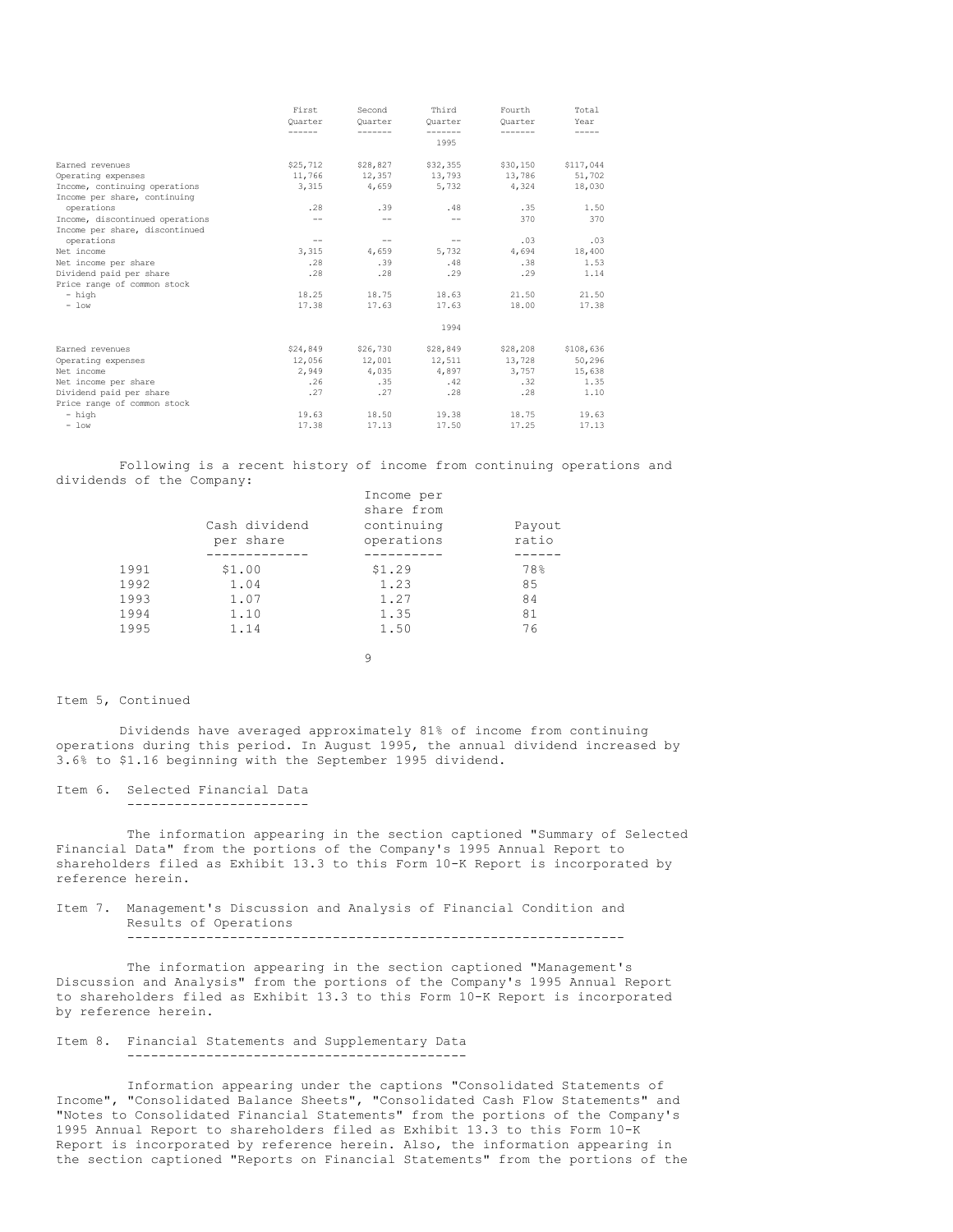Company's 1995 Annual Report to shareholders filed as Exhibit 13.3 to this Form 10-K Report is incorporated by reference herein.

Item 9. Disagreements on Accounting and Financial Disclosure ----------------------------------------------------

None.

10

```
PART III
--------
```
Item 10. Directors and Executive Officers of the Registrant --------------------------------------------------

Directors of the Registrant - ---------------------------

The information appearing in the section captioned "Information Regarding Nominees and Directors" of the Proxy Statement relating to the May 16, 1996, annual meeting of shareholders of the Company, to be filed within 120 days after the end of the fiscal year covered by this Form 10-K Report, is incorporated by reference herein.

Executive Officers of the Registrant - ------------------------------------

The following table and the notes thereto set forth information with respect to the executive officers of the Registrant, including their names, ages, positions with the Registrant and business experience during the last five years:

Position with the Registrant

| Name                  | Age<br>--- | TOSICION WICH CHE REGISCIANC<br>and date of election (1)                                                                                                                                                                                                                                                          |
|-----------------------|------------|-------------------------------------------------------------------------------------------------------------------------------------------------------------------------------------------------------------------------------------------------------------------------------------------------------------------|
| Nicholas DeBenedictis | 50         | President and Chairman (May 1993 to<br>present); President and Chief Executive<br>Officer (July 1992 to May 1993);<br>Chairman and Chief Executive Officer,<br>Philadelphia Suburban Water Company<br>(July 1992 to Present); President,<br>Philadelphia Suburban Water Company<br>(February 1995 to present) (2) |
| Richard R. Riegler    | 49         | Senior Vice President - Operations,<br>Philadelphia Suburban Water Company<br>(April 1989 to present) (3)                                                                                                                                                                                                         |
| Roy H. Stahl          | 43         | Senior Vice President and General<br>Counsel (April 1991 to present) (4)                                                                                                                                                                                                                                          |
| Michael P. Graham     | 47         | Senior Vice President - Finance and<br>Treasurer (March 1993 to present) (5)                                                                                                                                                                                                                                      |
| Morrison Coulter      | 59         | Senior Vice President - Production,<br>Philadelphia Suburban Water Company<br>(February 1996 to present); Vice<br>President - Production, Philadelphia<br>Suburban Water Company (April 1989 to<br>February 1996) (6)                                                                                             |

(1) In addition to the capacities indicated, the individuals named in the above table hold other offices or directorships with subsidiaries of the Registrant. Officers serve at the discretion of the Board of Directors.

11

# Item 10, Continued

(2) Mr. DeBenedictis was Secretary of the Pennsylvania Department of Environmental Resources from 1983 to 1986. From December 1986 to April 1989, he was President of the Greater Philadelphia Chamber of Commerce. Mr. DeBenedictis was Senior Vice President for Corporate and Public Affairs of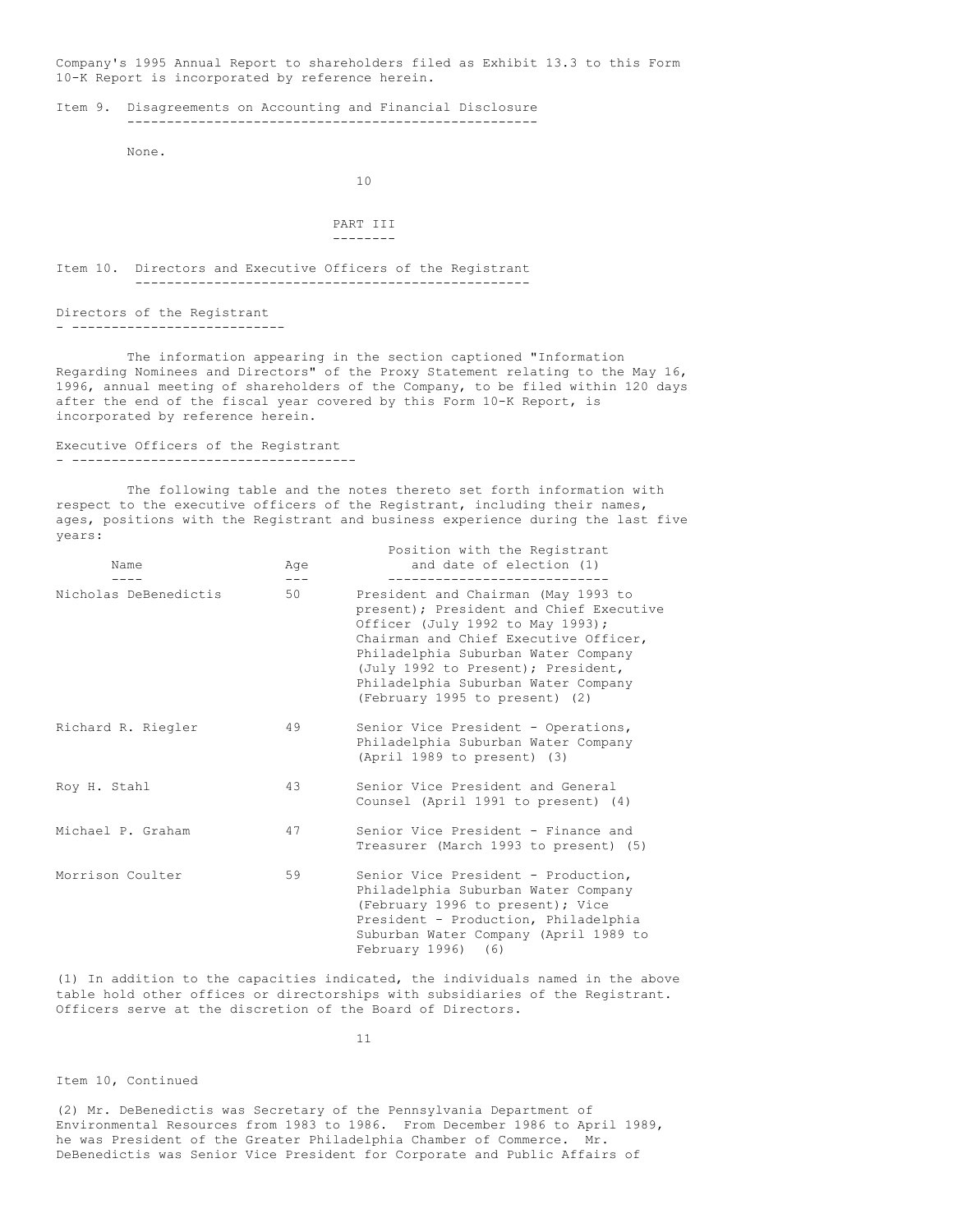Philadelphia Electric Company from April 1989 to June 1992.

(3) Mr. Riegler was Chief Engineer of Philadelphia Suburban Water Company from 1982 to 1984. He then served as Vice President and Chief Engineer from 1984 to 1986 and Vice President of Operations from 1986 to 1989.

(4) From January 1984 to August 1985, Mr. Stahl was Corporate Counsel, from August 1985 to May 1988 he was Vice President - Administration and Corporate Counsel of the Registrant, and from May 1988 to April 1991 he was Vice President and General Counsel of the Registrant.

(5) Mr. Graham was Controller of the Company from 1984 to September 1990, and from September 1990 to May 1991 he was Chief Financial Officer and Treasurer. From May 1991 to March 1993, Mr. Graham was Vice President - Finance and Treasurer.

(6) Mr. Coulter was Superintendent of Pumping Facilities from 1971 to 1982. From 1982 to 1987 he served as Manager - Electrical/Mechanical Department and from 1987 to 1989 he was Assistant Vice President - Production.

```
Item 11. Management Remuneration
          -----------------------
```
The information appearing in the sections captioned "Compensation of Directors and Executive Officers" of the Proxy Statement relating to the May 16, 1996, annual meeting of shareholders of the Company, to be filed within 120 days after the end of the fiscal year covered by this Form 10-K Report, is incorporated by reference herein.

Item 12. Security Ownership of Certain Beneficial Owners and Management --------------------------------------------------------------

The information appearing in the sections captioned "Ownership of Common Stock" of the Proxy Statement relating to the May 16, 1996, annual meeting of shareholders of the Company, to be filed within 120 days after the end of the fiscal year covered by this Form 10-K Report, is incorporated by reference herein.

#### Item 13. Certain Relationships and Related Transactions ----------------------------------------------

The information appearing in the sections captioned "Other Remuneration and Certain Transactions" of the Proxy Statement relating to the May 16, 1996, annual meeting of shareholders of the Company, to be filed within 120 days after the end of the fiscal year covered by this Form 10-K Report, is incorporated by reference herein.

#### 12

#### PART IV -------

Item 14. Exhibits, Financial Statement Schedules and Reports on Form 8-K ---------------------------------------------------------------

Financial Statements. The following is a list of the consolidated financial statements of the Company and its subsidiaries and supplementary data incorporated by reference in Item 8 hereof:

Management's Report

Independent Auditors' Report

Consolidated Balance Sheets - December 31, 1995 and 1994

Consolidated Statements of Income - 1995, 1994 and 1993

Consolidated Statements of Cash Flow - 1995, 1994, and 1993

Notes to Consolidated Financial Statements

Financial Statement Schedules. The financial statement schedules, or supplemental schedules, filed as part of this annual report on Form 10-K are omitted because they are not applicable or not required, or because the required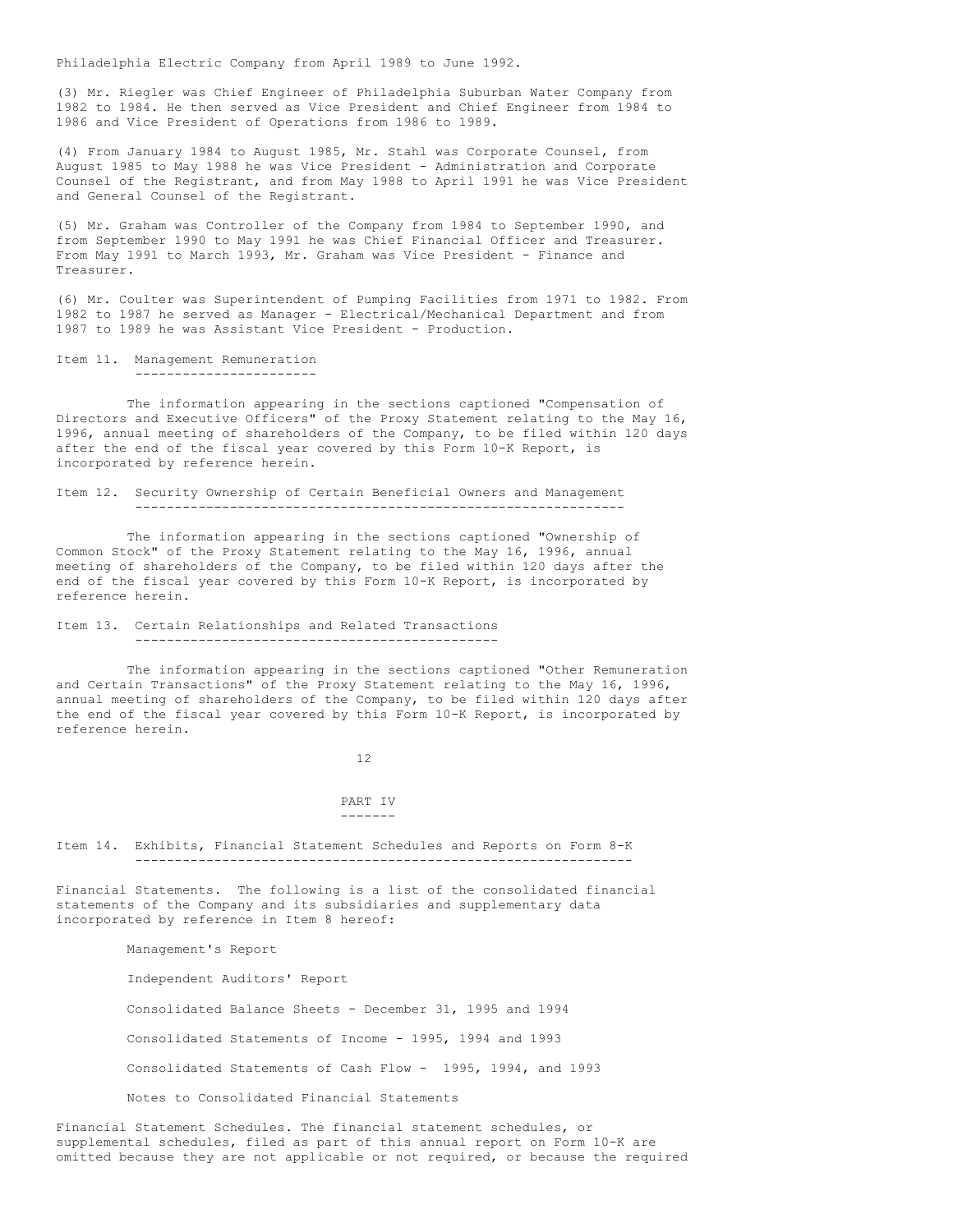information is included in the consolidated financial statements or notes thereto.

Reports on Form 8-K. The Company filed no report on Form 8-K during the quarter ended December 31, 1995.

Exhibits, Including Those Incorporated by Reference. The following is a list of exhibits filed as part of this annual report on Form 10-K. Where so indicated by footnote, exhibits which were previously filed are incorporated by reference. For exhibits incorporated by reference, the location of the exhibit in the previous filing is indicated in parenthesis. The page numbers listed refer to page number where such exhibits are located using the sequential numbering system specified by Rules 0-3 and 403.

13

# EXHIBIT INDEX

| Exhibit No. |                                                                                                                                                                                                                                                                                                                                                                              | Page No.<br>--------- |
|-------------|------------------------------------------------------------------------------------------------------------------------------------------------------------------------------------------------------------------------------------------------------------------------------------------------------------------------------------------------------------------------------|-----------------------|
| 3.1         | Amended and Restated Articles of Incorporation, as<br>amended (1) (Exhibit 3.1)                                                                                                                                                                                                                                                                                              | --                    |
| 3.2         | By-Laws, as amended (1) (Exhibit 3.2)                                                                                                                                                                                                                                                                                                                                        | $ -$                  |
| 4.1         | Indenture of Mortgage dated as of January 1, 1941<br>between Philadelphia Suburban Water Company and The<br>Pennsylvania Company for Insurance on Lives and<br>Granting Annuities (now First Pennsylvania Bank, N.A.),<br>as Trustee, with supplements thereto through the<br>Twentieth Supplemental Indenture dated as of August 1,<br>1983 (2) (Exhibits 4.1 through 4.16) | $-$                   |
| 4.2         | Revolving Credit Agreement between Philadelphia Suburban<br>Water Company and Mellon Bank (East) National Association<br>dated as of February 16, 1990 (3) (Exhibit 4.3)                                                                                                                                                                                                     | $-$                   |
| 4.3         | First Amendment to Revolving Credit Agreement between<br>Philadelphia Suburban Water Company and Mellon Bank<br>N.A. dated as of September 1, 1992 (1) (Exhibit 4.3)                                                                                                                                                                                                         | $ -$                  |
| 4.4         | Preferred Stock Agreement between Philadelphia Suburban<br>Water Company and Provident Life and Accident Insurance<br>Company dated as of January 1, 1991 (3) (Exhibit 4.4)                                                                                                                                                                                                  |                       |
| 4.5         | Indenture dated as of July 1, 1988 between Philadelphia<br>Suburban Corporation and the Philadelphia National<br>Bank, as Trustee. (4) (Exhibit 4)                                                                                                                                                                                                                           | $=$ $-$               |
| 4.6         | Form of Rights Agreement, dated as of February 19, 1988,<br>between Philadelphia Suburban Corporation and<br>Mellon Bank (East) National Association, as amended<br>by Amendment No. 1. (5) (Exhibit 1)                                                                                                                                                                      | $\qquad \qquad -$     |
| 4.7         | Agreement to furnish copies of other long-term debt<br>instruments (1) (Exhibit 4.7)                                                                                                                                                                                                                                                                                         |                       |
| 4.8         | Twenty-first Supplemental Indenture dated as of August 1,<br>1985 (6) (Exhibit 4.2)                                                                                                                                                                                                                                                                                          |                       |
| 4.9         | Twenty-second Supplemental Indenture dated as of April 1,<br>1986 (7) (Exhibit 4.3)                                                                                                                                                                                                                                                                                          | $- -$                 |
| 4.10        | Twenty-third Supplemental Indenture dated as of April 1,<br>1987 (8) (Exhibit 4.4)                                                                                                                                                                                                                                                                                           | $- -$                 |
| 4.11        | Twenty-fourth Supplemental Indenture dated as of June 1,<br>1988 (9) (Exhibit 4.5)                                                                                                                                                                                                                                                                                           | $- -$                 |
| 4.12        | Twenty-fifth Supplemental Indenture dated as of<br>January 1, 1990 (10) (Exhibit 4.6)                                                                                                                                                                                                                                                                                        | $- -$                 |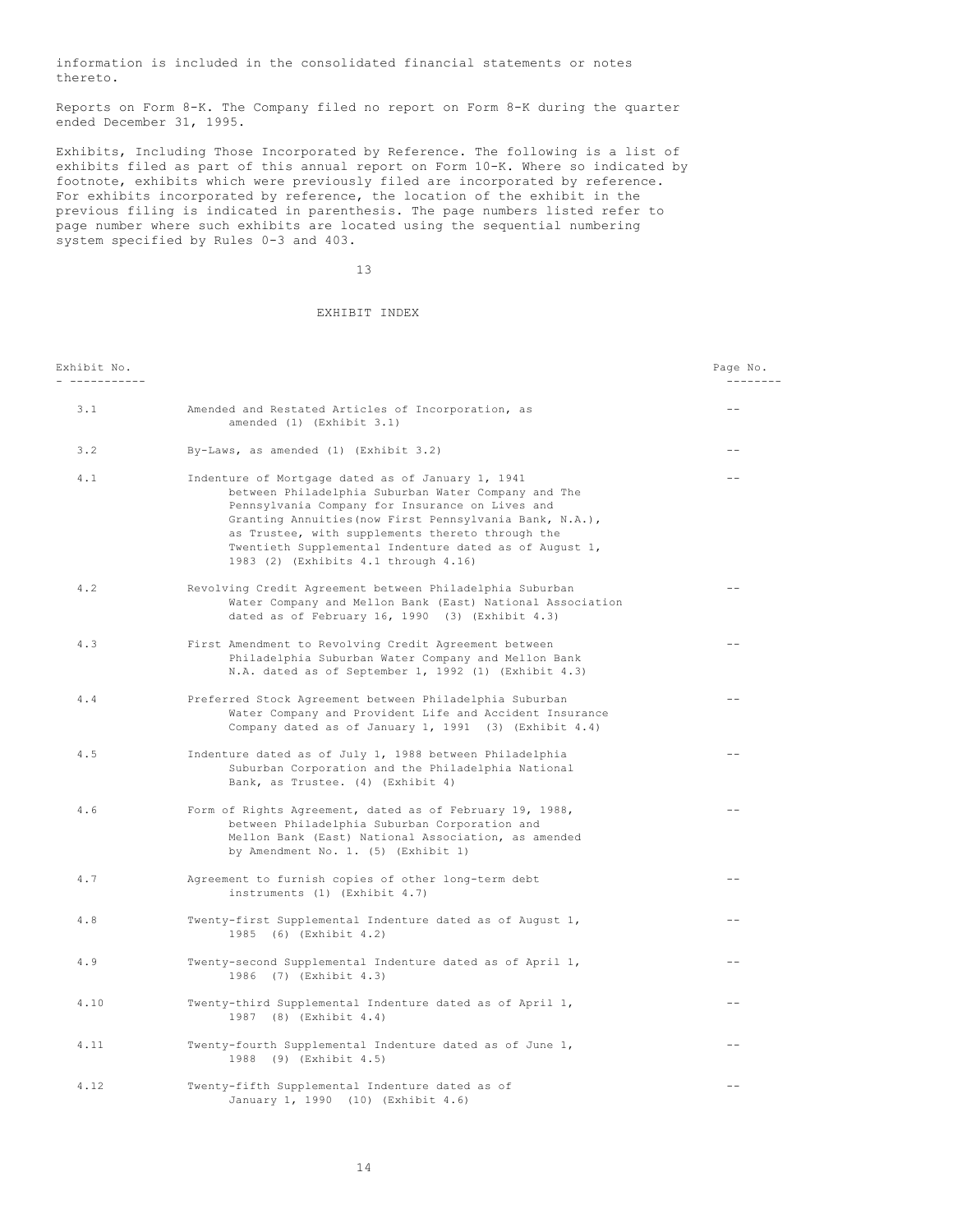| Exhibit No.<br>___________ |                                                                                                                                                                                                                                                | Page No.<br>--------- |
|----------------------------|------------------------------------------------------------------------------------------------------------------------------------------------------------------------------------------------------------------------------------------------|-----------------------|
| 4.13                       | Twenty-sixth Supplemental Indenture dated as of November<br>1, 1991 (11) (Exhibit 4.12)                                                                                                                                                        | $- -$                 |
| 4.14                       | Twenty-seventh Supplemental Indenture dated as of June 1,<br>1992 (1) (Exhibit 4.14)                                                                                                                                                           | $ -$                  |
| 4.15                       | Twenty-eighth Supplemental Indenture dated as of April 1,<br>1993 (12) (Exhibit 4.15)                                                                                                                                                          | $=$ $-$               |
| 4.16                       | Revolving Credit Agreement between Philadelphia<br>Suburban Water Company and Mellon Bank, N.A., PNC Bank<br>National Association, First Fidelity Bank, N.A.<br>and Meridian Bank, N.A. dated as of March 17, 1994<br>$(12)$ (Exhibit $4.16$ ) | $-$                   |
| 4.17                       | Twenty-Ninth Supplemental Indenture dated as of March 30,<br>1995 (14) (Exhibit 4.17)                                                                                                                                                          |                       |
| 4.18                       | Thirtieth Supplemental Indenture dated as of August 15,<br>1995 (15) (Exhibit 4.18)                                                                                                                                                            | $-$                   |
| 10.1                       | 1982 Stock Option Plan, as amended and restated effective<br>May 21, 1992* (1) (Exhibit 10.1)                                                                                                                                                  | --                    |
| 10.2                       | 1988 Stock Option Plan, as amended and restated effective<br>May 21, 1992* (1) (Exhibit 10.2)                                                                                                                                                  | $- -$                 |
| 10.3                       | Executive Incentive Award Plan, as amended March 21,<br>1989 and February 6, 1990* (10) (Exhibit 10.3)                                                                                                                                         | $ -$                  |
| 10.4                       | Excess Benefit Plan for Salaried Employees, effective<br>December 1, 1989* (10) (Exhibit 10.4)                                                                                                                                                 | $ -$                  |
| 10.5                       | Supplemental Executive Retirement Plan, effective<br>December 1, 1989* (10) (Exhibit 10.5)                                                                                                                                                     | --                    |
| 10.6                       | Supplemental Executive Retirement Plan, effective March<br>15, 1992* (1) (Exhibit 10.6)                                                                                                                                                        |                       |
| 10.7                       | 1993 Incentive Compensation Plan* (1) (Exhibit 10.7)                                                                                                                                                                                           |                       |
| 10.8                       | Employment letter agreement with Mr. Nicholas<br>DeBenedictis* (1) (Exhibit 10.8)                                                                                                                                                              | --                    |
| 10.9                       | 1994 Incentive Compensation Program* (12) (Exhibit 10.9)                                                                                                                                                                                       | $- -$                 |
| 10.10                      | 1994 Equity Compensation Plan, as amended by Amendment<br>$1994 - 1*$                                                                                                                                                                          | 20                    |
| 10.11                      | 1995 Incentive Compensation Plan* (13) (Exhibit 10.11)                                                                                                                                                                                         | $-$                   |
| 10.12                      | Placement Agency Agreement between Philadelphia<br>Suburban Water Company and PaineWebber Incorporated<br>dated as of March 30, 1995 (14) (Exhibit 10.12)                                                                                      |                       |

15

# EXHIBIT INDEX, Continued

Exhibit No. Page No.

- ----------- --------

10.13 Bond Purchase Agreement among the Delaware County -- Industrial Development Authority, Philadelphia Suburban Water Company and Legg Mason Wood Walker,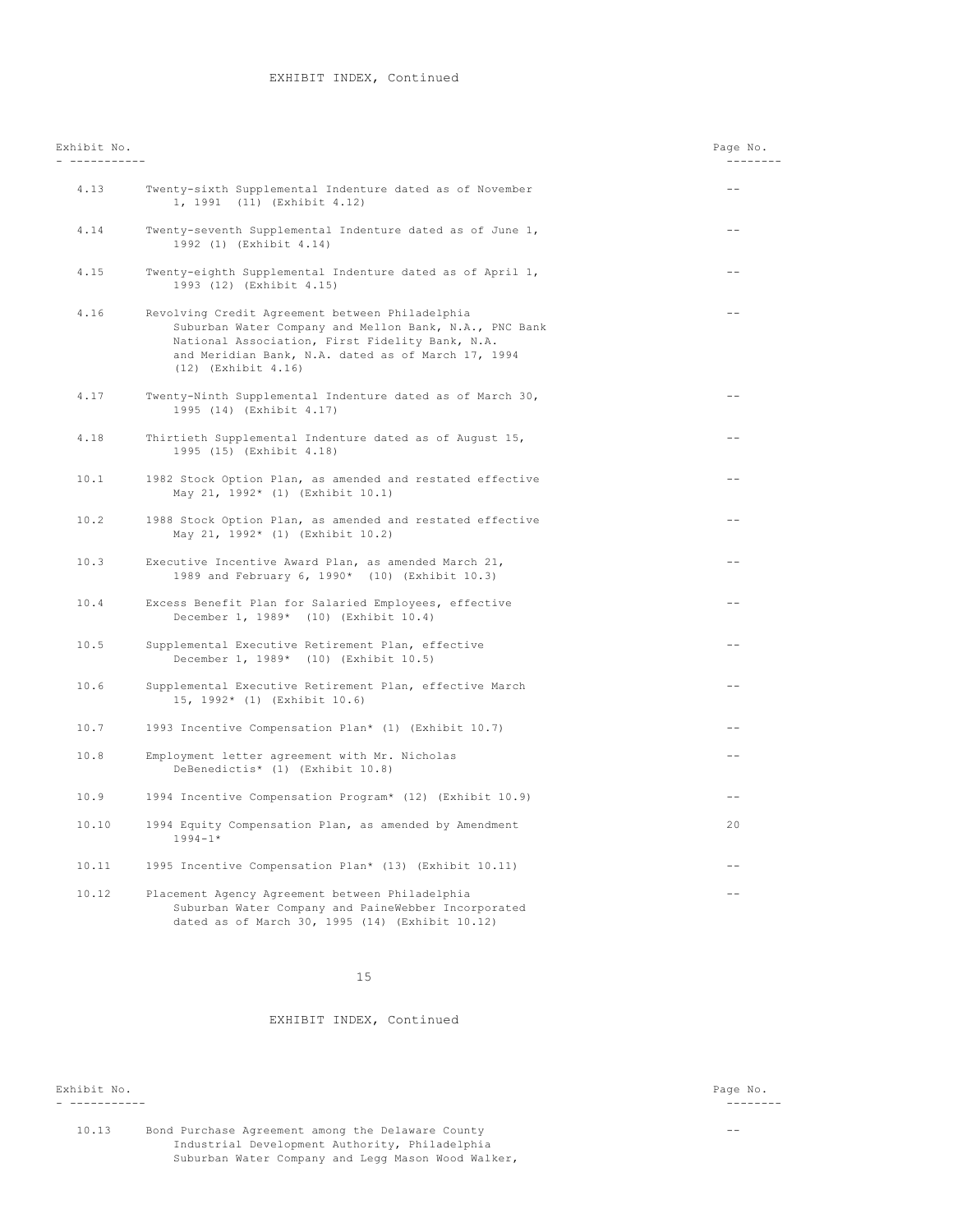| 10.14 | Construction and Financing Agreement between the<br>Delaware County Industrial Development Authority and<br>Philadelphia Suburban Water Company dated as of August<br>15, 1995 (15) (Exhibit 10.14)               |    |
|-------|-------------------------------------------------------------------------------------------------------------------------------------------------------------------------------------------------------------------|----|
| 10.15 | 1996 Annual Cash Incentive Compensation Plan*                                                                                                                                                                     | 32 |
| 13.1  | Selected portions of Annual Report to shareholders<br>for the year ended December 31, 1993 incorporated<br>by reference in Annual Report on Form 10-K for<br>the year ended December 31, 1993 (12) (Exhibit 13.1) |    |
| 13.2  | Selected portions of Annual Report to shareholders<br>for the year ended December 31, 1994 incorporated<br>by reference in Annual Report on Form 10-K for the<br>year ended December 31, 1994 (13) (Exhibit 13.2) |    |
| 13.3  | Selected portions of Annual Report to shareholders<br>for the year ended December 31, 1995 incorporated<br>by reference in Annual Report on Form 10-K for the<br>year ended December 31, 1995                     | 37 |
| 21.   | Subsidiaries of Philadelphia Suburban Corporation                                                                                                                                                                 | 72 |
| 23.   | Consent of Independent Auditors                                                                                                                                                                                   | 73 |
| 24.   | Power of Attorney (set forth as a part of this report)                                                                                                                                                            | 18 |
| 27.   | Financial Data Schedule                                                                                                                                                                                           | 74 |

16

#### - Notes -

## Documents Incorporated by Reference

- (1) Filed as an Exhibit to Annual Report on Form 10-K for the year ended December 31, 1992
- (2) Indenture of Mortgage dated as of January 1, 1941 with supplements thereto through the Twentieth Supplemental Indenture dated as of August 1, 1983 were filed as an Exhibit to Annual Report on Form 10-K for the year ended December 31, 1983.
- (3) Filed as an Exhibit to Annual Report on Form 10-K for the year ended December 31, 1990.
- (4) Filed as Exhibit 4 to the Registration Statement on Form S-3 filed with the Securities and Exchange Commission on June 14, 1988.
- (5) Filed as Exhibit 1 to the Registration Statement on Form 8-A filed with the Securities and Exchange Commission on March 1, 1988, with respect to the New York Stock Exchange, and on November 9, 1988, with respect to the Philadelphia Stock Exchange.
- (6) Filed as an Exhibit to Annual Report on Form 10-K for the year ended December 31, 1985.
- (7) Filed as an Exhibit to Annual Report on Form 10-K for the year ended December 31, 1986.
- (8) Filed as an Exhibit to Annual Report on Form 10-K for the year ended December 31, 1987.
- (9) Filed as an Exhibit to Annual Report on Form 10-K for the year ended December 31, 1988.
- (10) Filed as an Exhibit to Annual Report on Form 10-K for the year ended December 31, 1989.
- (11) Filed as an Exhibit to Annual Report on Form 10-K for the year ended December 31, 1991.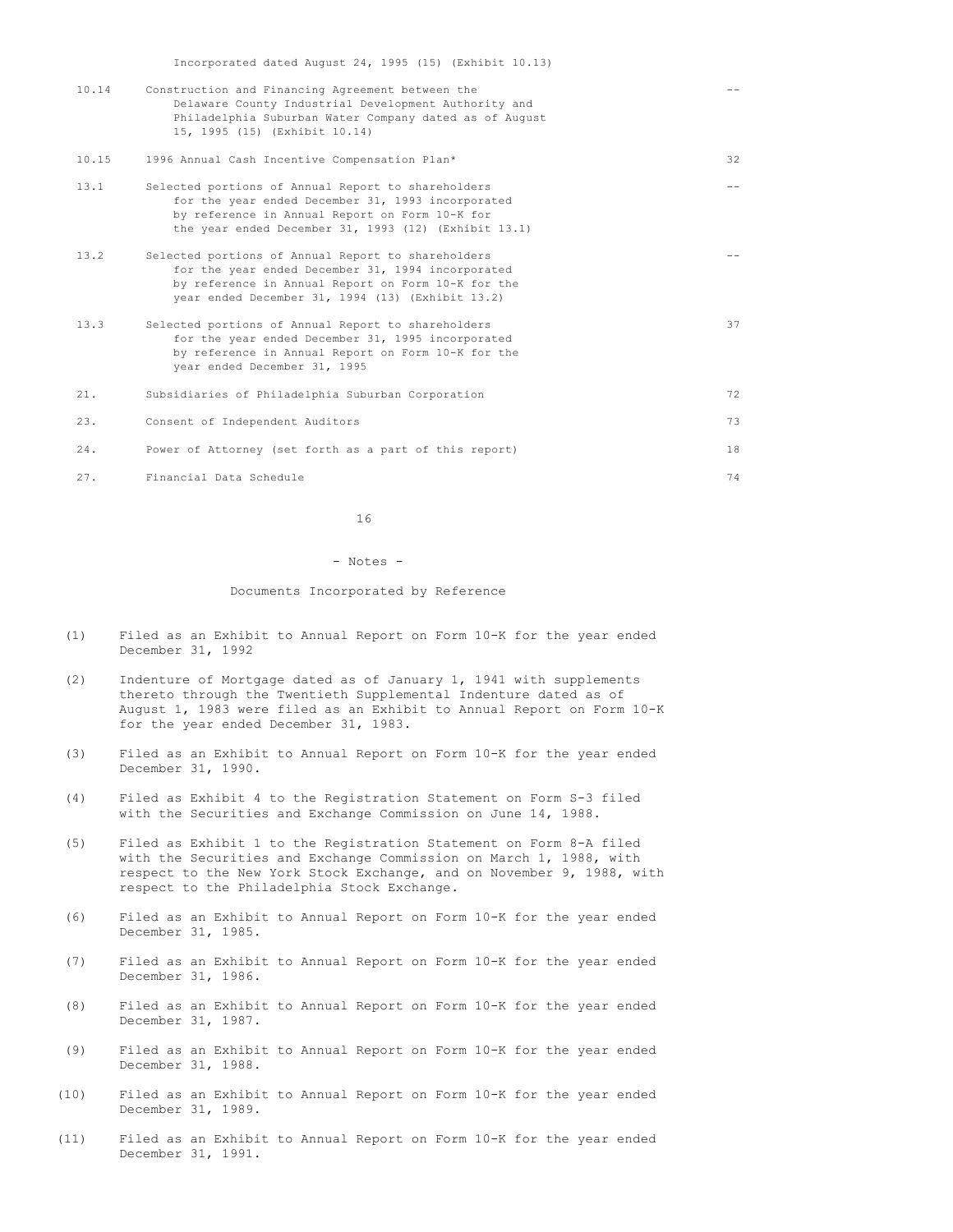- (12) Filed as an Exhibit to Annual Report on Form 10-K for the year ended December 31, 1993.
- (13) Filed as an Exhibit to Annual Report on Form 10-K for the year ended December 31, 1994.
- (14) Filed as an Exhibit to Quarterly Report on Form 10-Q for the quarter ended March 31, 1995.
- (15) Filed as an Exhibit to Quarterly Report on Form 10-Q for the quarter ended September 30, 1995.

\* Indicates management contract or compensatory plan or arrangement.

# 17

# SIGNATURES

Pursuant to the requirements of Section 13 or 15(d) of the Securities Exchange Act of 1934, the Registrant has duly caused this report to be signed on its behalf by the undersigned, thereunto duly authorized.

PHILADELPHIA SUBURBAN CORPORATION

By /s/ Nicholas DeBenedictis

-------------------------------------- Nicholas DeBenedictis President and Chairman

Date: March 25, 1996

Pursuant to the requirements of the Securities and Exchange Act of 1934, this report has been signed below by the following persons on behalf of the Registrant and in the capacities and on the dates indicated.

Each person in so signing also makes, constitutes and appoints Nicholas DeBenedictis, President and Chairman of Philadelphia Suburban Corporation, Michael P. Graham, Senior Vice President - Finance and Treasurer of Philadelphia Suburban Corporation, and each of them, his or her true and lawful attorneys-in-fact, in his or her name, place and stead to execute and cause to be filed with the Securities and Exchange Commission any and all amendments to this report.

18

| John H. Austin, Jr.             | John W. Boyer, Jr.                                                                               |
|---------------------------------|--------------------------------------------------------------------------------------------------|
| John H. Austin, Jr.<br>Director | John W. Boyer, Jr.<br>Director                                                                   |
| Mary C. Carroll                 | Nicholas DeBenedictis                                                                            |
| Mary C. Carroll<br>Director     | Nicholas DeBenedictis<br>President and Chairman<br>(principal executive<br>officer) and Director |
| G. Fred DiBona, Jr.             | Claudio Elia<br>---------------------                                                            |
| G. Fred DiBona, Jr.<br>Director | Claudio Elia<br>Director                                                                         |
| Richard H. Glanton              | Michael P. Graham<br>----------------------                                                      |
| Richard H. Glanton              | Michael P. Graham                                                                                |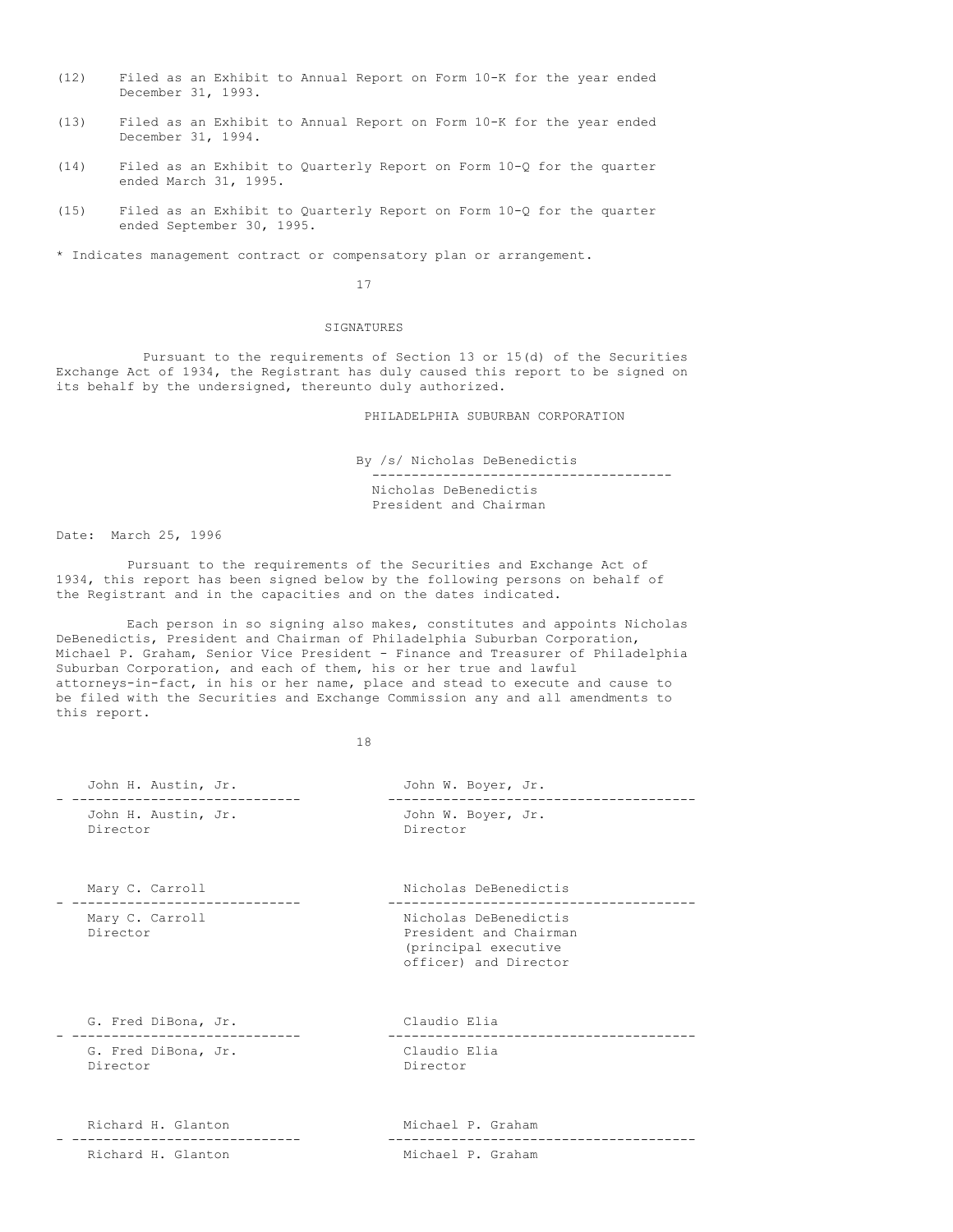Director Senior Vice President-Finance and Treasurer (principal financial and accounting officer)

Joseph C. Ladd John F. McCaughan - ----------------------------- --------------------------------------- Joseph C. Ladd and Tohn F. McCaughan Director Director

Harvey J. Wilson

- ----------------------------- Harvey J. Wilson Director

19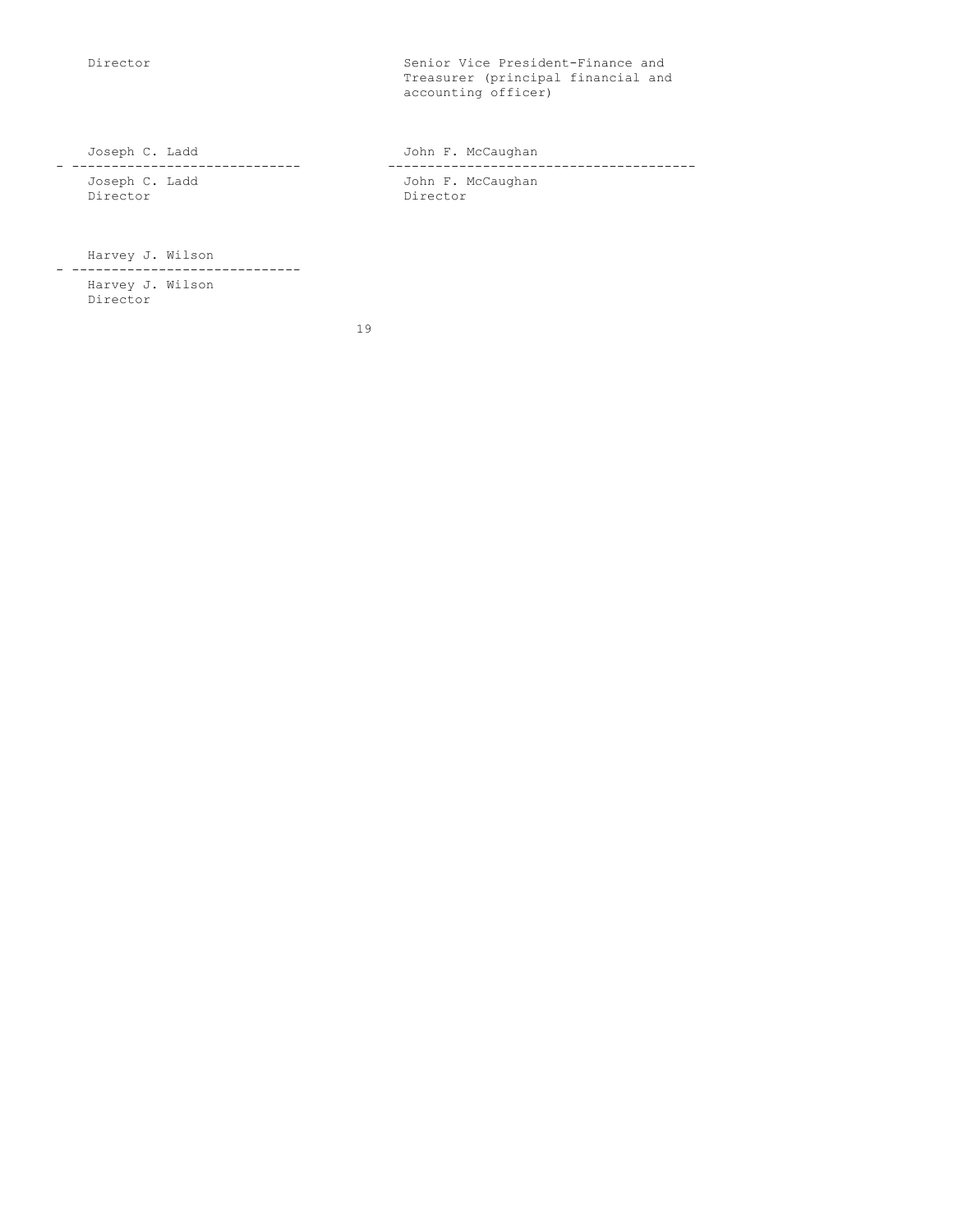# PHILADELPHIA SUBURBAN CORPORATION 1994 EQUITY COMPENSATION PLAN

# 1. Purpose

The purpose of this plan (the "Plan") is to provide an incentive, in the form of a proprietary interest in Philadelphia Suburban Corporation (the "Corporation"), to officers, other key employees and Non-employee Directors, as defined below, of the Corporation and its subsidiaries and key consultants who are in a position to contribute materially to the successful operation of the business of the Corporation, to increase their interest in the Corporation's welfare, and to provide a means through which the Corporation can attract and retain officers, other key employees and Non-employee Directors and key consultants of significant abilities.

### 2. Administration

This Plan shall be administered by a Committee (the "Committee") of the Board of Directors of the Corporation. The Committee shall consist of three or more of those members of the Board of Directors who are not eligible, and for at least one year prior to their appointment were not eligible, to receive discretionary grants under the Plan or any other plan of the Corporation or any of its affiliates entitling the participants therein to acquire stock, stock options, stock appreciation rights or dividend equivalents of the Corporation or any of its affiliates; provided, however, that such members shall be eligible for stock grants pursuant to the provisions of Section 7(f).

From time to time the Committee or the Board of Directors may make grants, subject to the terms of the Plan, with respect to such number of shares of Common Stock of the Corporation as the Committee or the Board of Directors, each acting in its sole discretion, may determine. All references to the Committee hereunder shall also mean the Board of Directors when acting pursuant to its authority to make grants under the Plan. Non-employee Directors, as defined below, may only receive stock grants pursuant to the provisions of Section 7(f).

Subject to the provisions of the Plan, the Committee shall be authorized to interpret the Plan and the grants made under the Plan, to establish, amend and rescind any rules and regulations relating to the Plan, to determine the terms and provisions of the agreement related to grants described in Section 9 hereof, and to make all other determinations, including factual determinations, necessary or advisable for the administration of the Plan. The Committee may correct any defect, supply any omission and reconcile any inconsistency in the Plan or in any option or grant in the manner and to the extent it shall be deemed desirable to carry it into effect. The determinations of the Committee in the administration of the Plan, as described herein, shall be final and conclusive. The Committee may adopt such rules and regulations as it deems necessary for governing its affairs.

 $-1-$ 

### 3. Grants

Pursuant to the terms of the Plan, the Committee shall have the authority to grant stock options to officers and other key employees and key consultants and restricted stock and dividend equivalents to officers and other key employees; provided, however, that Non-employee Directors, as defined below, may receive stock grants in accordance with Section  $7(f)$  (hereinafter collectively referred to as the "Grants"). All Grants shall be subject to the terms and conditions set forth herein and to those other terms and conditions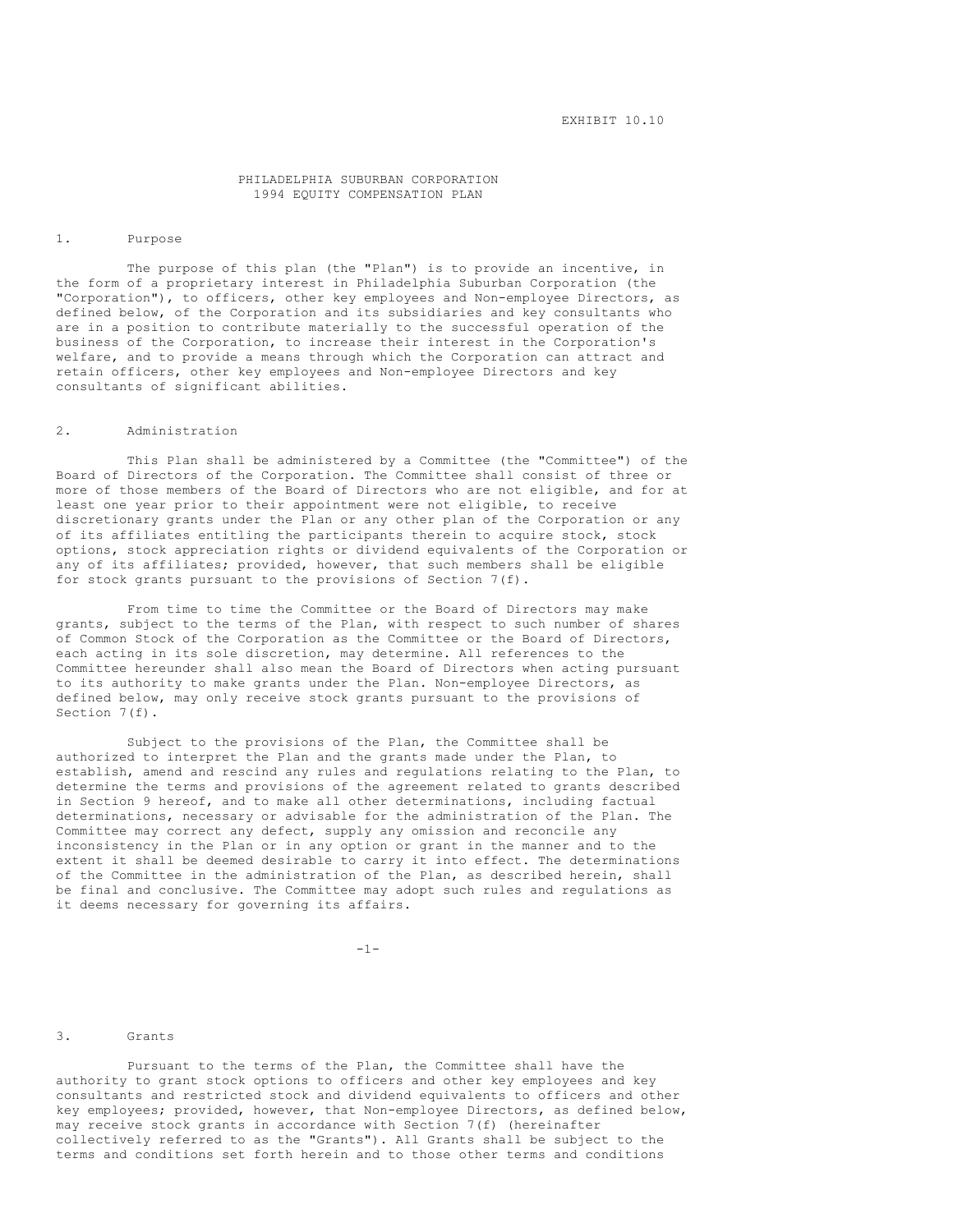consistent with this Plan as the Committee deems appropriate and as are specified in writing by the Committee in the agreement described in Section 9 of the Plan (the "Agreement"). Grants under a particular Section of the Plan need not be uniform as among the grantees and Grants under two or more Sections of the Plan may be combined in one instrument.

#### 4. Shares Subject to the Plan

Subject to adjustment as provided in Section 15, the maximum aggregate number of shares of the Common Stock of the Corporation that may be issued or transferred under the Plan shall be 450,000 shares. The maximum number of shares of Common Stock that may be issued or transferred under the Plan subject to restricted stock grants is 25,000 shares of Common Stock. Shares deliverable under the Plan may be authorized and unissued shares or treasury shares, as the Committee may from time to time determine. Shares of Common Stock related to the unexercised or undistributed portion of any terminated, expired or forfeited Grant for which no material benefit was received by a grantee also may be made available for distribution in connection with future Grants under the Plan.

# 5. Eligibility

Only officers, key employees, members of the Board of Directors who are not employed in any capacity by the Corporation (hereinafter referred to as 'Non-employee Directors') and key consultants of the Corporation and its subsidiaries shall be eligible for Grants under the Plan; provided, however, that Grants to Non-employee Directors shall be made only in accordance with Section 7(f). The term "subsidiaries" shall mean any corporation in an unbroken chain of corporations beginning with the Corporation, if at the time of the Grant, each of the corporations other than the last corporation in the unbroken chain owns stock possessing 50% or more of the total combined voting power of all classes of stock in one of the other corporations in such chain.

## 6. Granting of Options

The Committee may, from time to time, grant stock options to eligible officers and other key employees and shall designate options at the time of grant as either "incentive stock options" intended to qualify as such under section 422 of the Internal Revenue Code of 1986, as from time to time amended or any successor statute of similar purpose (the "Code"), or "nonqualified stock

 $-2-$ 

options", which options are not intended to so qualify. The Committee may, from time to time, grant nonqualified stock options to key consultants. Except as hereinafter provided, options granted pursuant to the Plan shall be subject to the following terms and conditions:

# (a) Price

The purchase price per share of stock deliverable upon the exercise of each option shall be not less than 100% of the fair market value of the Corporation's Common Stock on the date the option is granted. The fair market value shall be the mean of the high and low sale prices of the Corporation's Common Stock on the New York Stock Exchange composite tape or other recognized market source, as determined by the Committee, on the date the option is granted, or if there is no sale on such date, then the mean of such high and low sale prices on the last previous day on which a sale is reported. In any event, in case of the grant of an incentive stock option, the fair market value shall be determined in a manner consistent with section 422 of the Code.

Shares may be purchased only by delivering a notice of exercise to the Committee with accompanying payment of the purchase price therefor in full. Such notice may instruct the Corporation to deliver shares of Common Stock due upon the exercise of the option to any registered broker or dealer in lieu of delivery to the grantee. Such instructions must designate the account into which the shares are to be deposited. The grantee may tender this notice of exercise, which has been properly executed by the grantee, and the aforementioned delivery instructions to any broker or dealer. With the consent of the Committee, payment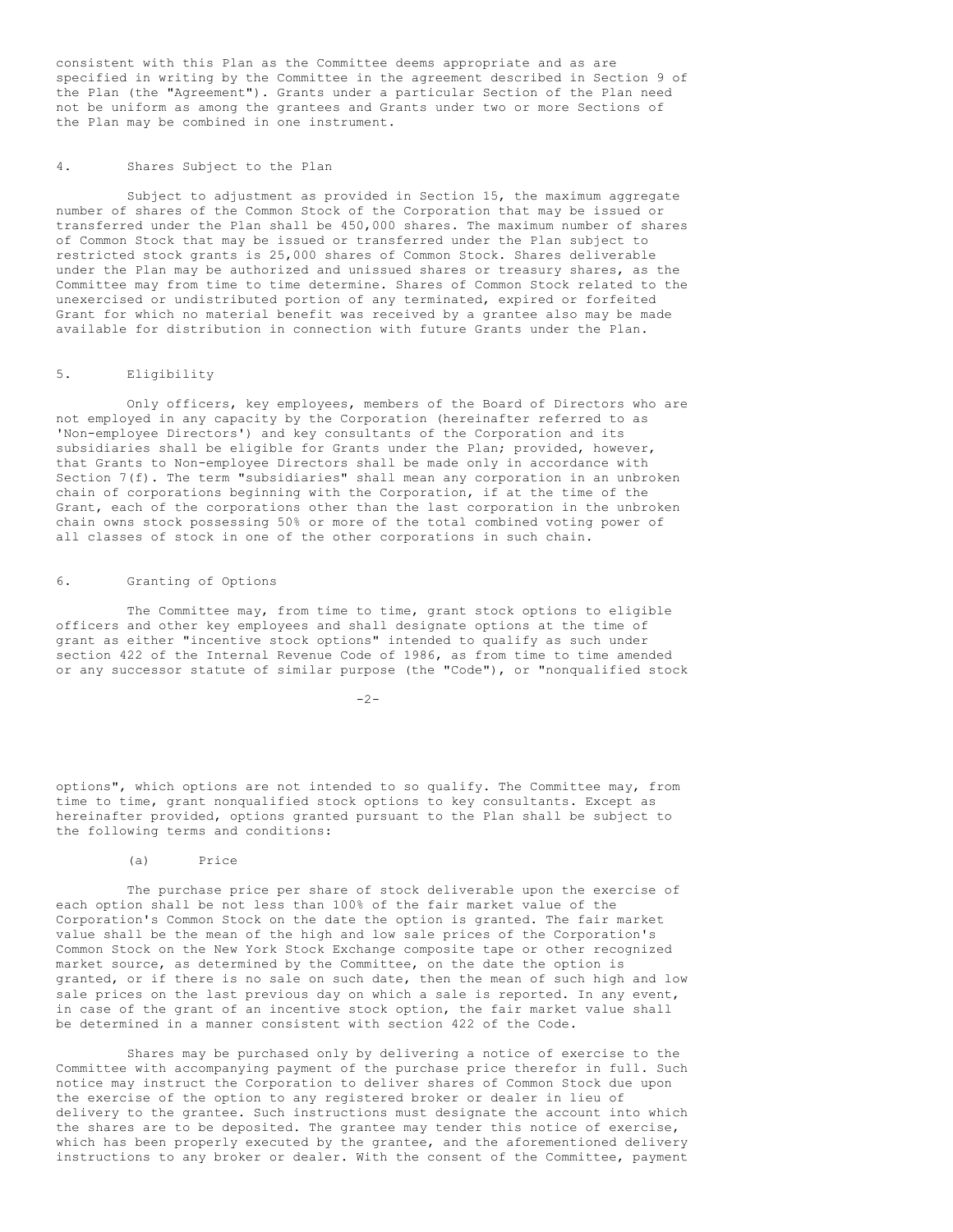of the purchase price may be made, in whole or in part, through the surrender of shares of the Common Stock of the Corporation (including without limitation shares of Common Stock acquired pursuant to the option then being exercised) at the fair market value of such shares determined as of the last trading day prior to the date on which the option is exercised, in the same manner set forth in the above paragraph.

# (b) Terms of Options

The term during which each incentive stock option may be exercised shall be determined by the Committee, but in no event shall an incentive stock option be exercisable in whole or in part more than 10 years from the date it is granted and in no event shall a nonqualified stock option be exercisable in whole or in part more than 10 years and one day from the date it is granted. All rights to purchase pursuant to an option shall, unless sooner terminated, expire at the date designated by the Committee.

The Committee shall determine the date on which each option shall become exercisable and may provide that an option shall become exercisable in installments. The shares comprising each installment may be purchased in whole or in part at any time after such installment becomes exercisable. The Committee may, in its sole discretion, accelerate the time at which any option may be exercised in whole or in part. Notwithstanding any determinations by the Committee regarding the exercise period of any option, all outstanding options shall become immediately exercisable upon a Change of Control of the Corporation (as defined herein).

-3-

# (c) Termination of Employment

Upon the termination of a grantee's employment for any reason (except as a result of retirement, disability or death), the options held by such grantee shall terminate. Notwithstanding the fact that, in all cases, a grantee's employment shall be deemed to have terminated upon the sale of a subsidiary of the Corporation that employs such grantee, the Committee, in its sole discretion, may extend the period during which any option held by such a grantee may be exercised after such sale to the earliest of (i) a date which is not more than three years from the date of the sale of the subsidiary, (ii) the date of the grantee's termination of employment with the subsidiary (or successor employer) following such sale for reasons other than retirement, disability or death, (iii) the date which is one year from the date of the grantee's termination of employment with the subsidiary on account of the grantee's total disability (as defined in section 22(e)(3) of the Code), or three months from the date of such termination if on account of retirement or a disability other than a total disability, or (iv) the expiration of the original term of the option as established at the time of grant. The Committee, in its sole discretion, may similarly extend the period of exercise of any option held by a grantee employed by the Corporation whose employment with the Corporation is terminated in connection with the sale of a subsidiary of the Corporation.

Upon termination of a grantee's employment as a result of retirement, disability or death, the period during which the options may be exercised shall not exceed: (i) one year from the date of such termination of employment in the case of death and (ii) two years from the date of such termination in the case of permanent and total disability (within the meaning of section 22(e)(3) of the Code) or retirement; and (iii) three months from the date of such termination of employment in the case of other disability; provided, however, that in no event shall the period extend beyond the expiration of the option term.

Subject to the foregoing, in the event of death, such options may be exercised by a grantee's legal representative or beneficiary, but only to the extent that installments had accrued as of the date of death. Notwithstanding the foregoing, the Committee, in its sole discretion, may determine that installments that have not accrued as of the date of the grantee's death, termination of employment on account of permanent and total disability (within the meaning of section 22(e)(3) of the Code) or other termination of employment may also be exercised by a grantee, or in the case of death, a grantee's legal representative or beneficiary. Transfer from the Corporation to a subsidiary, from a subsidiary to the Corporation, or from one subsidiary to another, shall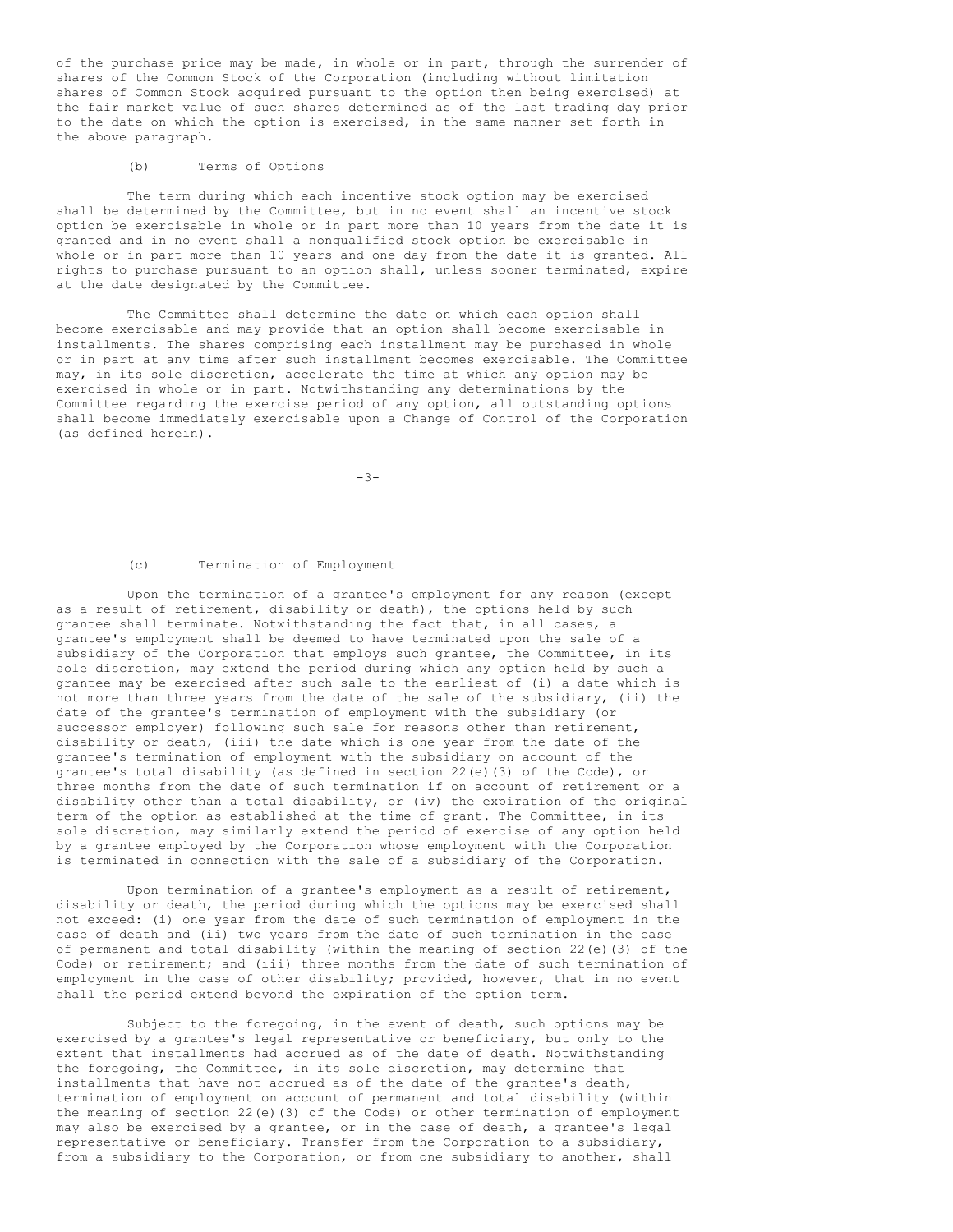not be deemed to be a termination of employment. All references in this Section 6(c) to the termination of a grantee's employment shall include the termination of a consultant's relationship with the Corporation or any subsidiary.

### (d) Limits on Incentive Stock Options

Each Grant of an incentive stock option shall provide that it (i) is not transferable by the grantee otherwise than by will or the laws of descent and distribution or, if permitted under Rule 16b-3 of the Securities Exchange Act of 1934 (the "Exchange Act") and if permitted in any specific case by the Committee in its sole discretion, pursuant to a qualified domestic relations

 $-4-$ 

order as defined under the Code or Title I of the Employee Retirement Income Security Act of 1974, as amended ("ERISA") or the rules thereunder, and (ii) is exercisable, during the grantee's lifetime, only by the grantee and that the aggregate fair market value of the Common Stock on the date of the Grant with respect to which incentive stock options are exercisable for the first time by a grantee during any calendar year under the Plan and under any other stock option plan of the Corporation shall not exceed the limitation set forth in section 422(d) of the Code. An incentive stock option shall not be granted to any grantee who, at the time of grant, owns stock possessing more than 10 percent of the total combined voting power of all classes of stock of the Corporation or subsidiary of the Corporation, unless the exercise price of the incentive stock option is no less than 110% of the fair market value per share on the date of grant and the term of the incentive stock option is not more than five years. Unless a grantee could otherwise transfer Common Stock issued pursuant to an incentive stock option granted hereunder without incurring liability under section 16(b) of the Exchange Act, at least six months must elapse from the date of acquisition of an incentive stock option to the date of disposition of the Common Stock issued upon exercise of such option.

# 7. Restricted Stock Grants

The Committee may issue or transfer shares of Common Stock of the Corporation to an eligible officer or other key employee subject to the maximum number of shares of Common Stock reserved for issuance in connection with restricted stock grants described in Section 4 of the Plan. The following provisions are applicable to restricted stock grants:

(a) General Requirements. Shares of Common Stock of the Corporation issued pursuant to restricted stock grants may be issued for consideration or for no consideration. Subject to any other restrictions by the Committee as provided pursuant to Section 7(e), restrictions on the transfer of shares of Common Stock set forth in Section 7(c) shall lapse on such date or dates as the Committee may approve until the restrictions have lapsed on 100% of the shares; provided, however, that upon a Change of Control of the Corporation, all restrictions on the transfer of the shares which have not, prior to such date, been forfeited shall immediately lapse. The period of years during which the restricted stock grant will remain subject to restrictions will be designated in the Agreement (the "Restriction Period"). Prior to the lapse of the Restriction Period the shares of Common Stock granted to any grantee shall be held by the Corporation.

(b) Number of Shares. The Committee shall grant to each grantee a number of shares of Common Stock of the Corporation determined in its sole discretion.

(c) Requirement of Employment. If the grantee's employment terminates during the Restriction Period, the restricted stock grant terminates as to all shares covered by the Grant as to which restrictions on transfer have not lapsed, and those shares of Common Stock must be immediately returned to the Corporation. The Committee may, however, provide for complete or partial exceptions to this requirement as it deems equitable.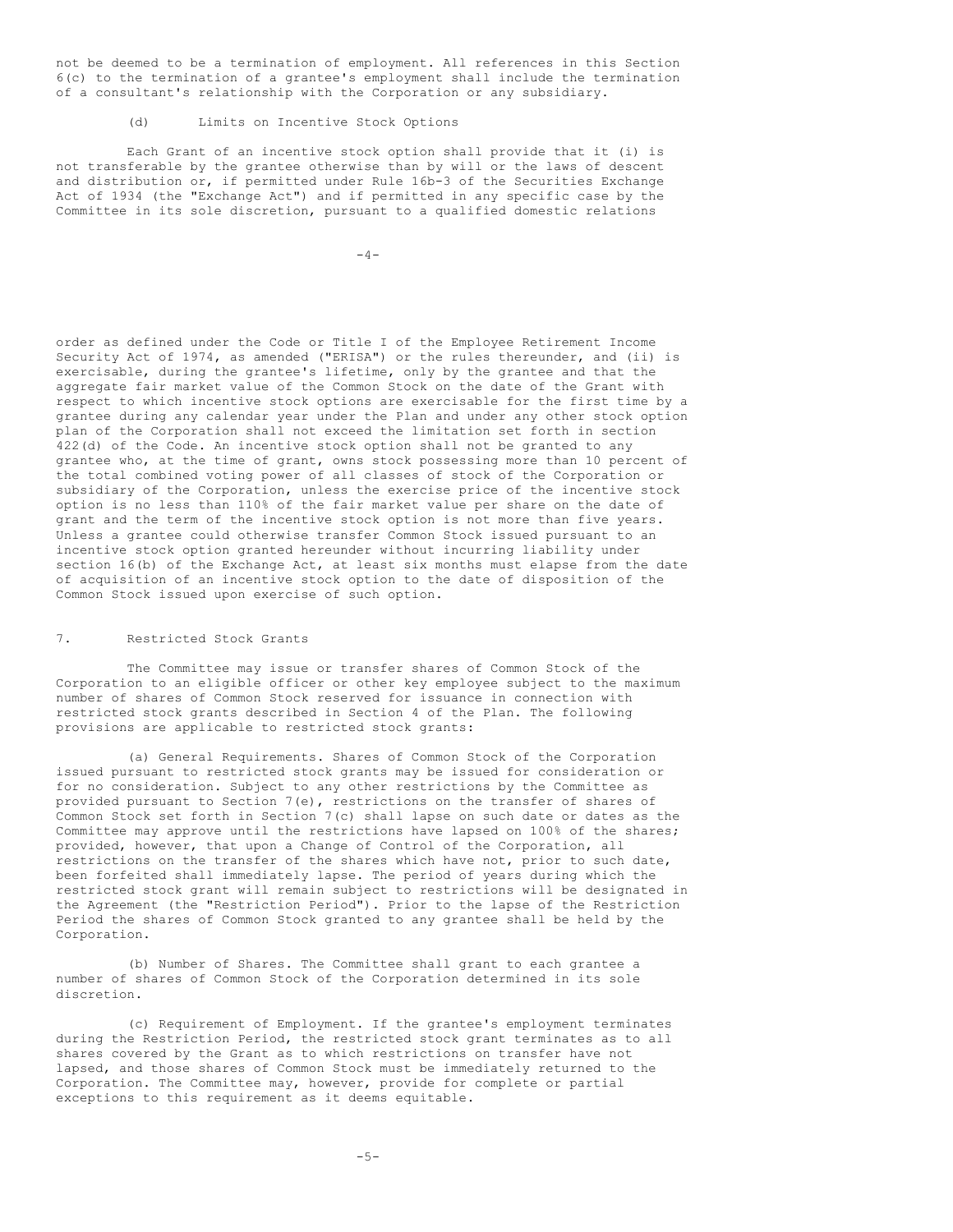(d) Restrictions on Transfer and Legend on Stock Certificate. During the Restriction Period, a grantee may not sell, assign, transfer, pledge, or otherwise dispose of the shares of Common Stock to which such Restriction Period applies except to a Successor Grantee (as defined in Section 10 of the Plan). Each certificate for a share issued or transferred under a restricted stock grant shall contain a legend giving appropriate notice of the restrictions in the Grant. The grantee shall be entitled to have the legend removed from the stock certificate or certificates covering any of the shares subject to restrictions when all restrictions on such shares have lapsed.

(e) Lapse of Restrictions. All restrictions imposed under the restricted stock grant shall lapse upon the expiration of the applicable Restriction Period; provided, however, that upon a Change of Control of the Corporation, all restrictions on the transfer of shares which have not, prior to such date, been forfeited shall immediately lapse. In addition, the Committee may determine as to any or all restricted stock grants, that all the restrictions shall lapse, without regard to any Restriction Period, under such circumstances as it deems equitable.

(f) Stock grants to Non-employee Directors. Effective January 1, 1995, as of the first day of the month following the Corporation's annual meeting of shareholders, each Non-employee Director shall receive a grant of 200 shares of Common Stock. Such shares shall not be sold for 6 months following the date of grant. No other restrictions shall apply to such shares. Notwithstanding any other provision of the Plan, this Section  $7(f)$  may not be amended more than once every 12 months, except for amendments necessary to conform the Plan to changes of the provisions of, or the regulations relating to, the Code.

# 8. Dividend Equivalents

The Committee may grant dividend equivalents to eligible officers and other key employees either alone or in conjunction with all or part of any option granted under the Plan. A dividend equivalent shall be equal to the dividend payable on a share of Common Stock of the Corporation. The amount of dividend equivalents for any grantee (the "Dividend Equivalent Amount") is determined by multiplying the number of dividend equivalents subject to the Grant by the per-share cash dividend, or the per-share fair market value (as determined by the Committee) of any dividend in other than cash, paid by the Corporation on each record date for the payment of a dividend during the period described in Section 8(a).

### (a) Amount of Dividend Equivalent Credited

The Corporation shall credit to an account for each grantee maintained by the Corporation in its books and records on each record date, from the date of grant until the earlier of the date of (i) the end of the applicable accumulation period designated by the Committee at the time of grant, (ii) the date of the termination of employment for any reason (including retirement), other than total disability (as defined in section 22(e)(3) of the Code) or death of the grantee, or as otherwise determined by the Committee, in its sole discretion, at the time of a grantee's termination of employment or (iii) the

end of a period of four years from the date of grant, that portion of the Dividend Equivalent Amount for each such grantee attributable to each record date. The Corporation shall maintain in its books and records separate accounts which identify each grantee's Dividend Equivalent Amount. Except as set forth in Section 8(e) below, no interest shall be credited to any such account.

(b) Payment of Credited Dividend Equivalents

 $-6-$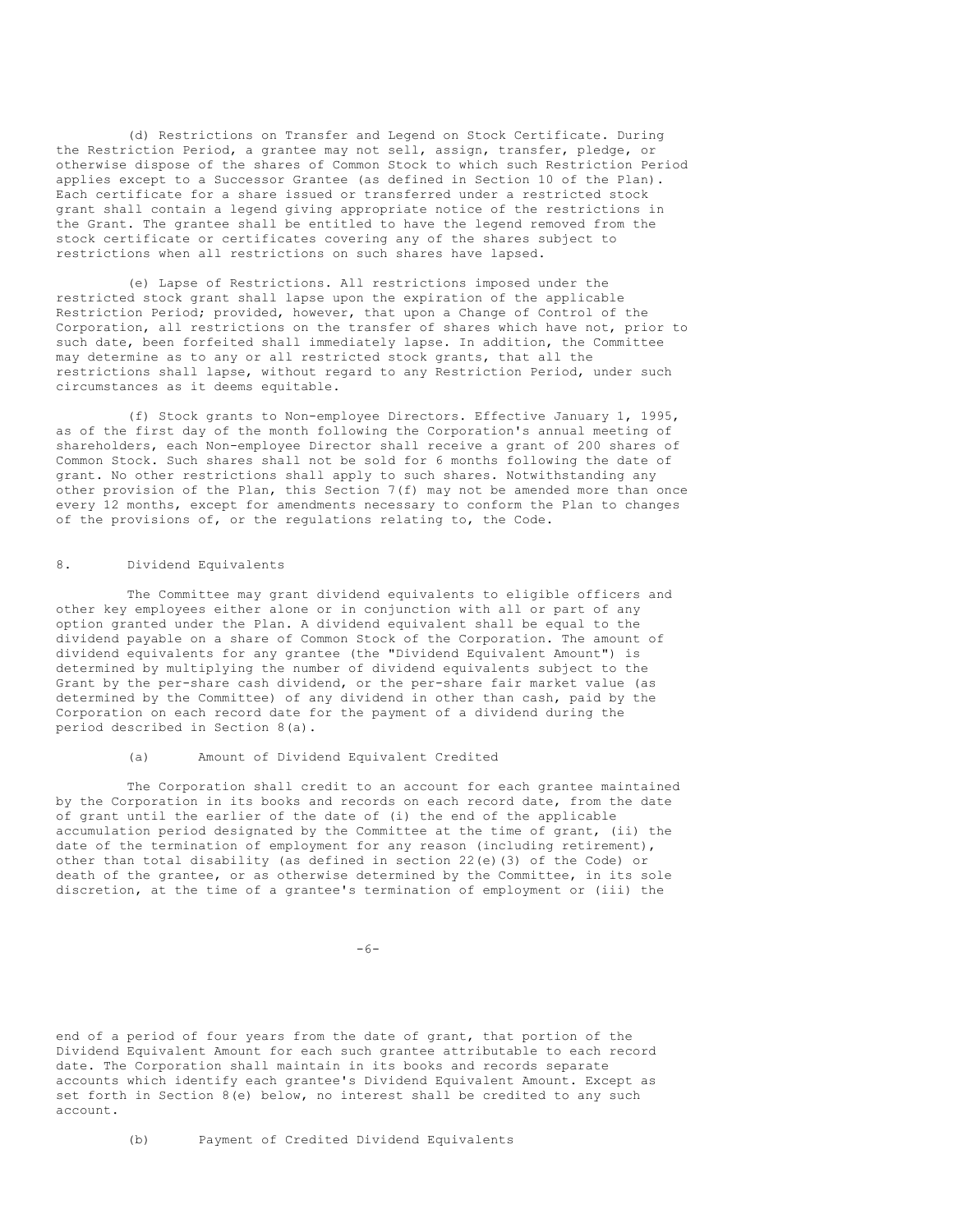The Committee, at the time of grant, shall designate the percentage of each grantee's Dividend Equivalent Amount that shall be paid to the grantee at the end of an applicable performance period (the "Performance Period") of four years from the date of grant (the Committee, in its sole discretion, shall retain the right to designate a longer or shorter Performance Period at the time of grant); provided, however, that such Performance Period shall be:

> (i) reduced by one year for each calendar year during the applicable Performance Period ending after the date of grant in which the measurable performance criteria established by the Committee at the time of grant for the applicable Performance Period exceeds the targets for such criteria established by the Committee at the time of grant.

> (ii) increased by one year for each calendar year during the applicable Performance Period ending after the date of grant in which the measurable performance criteria established by the Committee at the time of grant for the applicable Performance Period is less than the targets for such criteria established by the Committee at the time of grant.

> (iii) In no event shall the Performance Period be reduced to less than two years or increased to more than eight years from the date of grant.

> (iv) In the event that the applicable Performance Period is shorter than the period described in Section  $8(a)$ , a grantee shall receive the payment of the amount credited to his account at the end of the applicable Performance Period and any portion of the Dividend Equivalent Amount not yet so credited to his account shall be paid on the Corporation's normal dividend payment dates until the grantee's Dividend Equivalent Amount for the period described in Section 8(a) is fully paid to the grantee.

# (c) Timing of Payment of Dividend Equivalents

Except as otherwise determined by the Committee in the event of a grantee's termination from employment prior to the end of the applicable Performance Period, no payments of the Dividend Equivalent Amount shall be made until the end of the applicable Performance Period and no payments shall be made to any grantee whose employment by the Corporation or a subsidiary terminates prior to the end of the applicable Performance Period for any reason other than retirement under the Corporation's or a subsidiary's retirement plan, death or total disability (as defined in section 22(e)(3) of the Code). Subject to Section 8(b)(iv), as soon as practicable after the end of such Performance

 $-7-$ 

Period, unless a grantee shall have made an election under Section 8(f) to defer receipt of any portion of such amount, a grantee shall receive 100% of the Dividend Equivalent Amount payable to him. Notwithstanding the foregoing, upon a Change of Control of the Corporation, any Dividend Equivalent Amount or portion thereof, which has not, prior to such date, been paid to the grantee or forfeited shall immediately become payable to the grantee without regard to whether the applicable Performance Period has ended.

(d) Form of Payment. The Committee shall have the sole discretion to determine whether the Corporation's obligation in respect of the payment of a Dividend Equivalent Amount shall be paid solely in credits to be applied toward payment of the option price under then exercisable options, solely in cash or partly in such credits and partly in cash.

(e) Interest on Dividend Equivalents. From a date which is 45 days after the end of the applicable Performance Period until the date that the Dividend Equivalent Amount payable to the grantee is paid to such grantee, the account maintained by the Corporation in its books and records with respect to such dividend equivalents shall be credited with interest at a market rate determined by the Committee.

(f) Deferral of Dividend Equivalents. A grantee shall have the right to defer receipt of any Dividend Equivalent Amount payments if he shall elect to do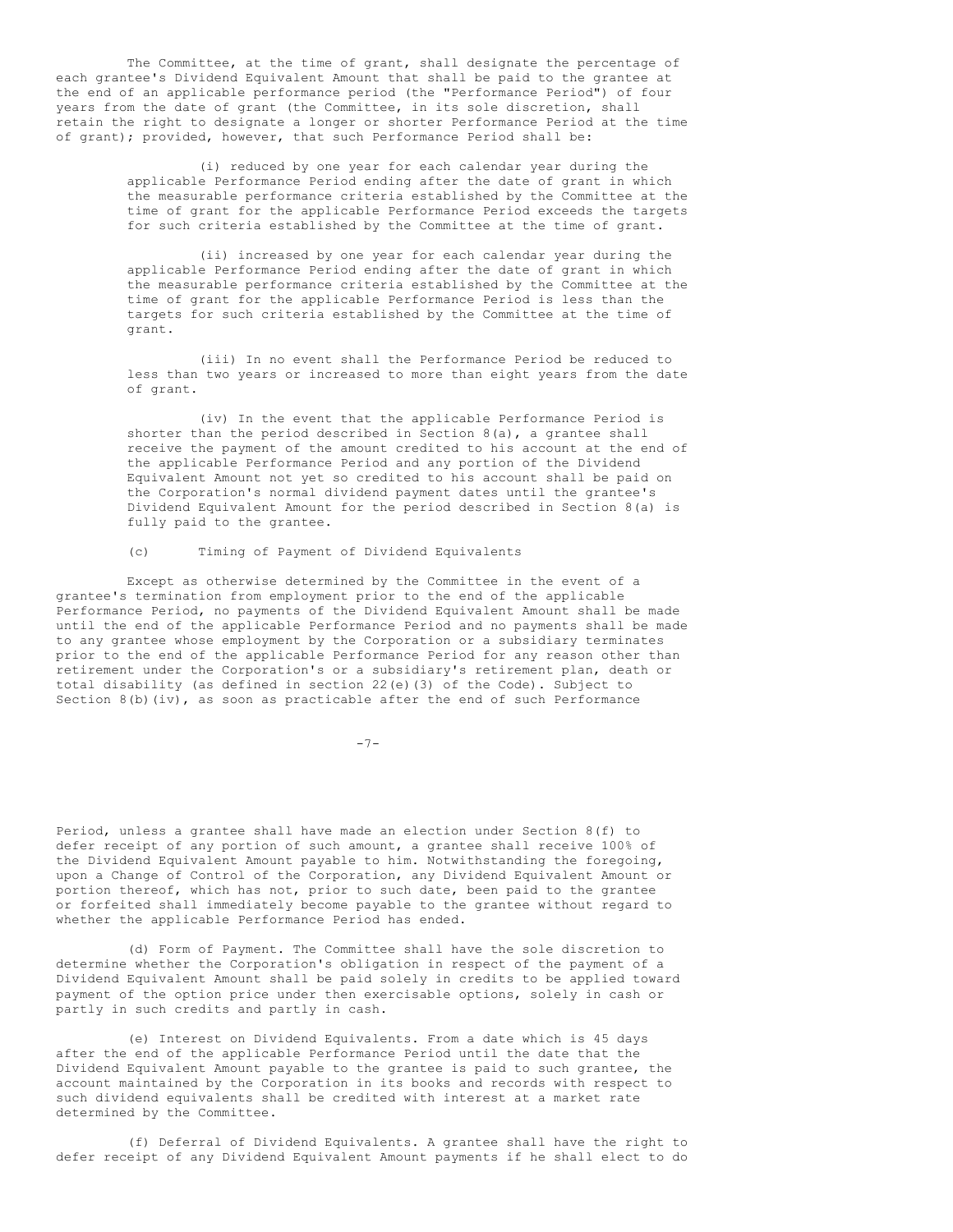so on or prior to December 31 of the year preceding the beginning of the last full year of the applicable Performance Period (or such other time as the Committee shall determine is appropriate to make such deferral effective under the applicable requirements of federal tax laws). The terms and conditions of any such deferral (including the period of time thereof and any earnings on the deferral) shall be subject to approval by the Committee and all deferrals shall be made on a form provided a grantee for this purpose.

# 9. Agreement with Grantees

Each grantee who receives a Grant under the Plan shall enter into an agreement with the Corporation which shall contain such provisions, consistent with the provisions of the Plan, as may be established from time to time by the Committee.

# 10. Transferability of Grants

Only a grantee or his or her authorized legal representative may exercise rights under a Grant. Such persons may not transfer those rights except by will or by the laws of descent and distribution or, if permitted under Rule 16b-3 of the Exchange Act and if permitted in any specific case by the Committee in their sole discretion, pursuant to a qualified domestic relations order as defined under the Code or Title I of ERISA or the rules thereunder. When a grantee dies, the personal representative or other person entitled to succeed to the rights of the grantee ("Successor Grantee") may exercise such rights. A Successor Grantee must furnish proof satisfactory to the Corporation of his or her right to receive the Grant under the grantee's will or under the applicable laws of descent and distribution.

 $-8-$ 

#### 11. Funding of the Plan

This Plan shall be unfunded. The Corporation shall not be required to establish any special or separate fund or to make any other segregation of assets to assure the payment of any Grants under this Plan. Subject to Section 8(e), in no event shall interest be paid or accrued on any Grant, including unpaid installments of Grants.

### 12. Rights of Grantees

Nothing in this Plan shall entitle any grantee or other person to any claim or right to receive a Grant under this Plan. Neither this Plan nor any action taken hereunder shall be construed as giving any grantee any rights to be retained in the employ of the Corporation, to be retained as a consultant by the Corporation or to be retained as a Non-employee Director by the Corporation.

# 13. Withholding of Taxes

The Corporation shall have the right to deduct from all Grants paid in cash any federal, state or local taxes required by law to be withheld with respect to such cash awards. The grantee or other person receiving such shares shall be required to pay to the Corporation the amount of any such taxes which the Corporation is required to withhold with respect to such Grants. With respect to Grants of restricted stock or nonqualified stock options, the Corporation shall have the right to require that the grantee make such provision, or furnish the Corporation such authorization as may be necessary or desirable so that the Corporation may satisfy its obligation, under applicable income tax laws, to withhold for income or other taxes due upon or incident to such restricted stock or the exercise of such nonqualified stock options.

The Committee may adopt such rules, forms and procedures as it considers necessary or desirable to implement such withholding procedures, which rules, forms and procedures shall be binding upon all grantees, and which shall be applied uniformly to all grantees similarly situated.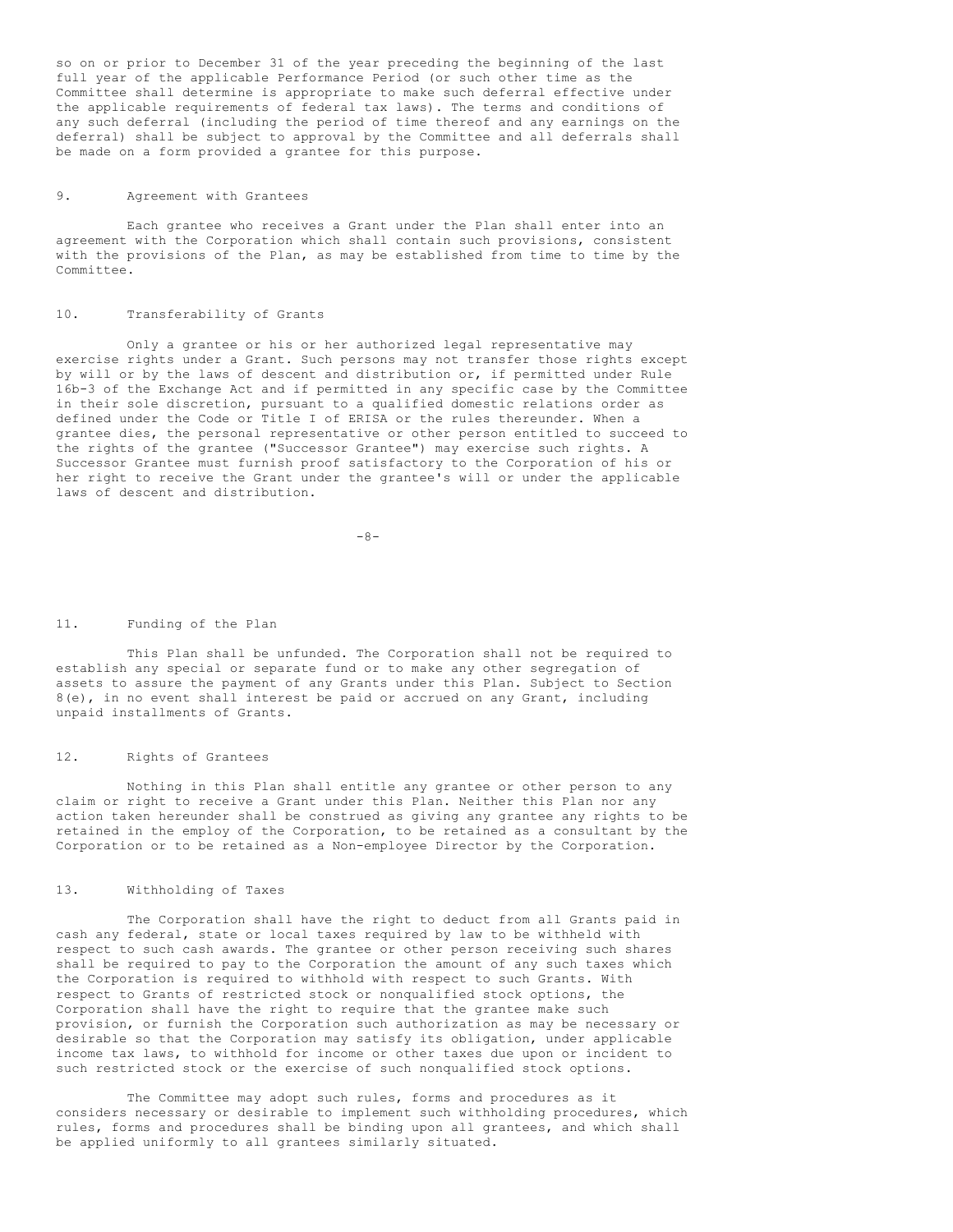# 14. Listing and Registration

Each Grant shall be subject to the requirement that, if at any time the Committee shall determine in its discretion that the listing, registration or qualification of the Grant or the shares subject to the Grant upon any securities exchange or under any state or federal law, or the consent or approval of any governmental regulatory body, is necessary or desirable as a condition of, or in connection with, such Grant or the issue or purchase of shares thereunder, no such Grant may be exercised in whole or in part unless such listing, registration, qualification, consent or approval shall have been effected or obtained free of any conditions not acceptable to the Committee.

 $-9-$ 

## 15. Adjustment of and Changes in Common Stock of the Corporation

In the event of a reorganization, recapitalization, change of shares, stock split, spin-off, stock dividend, reclassification, subdivision or combination of shares, merger, consolidation, rights offering, or any other change in the corporate structure or shares of the Corporation, the Committee shall make such adjustment as it deems appropriate in the number and kind of shares authorized by the Plan, in the number and kind of shares covered by Grants made under the Plan, in the purchase prices of outstanding options or the terms and conditions applicable to dividend equivalents.

# 16. Rights of Grantees

Neither the grantee nor any personal representative shall be, or have any of the rights and privileges of, a shareholder of the Corporation in respect of any shares related to any Grant or purchasable upon the exercise of any option, in whole or in part, unless and until certificates for such shares have been issued. Notwithstanding the foregoing, a grantee who receives a grant of restricted stock shall have all rights of a shareholder, except as set forth in Section 7(d), during the Restriction Period, including the right to vote and receive dividends.

## 17. Change of Control of the Corporation

As used herein, a "Change of Control" shall be deemed to have taken place if (i) any Person (including any individual, firm, corporation, partnership or other entity except the Corporation or any employee benefit plan of the Corporation or of any Affiliate or Associate, both as defined in Rule 12b-2 of the General Rules and Regulations under the Securities Exchange Act of 1934, as amended, any Person or entity organized, appointed or established by the Corporation for or pursuant to the terms of any such employee benefit plan), together with all Affiliates and Associates of such Person, shall become the beneficial owner in the aggregate of 20% or more of the Common Stock of the Corporation then outstanding or (ii) during any twenty-four month period, individuals who at the beginning of such period constituted the Board of Directors cease for any reason to constitute a majority thereof, unless the election, or the nomination for election by the Corporation's shareholders, of at least seventy-five percent of the directors who were not directors at the beginning of such period was approved by a vote of at least seventy-five percent of the directors in office at the time of such election or nomination who were directors at the beginning of such period. Notwithstanding the foregoing, a Change in Control shall not be deemed to have taken place under clause (i) of the immediately preceding sentence if (a) such Person becomes the beneficial owner in the aggregate of 20% or more of the Common Stock of the Corporation then outstanding as a result of an inadvertent acquisition by such Person if such Person, as soon as practicable, divests itself of a sufficient amount of its Common Stock so that it no longer owns 20% or more of the Common Stock then outstanding, as determined by the Board of Directors of the Corporation, or (ii) the shares of Common Stock required to be counted in order to meet the 20% minimum threshold described under such clause (i) include any of the shares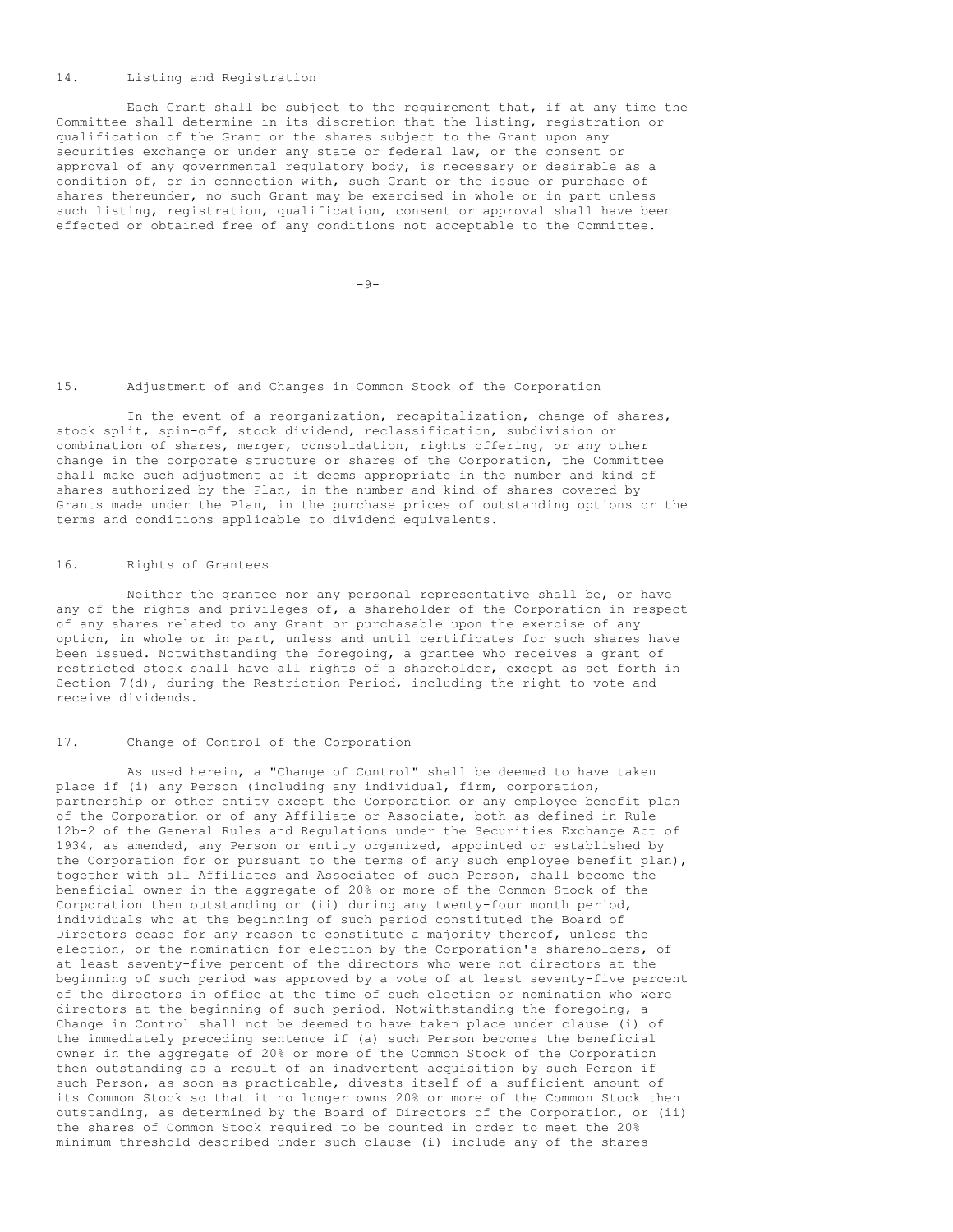described in subsections (i) through (vi) of section 2543(b) of the Pennsylvania Business Corporation Law of 1988 (15 Pa.C.S.A.ss.2543(b)) as in effect on the date of adoption of the Plan.

# 18. Amendment and Termination

(a) The Plan may be amended by the Board of Directors of the Corporation as it shall deem advisable to ensure such qualification and conform to any change in the law or regulations applicable thereto, including such new regulations as may be enacted pertaining to the tax treatment of incentive stock options to be granted under this Plan, or in any other respect that the Board may deem to be in the best interest of the Corporation; provided, however, that the Board may not, without the authorization and approval of the shareholders of this Corporation (i) materially increase the benefits accruing to participants under the Plan, (ii) increase the number of shares which may be issued under the Plan, except pursuant to Section 15 hereof, or (iii) materially modify the requirements as to eligibility for participation in the Plan.

The Board of Directors shall not amend the Plan if the amendment would cause the Plan or any Grant, or the exercise of any right under the Plan to fail to comply with the requirements of Rule 16b-3 under the Securities Exchange Act of 1934, as amended, or if such amendment would cause the Plan or the Grant or exercise of an incentive stock option under the Plan to fail to comply with the requirements of section 422 of the Code including, without limitation, a reduction of the option price set forth in Section 6(a) or an extension of the period during which an incentive stock option may be exercised as set forth in Section 6(b).

(b) The Board of Directors of the Corporation may, in its discretion, terminate, or fix a date for the termination of, the Plan. Unless previously terminated, the Plan shall terminate on May 19, 2004 and no Grants shall be made under the Plan after such date.

(c) A termination or amendment of the Plan that occurs after a Grant is made shall not result in the termination or amendment of the Grant unless the grantee consents or unless the Committee acts under Section 19. The termination of the Plan shall not impair the power and authority of the Committee with respect to an outstanding Grant. Whether or not the Plan has terminated, an outstanding Grant may be terminated or amended under this Section 18 or may be amended by agreement of the Corporation and the grantee consistent with the Plan.

### 19. Compliance with Law

The Plan, the exercise of Grants and the obligations of the Corporation to issue or transfer shares of Common Stock under Grants shall be subject to all applicable laws, including any applicable federal or Pennsylvania state law, and to approvals by a governmental or regulatory agency as may be required. With respect to persons subject to section 16 of the Exchange Act, it is the intent of the Corporation that the Plan and all transactions under the Plan comply with all applicable conditions of Rule 16b-3 or its successors under the Exchange

-11-

Act. The Committee may revoke any Grant if it is contrary to law or modify a Grant to bring it into compliance with any valid and mandatory government regulation. The Committee may also adopt rules regarding the withholding of taxes on payments to grantees. The Committee may, in its sole discretion, agree to limit its authority under this Section.

20. Effective Date of the Plan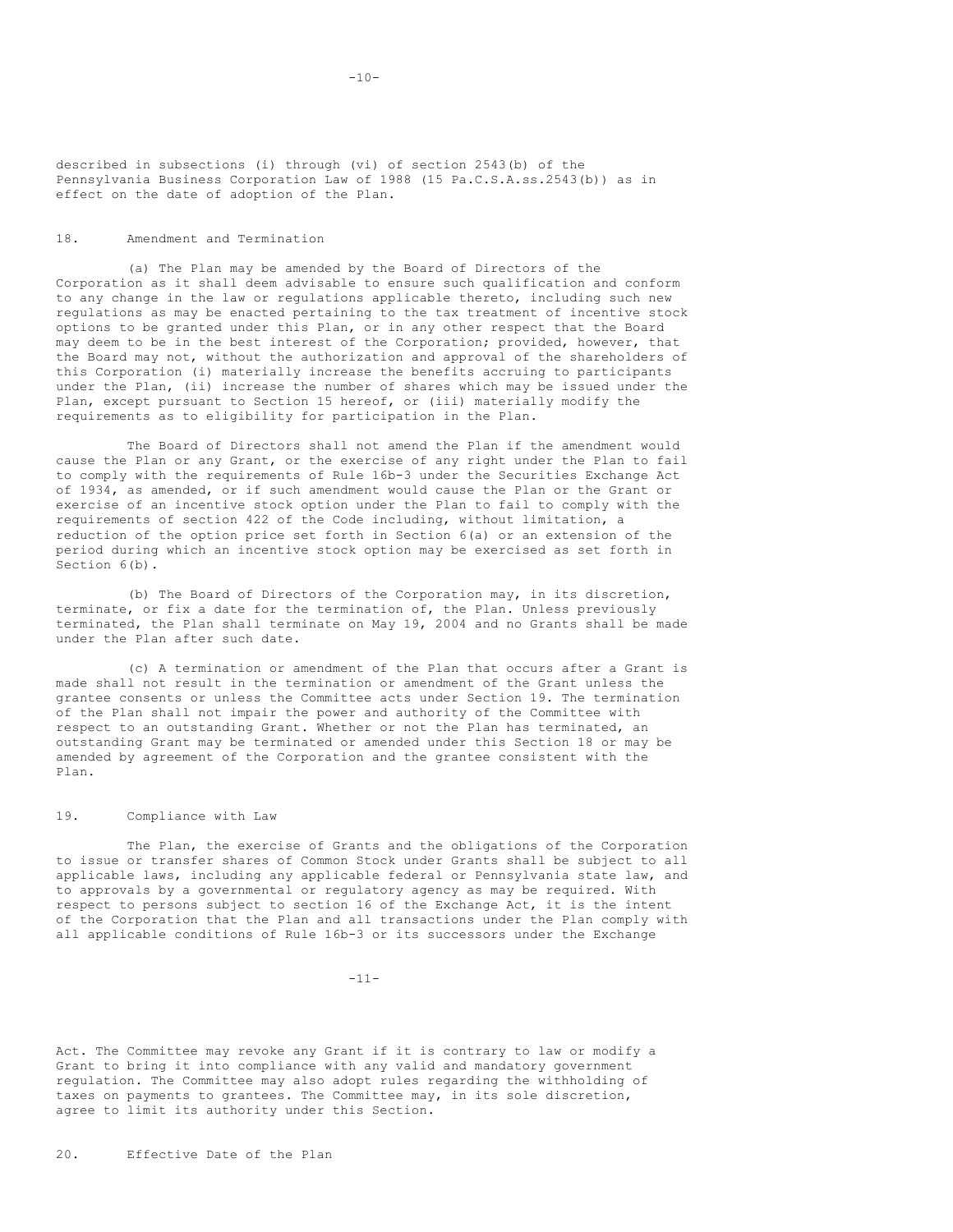The Plan shall be effective as of April 1, 1994, subject to the approval by a majority of the Corporation's shareholders within twelve months of such effective date. No Grant shall be made pursuant to the Plan on or after the tenth anniversary of the date of shareholder approval, but Grants made prior to such tenth anniversary may extend beyond that date.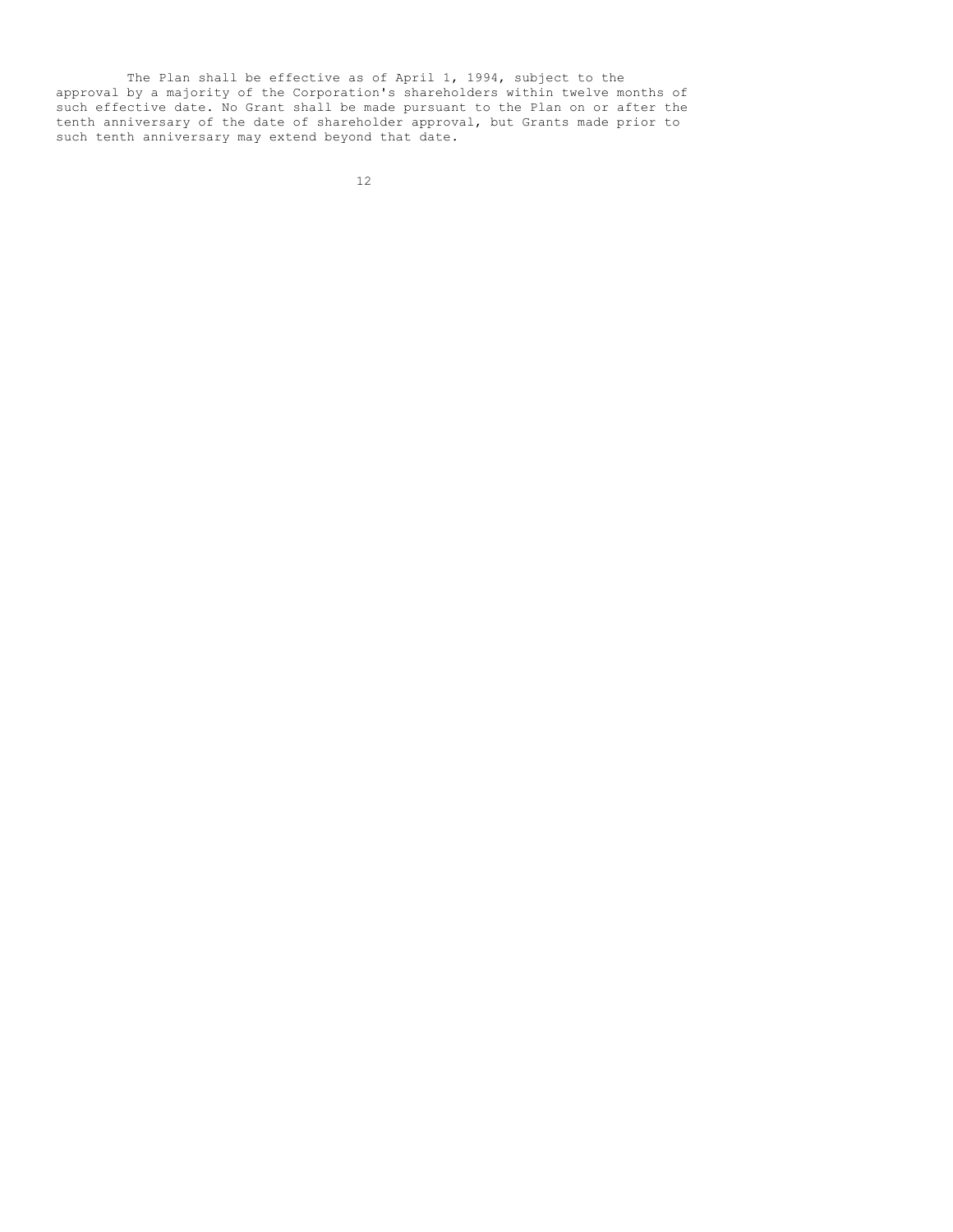PHILADELPHIA SUBURBAN CORPORATION PHILADELPHIA SUBURBAN WATER COMPANY 1996 ANNUAL CASH INCENTIVE COMPENSATION PLAN

#### BACKGROUND

- o During the first quarter of 1989, the Company and its compensation consultant conducted a feasibility study to determine whether the Company should implement an incentive compensation plan. The study was prompted by the positive experience of other investor-owned water companies and PSC's experience with incentive compensation.
- o The study included interviews with PSWC and PSC executives and an analysis of competitive compensation levels. Based on the results, the compensation consultant recommended that the Company's objectives and competitive practice supported the adoption of an annual incentive plan (the "Plan). The Company has had a cash incentive compensation plan in place since 1990 and management and the Board of Directors feel it has had a positive effect on the Company's operations, aiding employees, shareholders (higher earnings) and customers (better service and controlling expenses).
- o The Plan has two components a Management Incentive Program and an Employee Recognition Program.
- o The Plan is designed to provide an appropriate incentive to the officers and managers of the Company. The 1996 Management Incentive Program will cover all officers and managers of Philadelphia Suburban Corporation, and its subsidiaries, except Utility & Municipal Services, Inc., which is covered by a separate incentive bonus arrangement based on the profitability of that subsidiary.

MANAGEMENT INCENTIVE PROGRAM

- o Performance Measures
	- Annual incentive bonus awards are calculated by multiplying an individual's Target Bonus by a Company Rating factor based on the Company's performance and an Individual Rating factor based on the individual employee's performance.

The approach of having a plan tied to the Company's income performance is appropriate as the participants' assume some of the same risks and rewards as the shareholders who are investing in the Company and making its capital construction program possible. Customers also benefit from the Company's employees' objectives being met as improvements in performance are accomplished by controlling costs, improving efficiencies and enhancing customer service. For these reasons, future rate relief should be lessened and less frequent, which directly benefits all customers.

- -- The Company's actual after-tax net income from continuing operations relative to the annual budget will be the primary measure for the Company's performance. Each year a "Target Net Income" level will be established. For purposes of the Plan, the Target Net Income may differ from the budgeted net income level. For 1996, the Target Net Income will exclude the impact of adverse PUC or court rulings on FAS 106, the effect of any unbudgeted extraordinary gains or losses, changes in accounting principles, changes in tax rates and any gains or losses related to the discontinued operations.
- Based on a review of historic performance, the minimum or threshold level of performance is set at 90 percent of the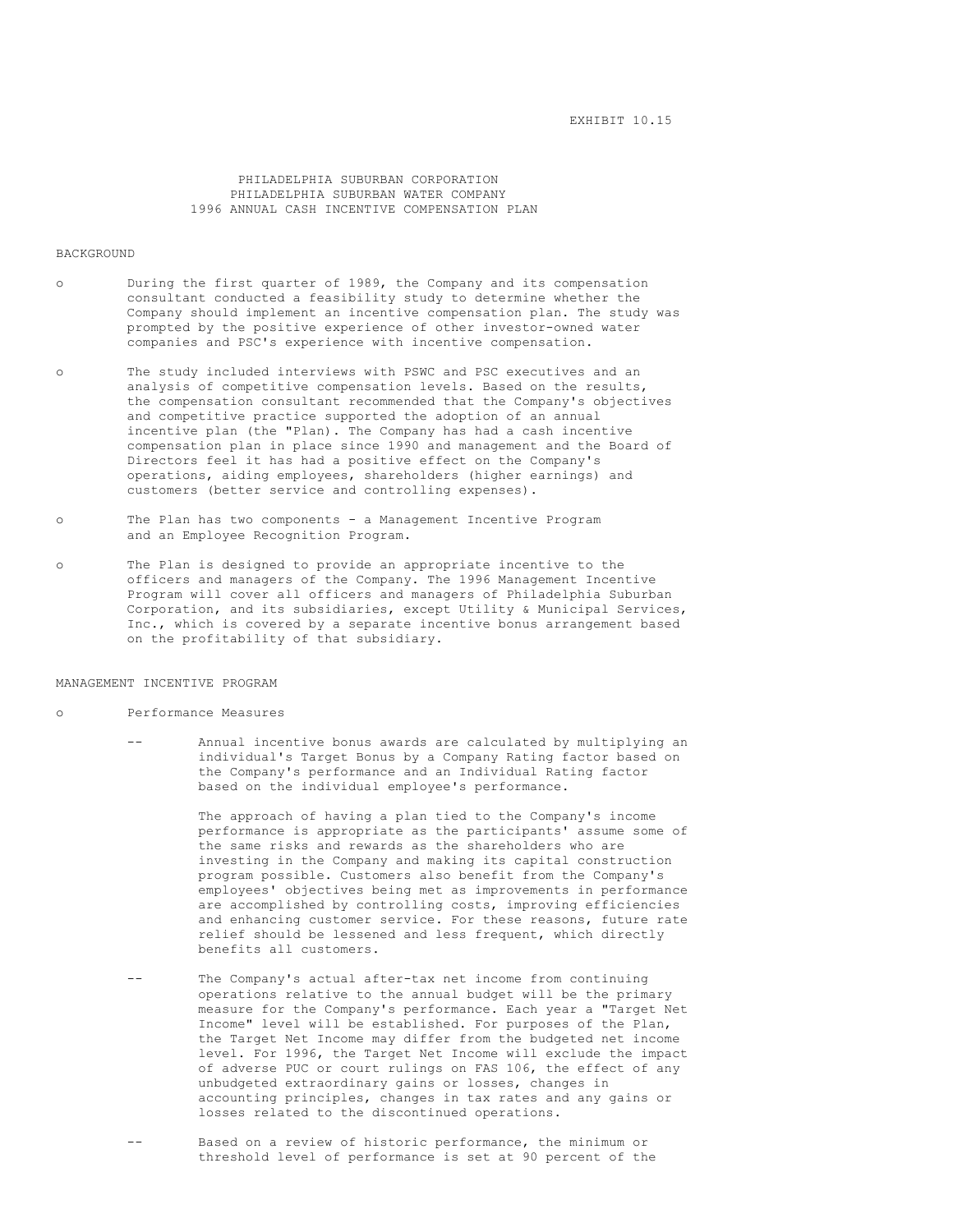Target Net Income. That is, no bonus awards will be made if actual net income is less than 90 percent of the Target Net Income for the year. No additional bonus will be earned for results exceeding 110 percent of the Target Net Income.

-- Each individual's performance and achievement of his or her objectives will also be evaluated and factored into the bonus calculation. Performance objectives for each participant are established at the beginning of the year and are primarily directed toward controlling costs, improving efficiencies and productivity and enhancing customer service. Each objective has specific performance measures that are used to determine the level of achievement for each objective.

1

# o Participation

- -- Participation in the Management Incentive Program will be determined each year. Each participant will be assigned a "Target Bonus Percentage" ranging from 5 to 50 percent of salary depending on duties and responsibilities.
- -- Actual bonuses may range from 0, if the Company's financial results fall below the minimum threshold or the participant does not make sufficient progress toward achieving his or her objectives (i.e. performance measure points totaling less than 75 points), to 187.5 percent if performance -- both Company and individual -- is rated at the maximum.

## o Company Performance

Company performance will be measured on the following schedule:

|           | Percent of | Company |
|-----------|------------|---------|
|           | 1996 Plan  | Rating  |
|           |            | ------- |
| Threshold | $90\%$     | 0%      |
|           | 90         | 50      |
|           | 92         | 65      |
|           | 95         | 80      |
|           | 96         | 85      |
|           | 97         | 90      |
|           | 98         | 94      |
|           | 99         | 97      |
| Plan      | 100        | 100     |
|           | 105        | 110     |
|           | 110        | 125     |

-- The actual Company Rating should be calculated by interpolation between the points shown in the table above.

Regardless of the Company rating resulting from this Schedule, the Executive Compensation and Employee Benefits Committee retains the authority to determine the final Company Rating for purposes of this Plan.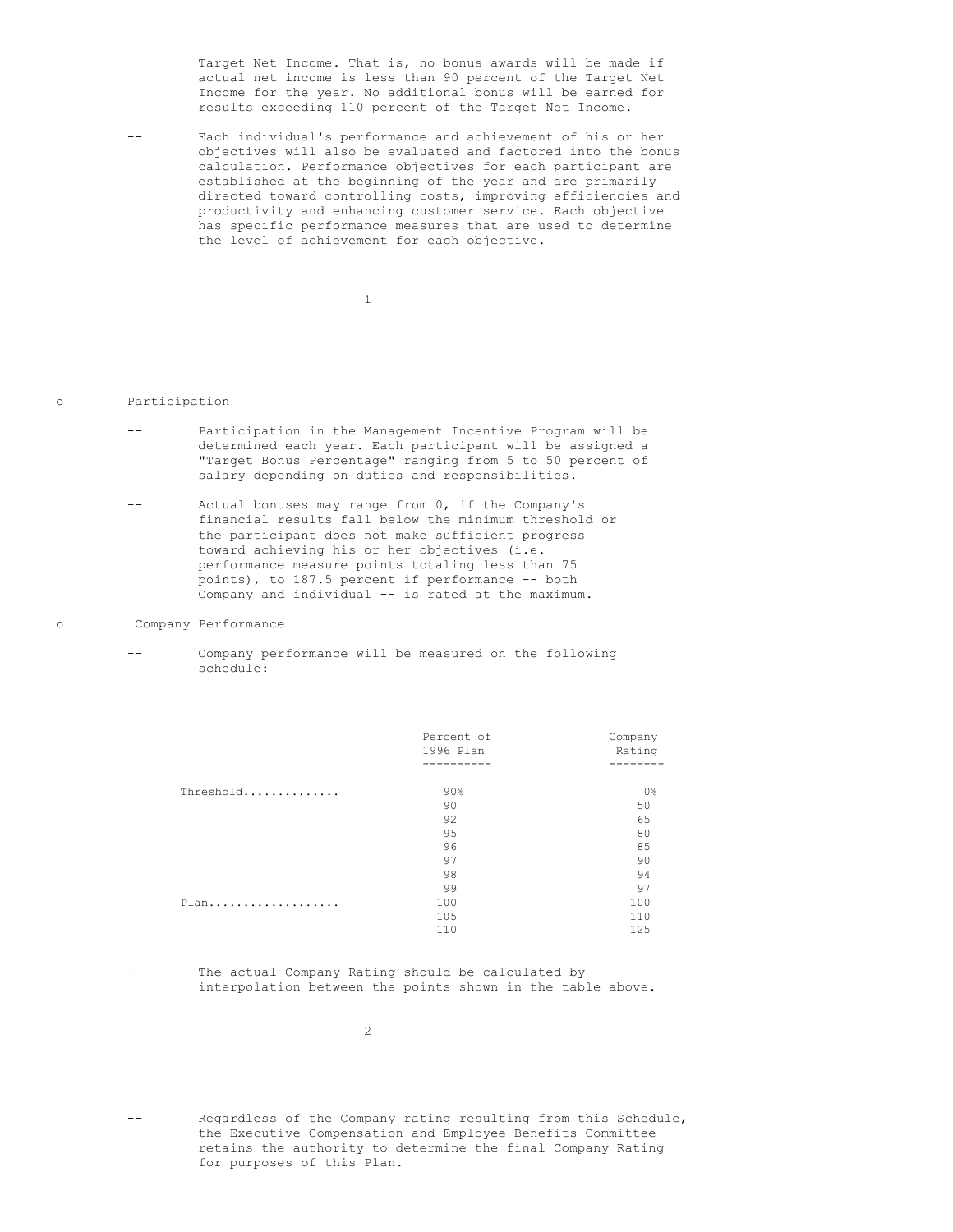### o Individual Performance

# -- Individual performance will be measured on the following scale:

| Performance Measure<br>Points | Individual<br>Rating |
|-------------------------------|----------------------|
| $-74$                         | 0 <sup>°</sup>       |
| 75                            | 70%                  |
| 80                            | 80%                  |
| 90                            | 90%                  |
| 100                           | 100%                 |
| 110                           | 110%                 |
| 120                           | 120%                 |
| $125+$                        | 125%                 |

-- In addition, up to 25 additional points may be awarded to a participant at the discretion of the Chief Executive Officer.

# Sample Calculations

o Example 1

| Salary            | \$70,000             |
|-------------------|----------------------|
| Target Bonus      | 10 percent (\$7,000) |
| Company Rating    | 100 percent          |
| Individual Rating | 90 percent           |

Calculation:

| Target Bonus x Rating |              | Company | $\mathbf{X}$ | Individual<br>Rating |     | = Bonus Earned |
|-----------------------|--------------|---------|--------------|----------------------|-----|----------------|
|                       |              |         |              |                      |     |                |
| \$7,000               | $\mathbf{x}$ | 100%    | $\mathbf{x}$ | 90%                  | $=$ | \$6,300        |

3

```
o Example 2
```
-- Using the same salary and target bonus, but assuming Company performance was less than 90 percent of Target Net Income, there would be no bonus earned.

Calculation:

 $$7,000$  x 0 x 90% = 0

o Example 3

-- Similarly, if individual Performance is rated below 75 points, no bonus would be earned regardless of the Company Rating.

Calculation:

 $$7,000$  x  $100\%$  x 0 = 0

# EMPLOYEE RECOGNITION PROGRAM

o In addition to the Management Incentive Program, the Company maintains an Individual Recognition Program to reward employees not eligible for the management bonus plan for superior performance or a special action, or heroic deed, or project that positively impacts the performance or image of the Company.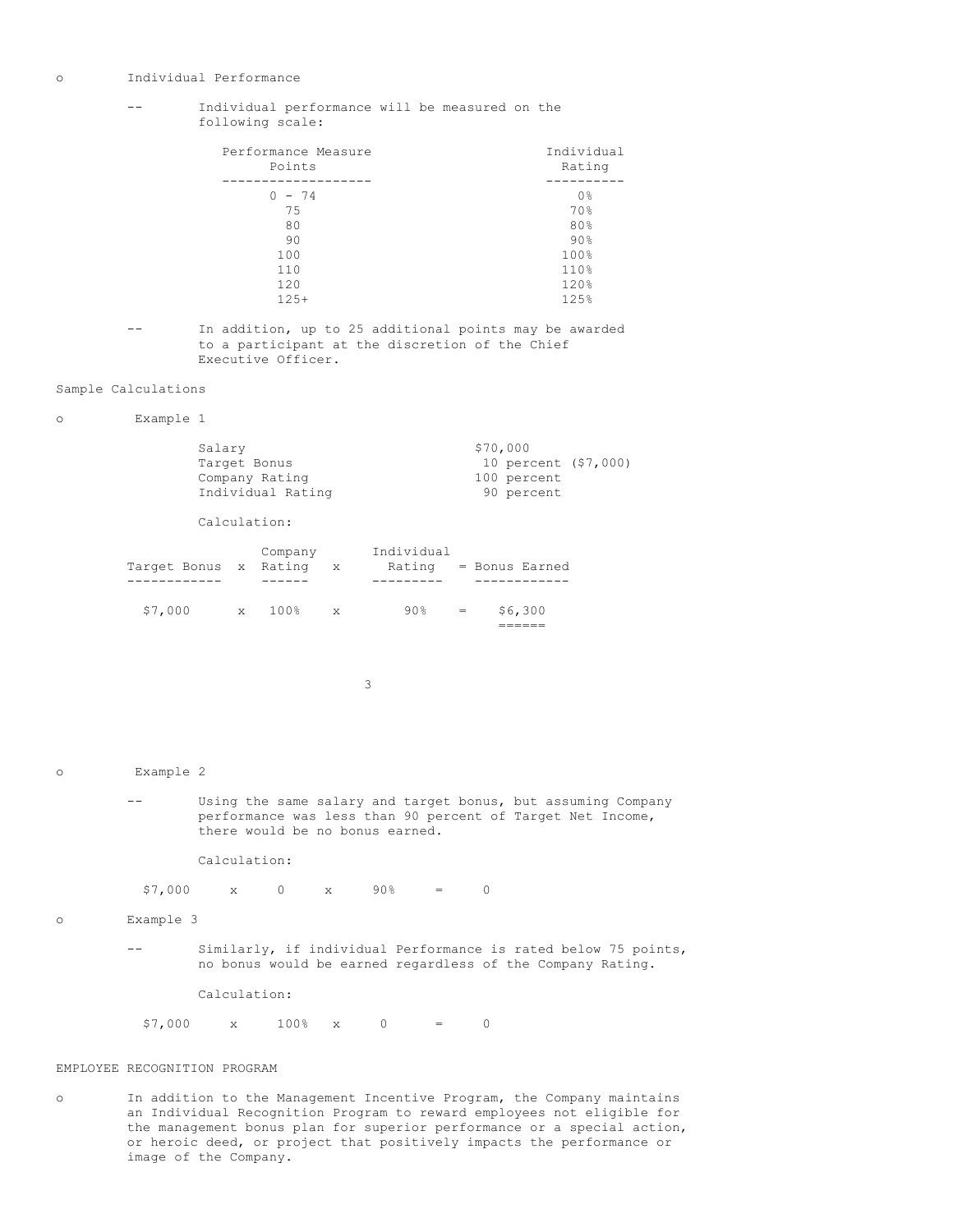- o Awards will be made from an annual pool, not to exceed \$75,000 (which represents approximately less than 1% of the base payroll for the non-union employees who do not participate in the Management Incentive Program), established at the beginning of the year. Unused funds will not be carried over to the next year. If financial performance warrants, management may increase this pool by up to 50%.
- o Awards will be made throughout the year and through the first quarter of the following year with payment as close to the timing of the event being rewarded as possible.

4

- o Department Heads may nominate individuals in their unit to the applicable Vice President and document the reasons for the recommendations. The applicable Vice President will review the nominations and forward their recommendations to the Chief Executive Officer.
- o The Chief Executive Officer will determine the individuals to actually receive a bonus and the amount.

5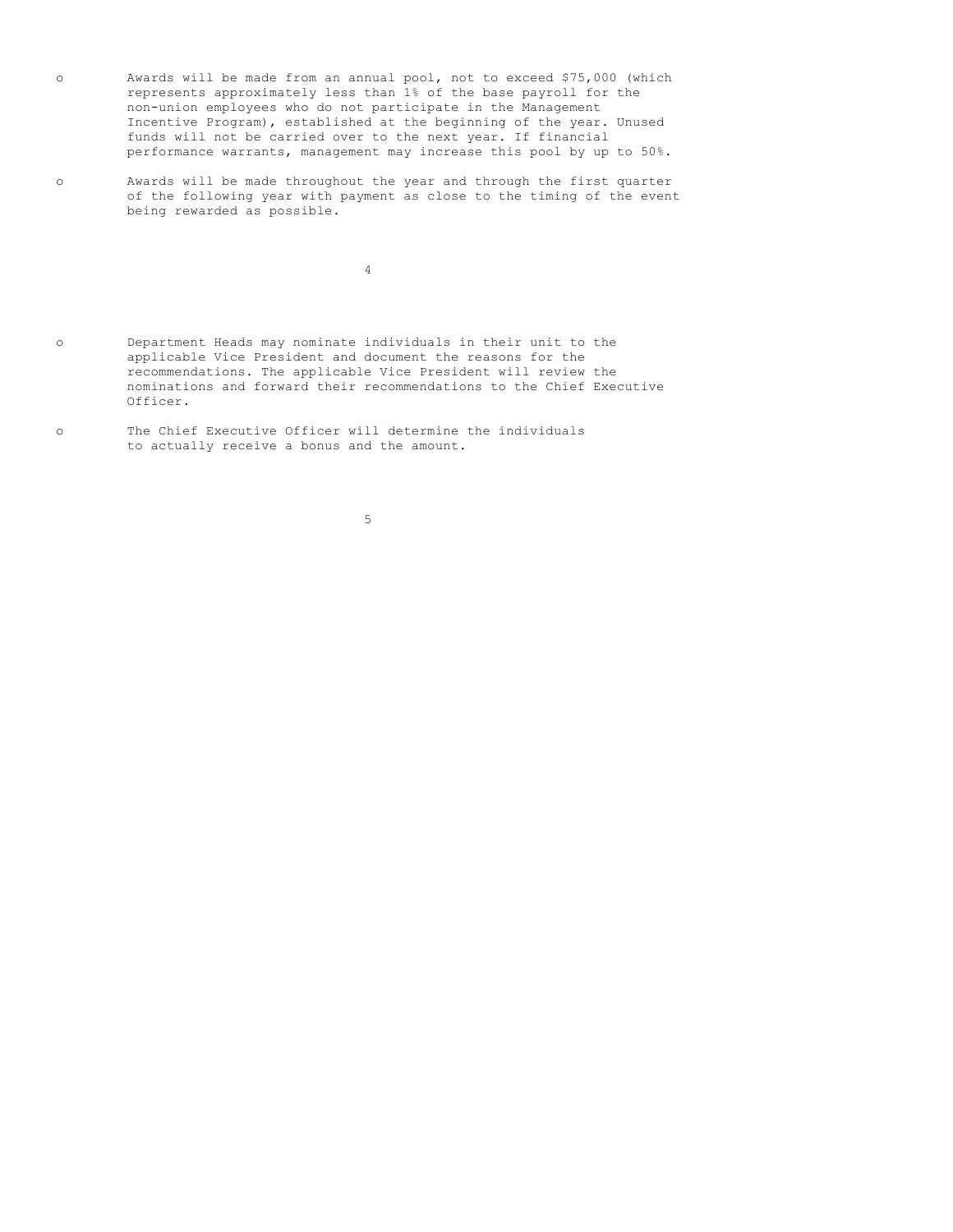# SELECTED PORTION OF ANNUAL REPORT TO SHAREHOLDERS FOR THE YEAR ENDED DECEMBER 31, 1995

# PHILADELPHIA SUBURBAN CORPORATION AND SUBSIDIARIES

# CONSOLIDATED STATEMENTS OF INCOME (In thousands of dollars, except per share amounts) Years ended December 31, 1995, 1994 and 1993

|                                                  | 1995                            | 1994                    | 1993                |
|--------------------------------------------------|---------------------------------|-------------------------|---------------------|
|                                                  | $- - - -$                       | $\qquad \qquad - - - -$ | $- - - - -$         |
| Earned revenues                                  | \$117,044                       | \$108,636               | \$101,244           |
| Costs and expenses:                              |                                 |                         |                     |
| Operating expenses                               | 51,702                          | 50,296                  | 45,989              |
| Depreciation                                     | 11,572                          | 10,468                  | 9,927               |
| Amortization                                     | (15)                            | (138)                   | 1,008               |
| Taxes other than income taxes                    | 7,676<br>---------              | 7,165                   | 6,890<br>---------- |
|                                                  | 70,935                          | 67,791                  | 63,814              |
| Operating income                                 | 46,109                          | 40,845                  | 37,430              |
| Interest and debt expenses                       | 14,852                          | 12,896                  | 13,108              |
| Dividends on preferred stock                     | 631                             | 866                     | 866                 |
| Allowance for funds used during                  |                                 |                         |                     |
| construction                                     | (305)<br>---------              | (126)<br>----------     | (805)<br>---------  |
|                                                  |                                 |                         |                     |
| Income from continuing operations                |                                 |                         |                     |
| before income taxes                              | 30,931                          | 27,209                  | 24,261              |
| Provision for income taxes                       | 12,901                          | 11,571                  | 10,426              |
|                                                  | ----------                      | ----------              | ----------          |
| Income from continuing operations                | 18,030                          | 15,638                  | 13,835              |
| Reversal of reserve for discontinued             |                                 |                         |                     |
| operations, net of income tax of \$200           | 370                             | $- -$                   |                     |
|                                                  | ----------                      | ---------               | ---------           |
| Net Income                                       | \$18,400<br>$=$ = = = = = = = = | \$15,638                | \$13,835            |
|                                                  |                                 |                         |                     |
| Net income per share                             | \$1.50                          | \$1.35                  | \$1.27              |
| Continuing operations<br>Discontinued operations | .03                             | $ -$                    | $ -$                |
|                                                  | ---------                       | ---------               | ---------           |
| Total                                            | \$1.53                          | \$1.35                  | 1.27<br>S.          |
|                                                  | $=$ = = = = = = = =             |                         | $=$ = = = = = = = = |
| Average common and common equivalent             |                                 |                         |                     |
| shares outstanding during the period             | 12,016                          | 11,564                  | 10,858              |
|                                                  |                                 |                         |                     |

See accompanying notes to consolidated financial statements.

PHILADELPHIA SUBURBAN CORPORATION AND SUBSIDIARIES

CONSOLIDATED BALANCE SHEETS (In thousands of dollars)

December 31, 1995 and 1994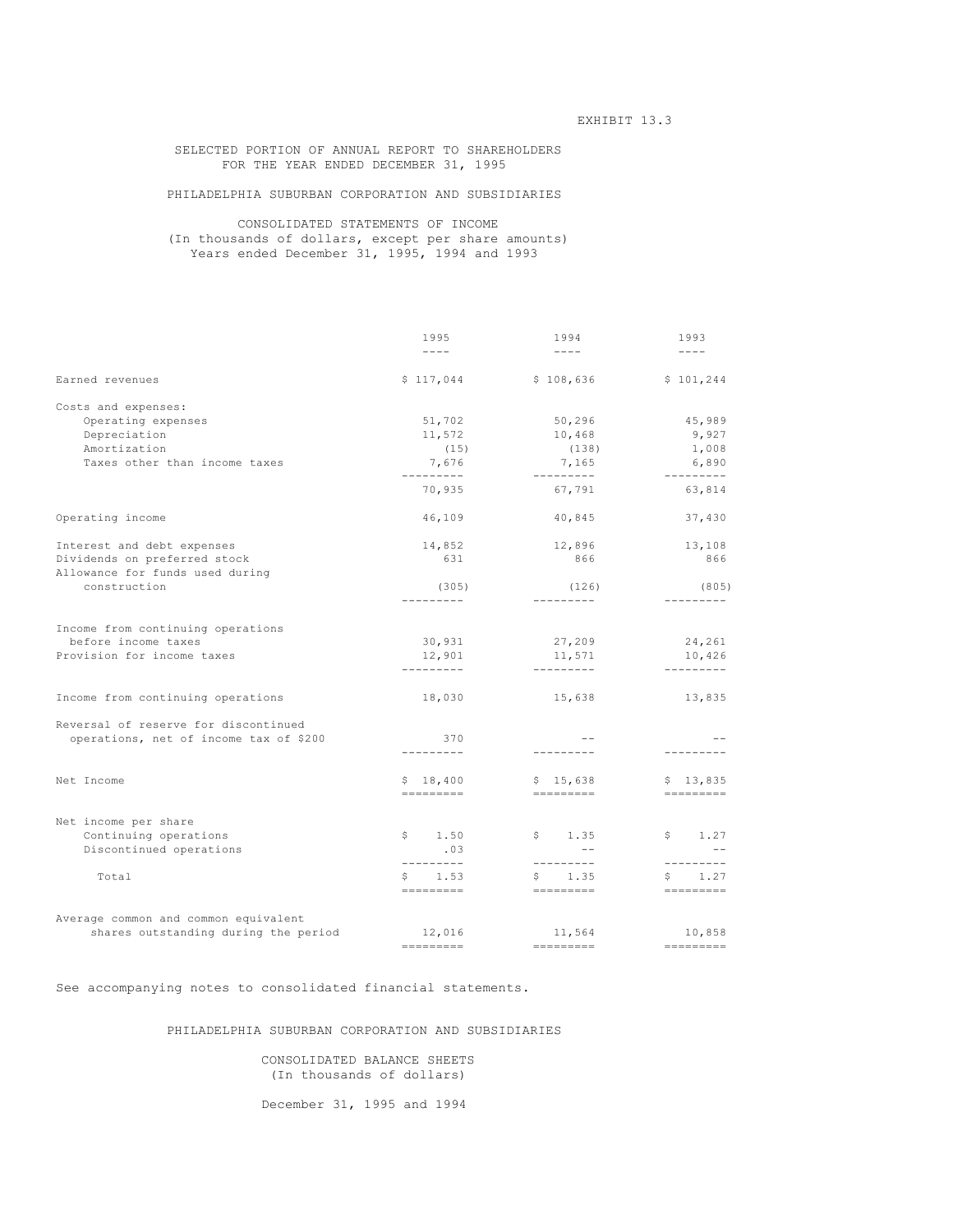| Assets                                                                                      | 1995                            | 1994                                                                                   |
|---------------------------------------------------------------------------------------------|---------------------------------|----------------------------------------------------------------------------------------|
| ------                                                                                      | $---$                           | $- - - -$                                                                              |
| Property, plant and equipment, at cost<br>Less accumulated depreciation                     | \$529,364<br>92,459             | \$462,500<br>76,791                                                                    |
| Net property, plant and equipment                                                           | --------<br>436,905<br>-------- | --------<br>385,709<br>--------                                                        |
|                                                                                             |                                 |                                                                                        |
| Current assets:<br>Cash                                                                     | 2,387                           | 1,243                                                                                  |
| Accounts receivable, net                                                                    | 22,112                          | 19,303                                                                                 |
| Inventory, materials and supplies                                                           | 1,878                           | 1,696                                                                                  |
| Prepayments and other current assets                                                        | 537                             | 594                                                                                    |
| Total current assets                                                                        | --------<br>26,914              | ---------<br>22,836                                                                    |
|                                                                                             | --------                        | --------                                                                               |
| Regulatory assets                                                                           | 48,757                          | 48,334                                                                                 |
| Deferred charges and other assets, net                                                      | 5,475<br>--------               | 3,183<br>--------                                                                      |
|                                                                                             |                                 |                                                                                        |
|                                                                                             | \$518,051                       | \$460,062<br>$\qquad \qquad \displaystyle =\qquad \qquad \displaystyle =\qquad \qquad$ |
| Liabilities and Stockholders' Equity                                                        |                                 |                                                                                        |
| ----------------------------------                                                          |                                 |                                                                                        |
| Common stockholders' equity:<br>Common stock at par value net of \$3,580 and                |                                 |                                                                                        |
| \$3,239 of Treasury shares in 1995 and 1994                                                 | \$2,644                         | \$2,740                                                                                |
| Capital in excess of par value                                                              | 110,987                         | 102,564                                                                                |
| Retained earnings                                                                           | 43,345<br>--------              | 38,491<br>--------                                                                     |
| Total common stockholders' equity                                                           | 156,976                         | 143,795                                                                                |
|                                                                                             | --------                        |                                                                                        |
|                                                                                             |                                 |                                                                                        |
| Preferred stock of subsidiary with mandatory<br>redemption requirements                     | 5,643                           | 7,143                                                                                  |
| Long-term debt, excluding current portion                                                   | 175,395                         | 152,195                                                                                |
|                                                                                             |                                 |                                                                                        |
| Commitments                                                                                 |                                 |                                                                                        |
| Current liabilities:                                                                        |                                 |                                                                                        |
| Current portion of preferred stock of subsidiary                                            |                                 |                                                                                        |
| with mandatory redemption requirements                                                      | 1,500                           | 2,857                                                                                  |
| Current portion of long-term debt                                                           | 13,590                          | 887                                                                                    |
| Loans payable<br>Accounts payable                                                           | 6,455<br>9,694                  | 4,050<br>7,505                                                                         |
| Accrued interest                                                                            | 3,601                           | 3,346                                                                                  |
| Other accrued liabilities                                                                   | 13,227                          | 9,912                                                                                  |
| Net reserves related to discontinued operations                                             | 2,153                           | 2,701                                                                                  |
| Total current liabilities                                                                   | ---------<br>50,220             | ---------<br>31,258                                                                    |
|                                                                                             | --------                        | --------                                                                               |
| Deferred credits and other liabilities:<br>Deferred income taxes and investment tax credits | 70,980                          | 67,721                                                                                 |
| Customers' advances for construction                                                        | 25,880                          | 24,713                                                                                 |
| Other                                                                                       | 9,762                           | 11,028                                                                                 |
|                                                                                             | --------                        | ---------                                                                              |
| Total deferred credits and other liabilities                                                | 106,622<br>--------             | 103,462<br>--------                                                                    |
|                                                                                             |                                 |                                                                                        |
| Contributions in aid of construction                                                        | 23,195<br>--------              | 22,209<br>--------                                                                     |
|                                                                                             | \$518,051                       | \$460,062                                                                              |
|                                                                                             |                                 |                                                                                        |

See accompanying notes to consolidated financial statements.

-1-

PHILADELPHIA SUBURBAN CORPORATION AND SUBSIDIARIES

CONSOLIDATED CASH FLOW STATEMENTS (In thousands of dollars) Years ended December 31, 1995, 1994 and 1993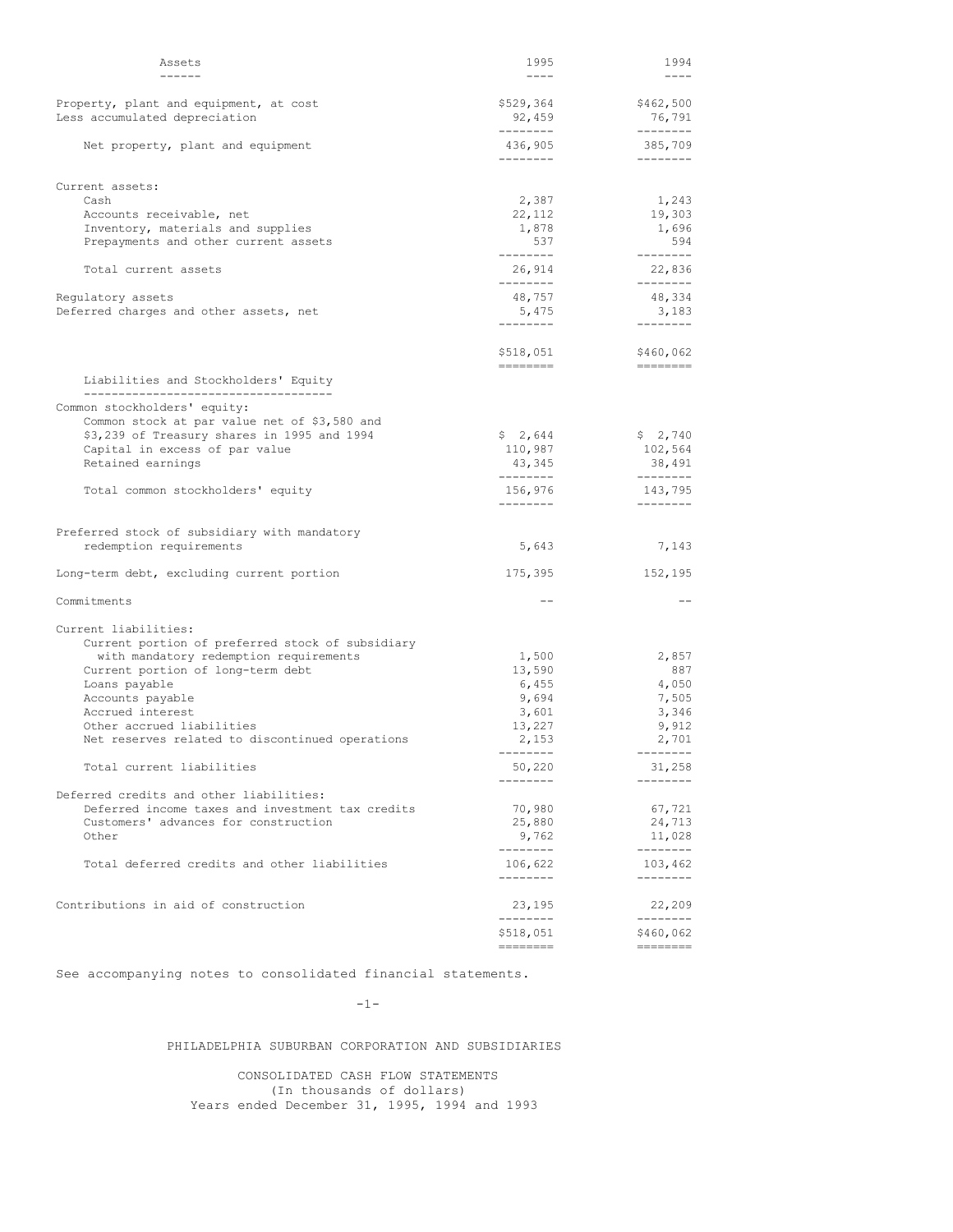|                                                                           | 1995               | 1994                                                                                                                                                                                                                                                                                                                                                                                                                                                                                   | 1993                                                                                                                                                                                                                                                                                                                                                                                                                                                                                   |
|---------------------------------------------------------------------------|--------------------|----------------------------------------------------------------------------------------------------------------------------------------------------------------------------------------------------------------------------------------------------------------------------------------------------------------------------------------------------------------------------------------------------------------------------------------------------------------------------------------|----------------------------------------------------------------------------------------------------------------------------------------------------------------------------------------------------------------------------------------------------------------------------------------------------------------------------------------------------------------------------------------------------------------------------------------------------------------------------------------|
|                                                                           | $- - - -$          | $- - - - -$                                                                                                                                                                                                                                                                                                                                                                                                                                                                            | ----                                                                                                                                                                                                                                                                                                                                                                                                                                                                                   |
|                                                                           |                    |                                                                                                                                                                                                                                                                                                                                                                                                                                                                                        |                                                                                                                                                                                                                                                                                                                                                                                                                                                                                        |
| Cash flows from operating activities:                                     |                    |                                                                                                                                                                                                                                                                                                                                                                                                                                                                                        |                                                                                                                                                                                                                                                                                                                                                                                                                                                                                        |
| Income from continuing operations                                         | \$18,030           | \$15,638                                                                                                                                                                                                                                                                                                                                                                                                                                                                               | \$13,835                                                                                                                                                                                                                                                                                                                                                                                                                                                                               |
| Adjustments to reconcile income from<br>continuing operations to net cash |                    |                                                                                                                                                                                                                                                                                                                                                                                                                                                                                        |                                                                                                                                                                                                                                                                                                                                                                                                                                                                                        |
| flows from operating activities:                                          |                    |                                                                                                                                                                                                                                                                                                                                                                                                                                                                                        |                                                                                                                                                                                                                                                                                                                                                                                                                                                                                        |
| Depreciation and amortization                                             | 11,557             | 10,330                                                                                                                                                                                                                                                                                                                                                                                                                                                                                 | 10,935                                                                                                                                                                                                                                                                                                                                                                                                                                                                                 |
| Deferred taxes, net of taxes on                                           |                    |                                                                                                                                                                                                                                                                                                                                                                                                                                                                                        |                                                                                                                                                                                                                                                                                                                                                                                                                                                                                        |
| customers' advances                                                       | 2,573              | 2,693                                                                                                                                                                                                                                                                                                                                                                                                                                                                                  | 3,061                                                                                                                                                                                                                                                                                                                                                                                                                                                                                  |
| Net increase in receivables,                                              |                    |                                                                                                                                                                                                                                                                                                                                                                                                                                                                                        |                                                                                                                                                                                                                                                                                                                                                                                                                                                                                        |
| inventory and prepayments                                                 | (2, 037)           | (1, 209)                                                                                                                                                                                                                                                                                                                                                                                                                                                                               | (1, 438)                                                                                                                                                                                                                                                                                                                                                                                                                                                                               |
| Net increase in payables and other                                        |                    |                                                                                                                                                                                                                                                                                                                                                                                                                                                                                        |                                                                                                                                                                                                                                                                                                                                                                                                                                                                                        |
| accrued liabilities                                                       | 4,349              | 2,237                                                                                                                                                                                                                                                                                                                                                                                                                                                                                  | 1,354                                                                                                                                                                                                                                                                                                                                                                                                                                                                                  |
| Net increase (decrease) in accrued                                        |                    |                                                                                                                                                                                                                                                                                                                                                                                                                                                                                        |                                                                                                                                                                                                                                                                                                                                                                                                                                                                                        |
| interest                                                                  | 255                | (93)                                                                                                                                                                                                                                                                                                                                                                                                                                                                                   | (158)                                                                                                                                                                                                                                                                                                                                                                                                                                                                                  |
| Other                                                                     | (1, 773)           | 134                                                                                                                                                                                                                                                                                                                                                                                                                                                                                    | (540)                                                                                                                                                                                                                                                                                                                                                                                                                                                                                  |
|                                                                           | ---------          | --------                                                                                                                                                                                                                                                                                                                                                                                                                                                                               | --------                                                                                                                                                                                                                                                                                                                                                                                                                                                                               |
| Net cash flows from operating activities                                  | 32,954<br>________ | 29,730<br>--------                                                                                                                                                                                                                                                                                                                                                                                                                                                                     | 27,049<br>--------                                                                                                                                                                                                                                                                                                                                                                                                                                                                     |
|                                                                           |                    |                                                                                                                                                                                                                                                                                                                                                                                                                                                                                        |                                                                                                                                                                                                                                                                                                                                                                                                                                                                                        |
| Cash flows from investing activities:                                     |                    |                                                                                                                                                                                                                                                                                                                                                                                                                                                                                        |                                                                                                                                                                                                                                                                                                                                                                                                                                                                                        |
| Property, plant and equipment additions,                                  |                    |                                                                                                                                                                                                                                                                                                                                                                                                                                                                                        |                                                                                                                                                                                                                                                                                                                                                                                                                                                                                        |
| including allowance for funds used during                                 |                    |                                                                                                                                                                                                                                                                                                                                                                                                                                                                                        |                                                                                                                                                                                                                                                                                                                                                                                                                                                                                        |
| construction of \$305, \$126 and \$805                                    | (33, 182)          | (27, 379)                                                                                                                                                                                                                                                                                                                                                                                                                                                                              | (27, 958)                                                                                                                                                                                                                                                                                                                                                                                                                                                                              |
| Acquisitions of water systems                                             | (26, 351)          | (612)                                                                                                                                                                                                                                                                                                                                                                                                                                                                                  | (1, 323)                                                                                                                                                                                                                                                                                                                                                                                                                                                                               |
| Sale of businesses and related assets                                     | $- -$              | $-  \,$                                                                                                                                                                                                                                                                                                                                                                                                                                                                                | 1,665                                                                                                                                                                                                                                                                                                                                                                                                                                                                                  |
| Other                                                                     | (91)               | (10)                                                                                                                                                                                                                                                                                                                                                                                                                                                                                   | (40)                                                                                                                                                                                                                                                                                                                                                                                                                                                                                   |
|                                                                           | ---------          | ---------                                                                                                                                                                                                                                                                                                                                                                                                                                                                              | ---------                                                                                                                                                                                                                                                                                                                                                                                                                                                                              |
| Net cash flows from investing activities                                  | (59, 624)          | (28, 001)                                                                                                                                                                                                                                                                                                                                                                                                                                                                              | (27, 656)                                                                                                                                                                                                                                                                                                                                                                                                                                                                              |
|                                                                           | --------           |                                                                                                                                                                                                                                                                                                                                                                                                                                                                                        | --------                                                                                                                                                                                                                                                                                                                                                                                                                                                                               |
|                                                                           |                    |                                                                                                                                                                                                                                                                                                                                                                                                                                                                                        |                                                                                                                                                                                                                                                                                                                                                                                                                                                                                        |
| Cash flows from financing activities:                                     |                    |                                                                                                                                                                                                                                                                                                                                                                                                                                                                                        |                                                                                                                                                                                                                                                                                                                                                                                                                                                                                        |
| Customers' advances and contributions                                     |                    |                                                                                                                                                                                                                                                                                                                                                                                                                                                                                        |                                                                                                                                                                                                                                                                                                                                                                                                                                                                                        |
| in aid of construction, net of                                            |                    |                                                                                                                                                                                                                                                                                                                                                                                                                                                                                        |                                                                                                                                                                                                                                                                                                                                                                                                                                                                                        |
| income tax payments                                                       | 1,600              | 3,149                                                                                                                                                                                                                                                                                                                                                                                                                                                                                  | 2,483                                                                                                                                                                                                                                                                                                                                                                                                                                                                                  |
| Repayments of customers' advances<br>Net proceeds (repayments) of short-  | (2, 104)           | (2, 219)                                                                                                                                                                                                                                                                                                                                                                                                                                                                               | (2, 904)                                                                                                                                                                                                                                                                                                                                                                                                                                                                               |
| term debt                                                                 | 2,405              | 3,231                                                                                                                                                                                                                                                                                                                                                                                                                                                                                  | (140)                                                                                                                                                                                                                                                                                                                                                                                                                                                                                  |
| Proceeds from long-term debt                                              | 57,906             | 7,722                                                                                                                                                                                                                                                                                                                                                                                                                                                                                  | 21,839                                                                                                                                                                                                                                                                                                                                                                                                                                                                                 |
| Repayments of long-term debt including                                    |                    |                                                                                                                                                                                                                                                                                                                                                                                                                                                                                        |                                                                                                                                                                                                                                                                                                                                                                                                                                                                                        |
| premium on early retirement                                               | (23, 585)          | (4, 884)                                                                                                                                                                                                                                                                                                                                                                                                                                                                               | (34, 559)                                                                                                                                                                                                                                                                                                                                                                                                                                                                              |
| Redemption of preferred stock of                                          |                    |                                                                                                                                                                                                                                                                                                                                                                                                                                                                                        |                                                                                                                                                                                                                                                                                                                                                                                                                                                                                        |
| subsidiary                                                                | (2, 857)           | $  \,$                                                                                                                                                                                                                                                                                                                                                                                                                                                                                 |                                                                                                                                                                                                                                                                                                                                                                                                                                                                                        |
| Proceeds from issuing common stock                                        | 9,060              | 6,916                                                                                                                                                                                                                                                                                                                                                                                                                                                                                  | 27,749                                                                                                                                                                                                                                                                                                                                                                                                                                                                                 |
| Repurchase of common stock                                                | (733)              | (2, 230)                                                                                                                                                                                                                                                                                                                                                                                                                                                                               | (992)                                                                                                                                                                                                                                                                                                                                                                                                                                                                                  |
| Dividends paid                                                            | (13, 546)          | (12, 637)                                                                                                                                                                                                                                                                                                                                                                                                                                                                              | (11, 629)                                                                                                                                                                                                                                                                                                                                                                                                                                                                              |
| Other                                                                     | (154)              | (45)                                                                                                                                                                                                                                                                                                                                                                                                                                                                                   | (104)                                                                                                                                                                                                                                                                                                                                                                                                                                                                                  |
|                                                                           | --------           | $\begin{array}{cccccccccccccc} \multicolumn{2}{c}{} & \multicolumn{2}{c}{} & \multicolumn{2}{c}{} & \multicolumn{2}{c}{} & \multicolumn{2}{c}{} & \multicolumn{2}{c}{} & \multicolumn{2}{c}{} & \multicolumn{2}{c}{} & \multicolumn{2}{c}{} & \multicolumn{2}{c}{} & \multicolumn{2}{c}{} & \multicolumn{2}{c}{} & \multicolumn{2}{c}{} & \multicolumn{2}{c}{} & \multicolumn{2}{c}{} & \multicolumn{2}{c}{} & \multicolumn{2}{c}{} & \multicolumn{2}{c}{} & \multicolumn{2}{c}{} & \$ | $\begin{array}{cccccccccccccc} \multicolumn{2}{c}{} & \multicolumn{2}{c}{} & \multicolumn{2}{c}{} & \multicolumn{2}{c}{} & \multicolumn{2}{c}{} & \multicolumn{2}{c}{} & \multicolumn{2}{c}{} & \multicolumn{2}{c}{} & \multicolumn{2}{c}{} & \multicolumn{2}{c}{} & \multicolumn{2}{c}{} & \multicolumn{2}{c}{} & \multicolumn{2}{c}{} & \multicolumn{2}{c}{} & \multicolumn{2}{c}{} & \multicolumn{2}{c}{} & \multicolumn{2}{c}{} & \multicolumn{2}{c}{} & \multicolumn{2}{c}{} & \$ |
| Net cash flows from financing activities                                  | 27,992             | (997)                                                                                                                                                                                                                                                                                                                                                                                                                                                                                  | 1,743                                                                                                                                                                                                                                                                                                                                                                                                                                                                                  |
|                                                                           | --------           | $- - - - - - - -$                                                                                                                                                                                                                                                                                                                                                                                                                                                                      | $-- - - - - - -$                                                                                                                                                                                                                                                                                                                                                                                                                                                                       |
|                                                                           |                    |                                                                                                                                                                                                                                                                                                                                                                                                                                                                                        |                                                                                                                                                                                                                                                                                                                                                                                                                                                                                        |
| Net cash flows from discontinued                                          |                    |                                                                                                                                                                                                                                                                                                                                                                                                                                                                                        |                                                                                                                                                                                                                                                                                                                                                                                                                                                                                        |
| operations                                                                | (178)              | 123                                                                                                                                                                                                                                                                                                                                                                                                                                                                                    | (1, 183)                                                                                                                                                                                                                                                                                                                                                                                                                                                                               |
|                                                                           | ---------          | $- - - - - - - -$                                                                                                                                                                                                                                                                                                                                                                                                                                                                      | --------                                                                                                                                                                                                                                                                                                                                                                                                                                                                               |
| Net increase (decrease) in cash                                           | 1,144              | 855<br>388                                                                                                                                                                                                                                                                                                                                                                                                                                                                             | (47)                                                                                                                                                                                                                                                                                                                                                                                                                                                                                   |
| Cash balance beginning of year                                            | 1,243<br>--------  | --------                                                                                                                                                                                                                                                                                                                                                                                                                                                                               | 435<br>--------                                                                                                                                                                                                                                                                                                                                                                                                                                                                        |
| Cash balance end of year                                                  | \$2,387            | \$1,243                                                                                                                                                                                                                                                                                                                                                                                                                                                                                | 388<br>S                                                                                                                                                                                                                                                                                                                                                                                                                                                                               |
|                                                                           | $=$ = = = = = = =  |                                                                                                                                                                                                                                                                                                                                                                                                                                                                                        |                                                                                                                                                                                                                                                                                                                                                                                                                                                                                        |
|                                                                           |                    |                                                                                                                                                                                                                                                                                                                                                                                                                                                                                        |                                                                                                                                                                                                                                                                                                                                                                                                                                                                                        |

See accompanying notes to consolidated financial statements.

# $-2-$

# PHILADELPHIA SUBURBAN CORPORATION AND SUBSIDIARIES

Notes to Consolidated Financial Statements (In thousands of dollars, except per share amounts)

Summary of Significant Accounting Policies - ------------------------------------------

Nature of Operations - --------------------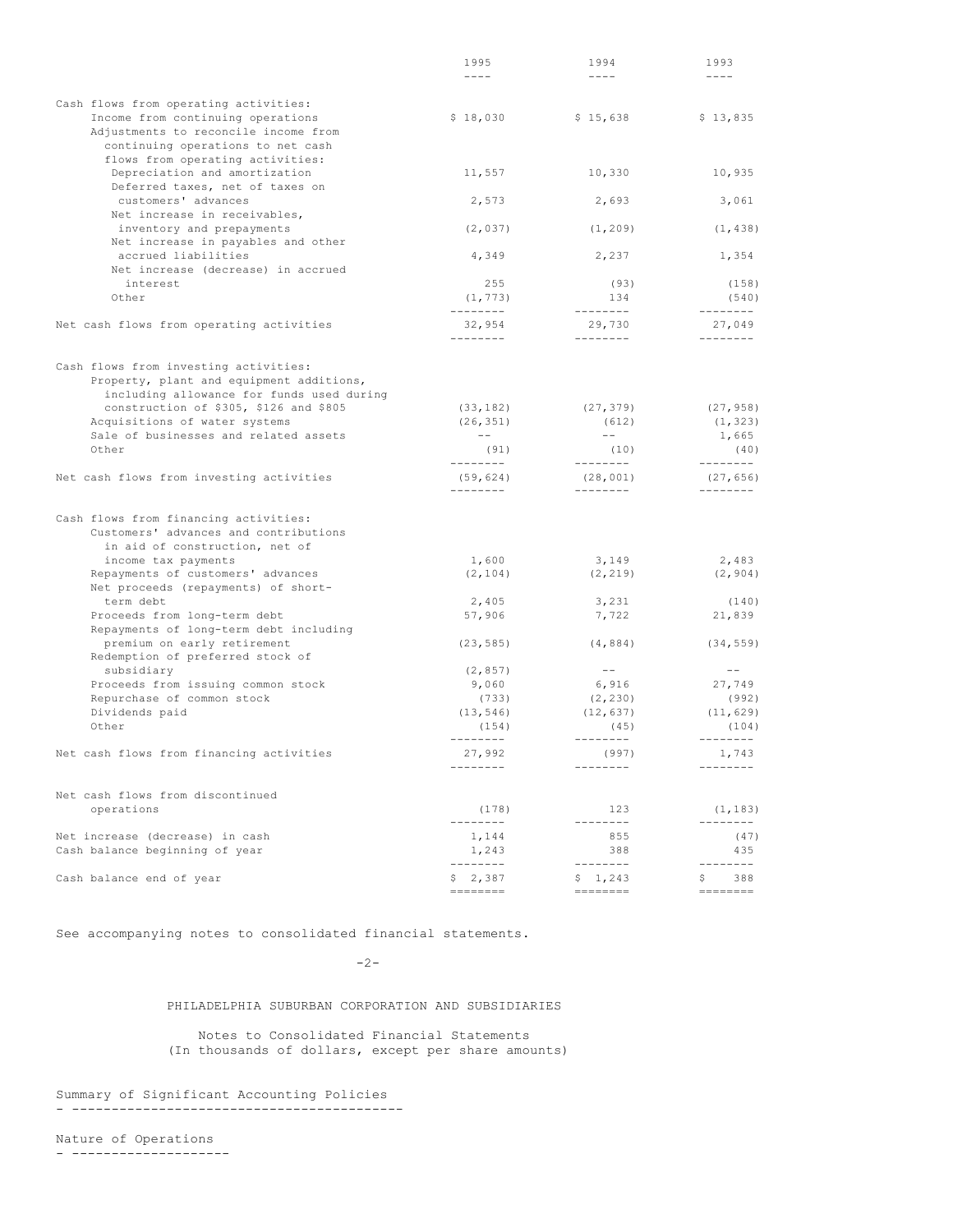The business of Philadelphia Suburban Corporation (the Company) is conducted through its subsidiary Philadelphia Suburban Water Company ("PSW"). PSW is a regulated public utility which supplies water to approximately 265,000 customers. The customers are residential, commercial and industrial in nature, and no single customer accounted for more than five percent of PSW's sales. The service territory of PSW covers a 406 square mile area located west and north of the City of Philadelphia. PSW is subject to regulation by the Pennsylvania Public Utility Commission ("PUC") which has jurisdiction with respect to rates, service, accounting procedures, issuance of securities, acquisitions and other matters.

## Consolidation

- -------------

The consolidated financial statements include the accounts of the Company and its subsidiaries, all of which are wholly-owned. All material intercompany accounts and transactions have been eliminated.

#### Recognition of Revenues - -----------------------

Utility revenues include amounts billed to customers on a cycle basis and unbilled amounts based on estimated usage from the latest billing to the end of the accounting period.

Non-utility revenues are recognized when services are performed.

#### Property, Plant and Equipment and Depreciation - ----------------------------------------------

Property, plant and equipment consist primarily of utility plant. The cost of additions includes contracted cost, direct labor and fringe benefits, materials, overheads and, for certain utility plant, allowance for funds used during construction. Utility plant acquired is recorded at estimated original cost when first devoted to utility service and the applicable depreciation is recorded to accumulated depreciation. The difference between the estimated original cost, less applicable depreciation, and the purchase price is recorded as an acquisition adjustment within utility plant. At December 31, 1995, utility plant includes a credit acquisition adjustment of \$8,147 which is being amortized over 20 years. Consistent with PSW's recent rate settlements, \$529 was amortized during 1995 and \$822 was amortized during 1994, including \$338 of amortization related to 1993.

Utility expenditures for maintenance and repairs, including minor renewals and betterments, are charged to operating expenses in accordance with the Uniform System of Accounts prescribed by the PUC. The cost of new units of property and betterments are capitalized. When units of utility property are replaced, retired or abandoned, the recorded value thereof is credited to the asset account and such value, together with the net cost of removal, is charged to accumulated depreciation.

 $-3-$ 

## PHILADELPHIA SUBURBAN CORPORATION AND SUBSIDIARIES

Notes to Consolidated Financial Statements (In thousands of dollars, except per share amounts)

The straight-line remaining life method is used to compute depreciation on utility plant. The straight-line method is used with respect to transportation and mechanical equipment.

Allowance for Funds Used During Construction - --------------------------------------------

The allowance for funds used during construction ("AFUDC") represents the estimated cost of funds used to finance the construction of utility plant. AFUDC is applied to construction projects requiring more than one month to complete. No AFUDC is applied to projects funded by customer advances for construction or contributions in aid of construction. AFUDC includes the net cost of borrowed funds and a rate of return on other funds when used, and is recovered through water rates as the utility plant is depreciated. There was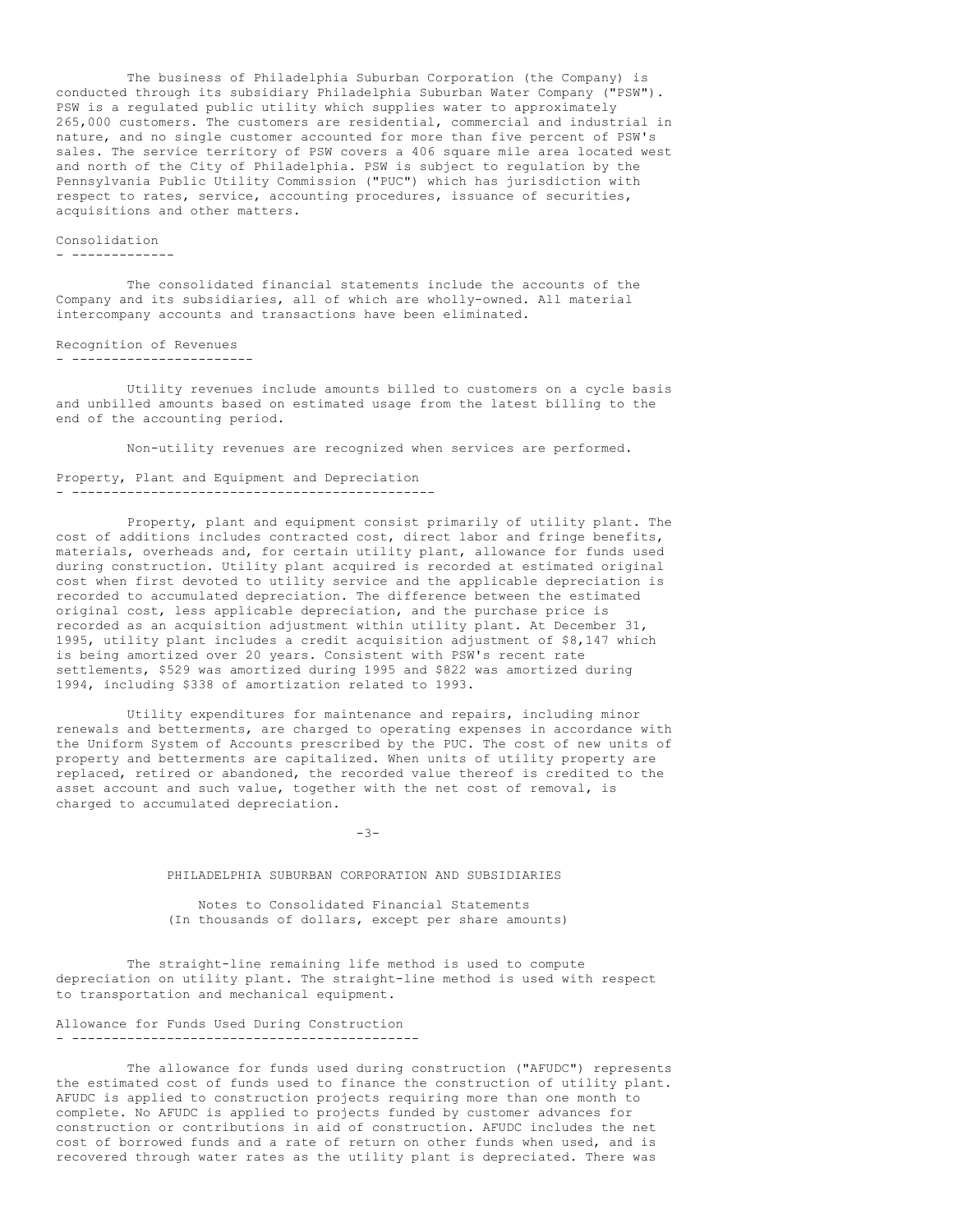no AFUDC related to equity funds in 1995 and 1994. The amount of AFUDC related to equity funds was \$338 in 1993.

```
Deferred Charges and Other Assets
 - ---------------------------------
```
Deferred bond and preferred stock issuance expenses are amortized by the straight-line method over the life of the related issues.

Call premiums related to the early redemption of long-term debt, along with the unamortized balance of the related issuance expense, are deferred and amortized over the life of the long-term debt used to fund the redemption.

Expenses associated with filing for rate increases are deferred and amortized over the estimated period the rates will be in effect, approximately one year.

Other costs, for which PSW has received or expects to receive prospective rate recovery, are deferred and amortized over the period of rate recovery.

Income Taxes - ------------

The Company accounts for certain income and expense items in different time periods for financial reporting than for tax reporting purposes. Deferred income taxes are provided on the temporary differences between the tax bases of the assets and liabilities and the amounts at which they are carried in the financial statements. These deferred income taxes are based on the enacted tax rates expected to be in effect when such temporary differences are projected to reverse.

Customers' Advances for Construction - ------------------------------------

Advances are received from customers, real estate developers and builders, principally for construction of water main extensions, and are refundable as operating revenues related to the new main are earned or as new customers are connected to the main after the completion of construction. After all refunds are made, any remaining balance is transferred to contributions in aid of construction.

 $-4-$ 

PHILADELPHIA SUBURBAN CORPORATION AND SUBSIDIARIES

Notes to Consolidated Financial Statements (In thousands of dollars, except per share amounts)

Contributions in Aid of Construction - ------------------------------------

Contributions in aid of construction include direct contributions and the portion of customers' advances for construction that become non-refundable.

Inventories, Materials and Supplies - -----------------------------------

Inventories are stated at average cost, not in excess of market value.

Use of Estimates in Preparation of Consolidated Financial Statements - --------------------------------------------------------------------

The preparation of consolidated financial statements in conformity with generally accepted accounting principles requires management to make estimates and assumptions that affect the reported amounts of assets and liabilities and disclosure of contingent assets and liabilities at the date of the financial statements and the reported amounts of revenues and expenses during the reporting period. Actual results could differ from those estimates.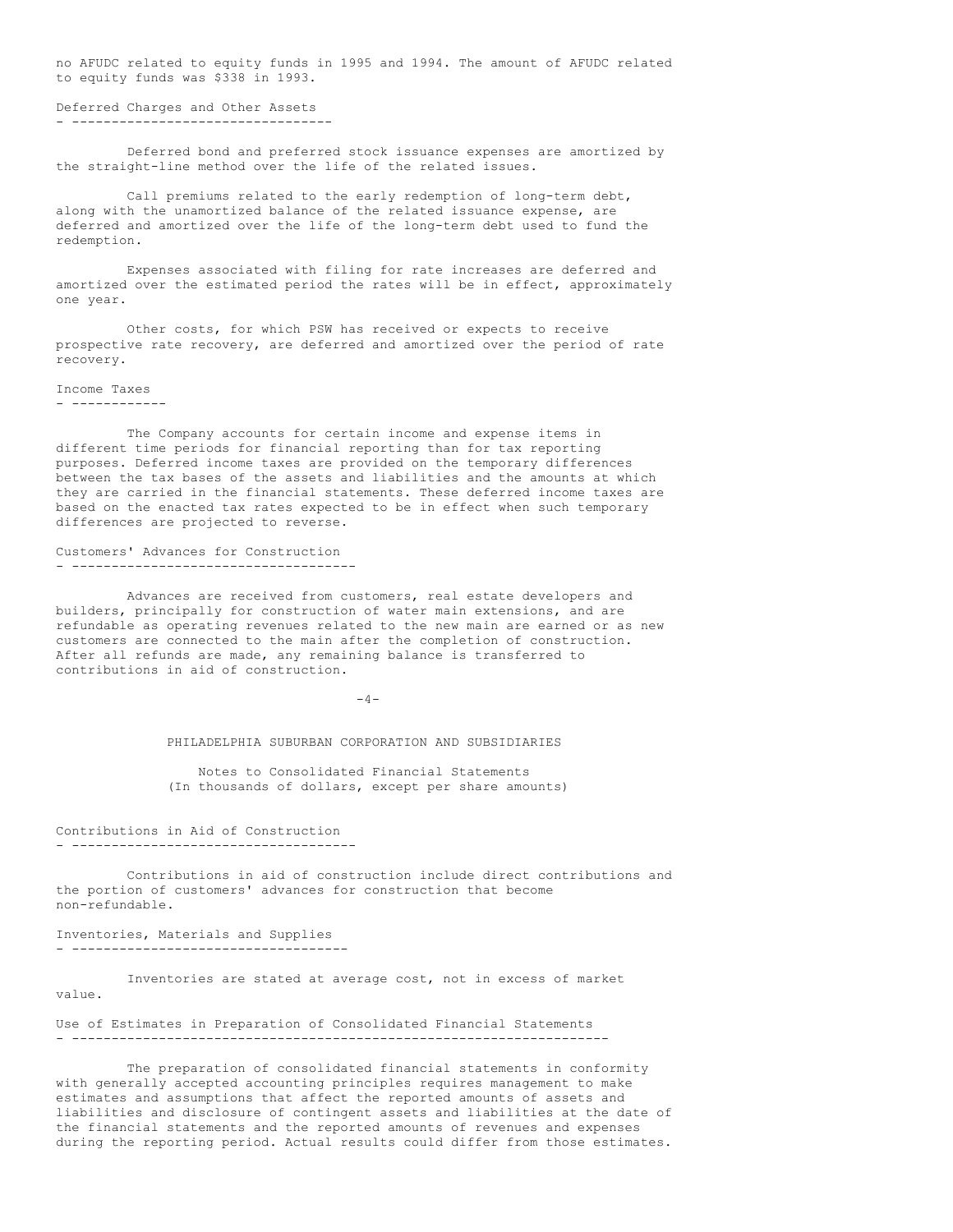# Reclassifications

#### - -----------------

Certain prior year amounts have been reclassified for comparative purposes. These reclassifications had no effect on net income.

# Acquisitions

- ------------

In May 1995, PSW purchased the franchise rights and the water utility assets of Media Borough ("Media"). The Media system covers a 23 square mile service area contiguous to PSW's service territory. In addition, PSW purchased the franchise rights and the water utility assets of four smaller water systems in 1995 that cover a combined service territory of four square miles. PSW paid \$26,351 for the water systems acquired in 1995. These systems serve customers within or contiguous to the boundaries of PSW's existing service territory. The annual revenues from these systems approximate \$4,750, and related revenues included in the consolidated financial statements were \$2,820 for 1995.

In December 1994, PSW acquired the franchise rights and the water utility assets of two privately-owned water companies. In December 1993, PSW acquired the franchise rights and the water utility assets of the Borough of Malvern. These water supply systems cover a service territory of three square miles and are located adjacent to PSW's existing service territory. Revenues included in the consolidated financial statements related to the water supply systems acquired in 1994 and 1993 amounted to approximately \$400 and \$290 in 1995 and 1994, respectively.

PSW has also entered into preliminary agreements to acquire six additional water systems for a combined purchase price of approximately \$20,600, including, subject to final negotiations, the issuance of up to \$5,000 of the Company's preferred stock. These systems are adjacent or near to PSW's service territory. The combined annual revenues of these systems are approximately \$2,900. In addition, PSW continues to hold discussions with several other water systems that are near or adjacent to it's service territory.

 $-5-$ 

## PHILADELPHIA SUBURBAN CORPORATION AND SUBSIDIARIES

Notes to Consolidated Financial Statements (In thousands of dollars, except per share amounts)

Income Taxes

- ------------

Total income tax expense is allocated as follows:

|                                                                                                            | Years Ended December 31, |          |          |  |
|------------------------------------------------------------------------------------------------------------|--------------------------|----------|----------|--|
|                                                                                                            | 1995                     | 1994     | 1993     |  |
|                                                                                                            |                          |          |          |  |
| Income from continuing operations<br>Common stockholders' equity related<br>to stock option activity which | \$12,901                 | \$11,571 | \$10,426 |  |
| reduces taxable income                                                                                     | (44)                     | (25)     | (65)     |  |
| Discontinued operations                                                                                    | 200                      |          |          |  |
|                                                                                                            |                          |          |          |  |
|                                                                                                            | \$13,057                 | \$11,546 | \$10,361 |  |
|                                                                                                            |                          |          |          |  |

Income tax expense attributable to income from continuing operations consists of: Years Ended December 31,

| ____ | ---- |                          |      |
|------|------|--------------------------|------|
| 1995 | 1994 |                          | 1993 |
|      |      | Years Ended December 31, |      |

Current: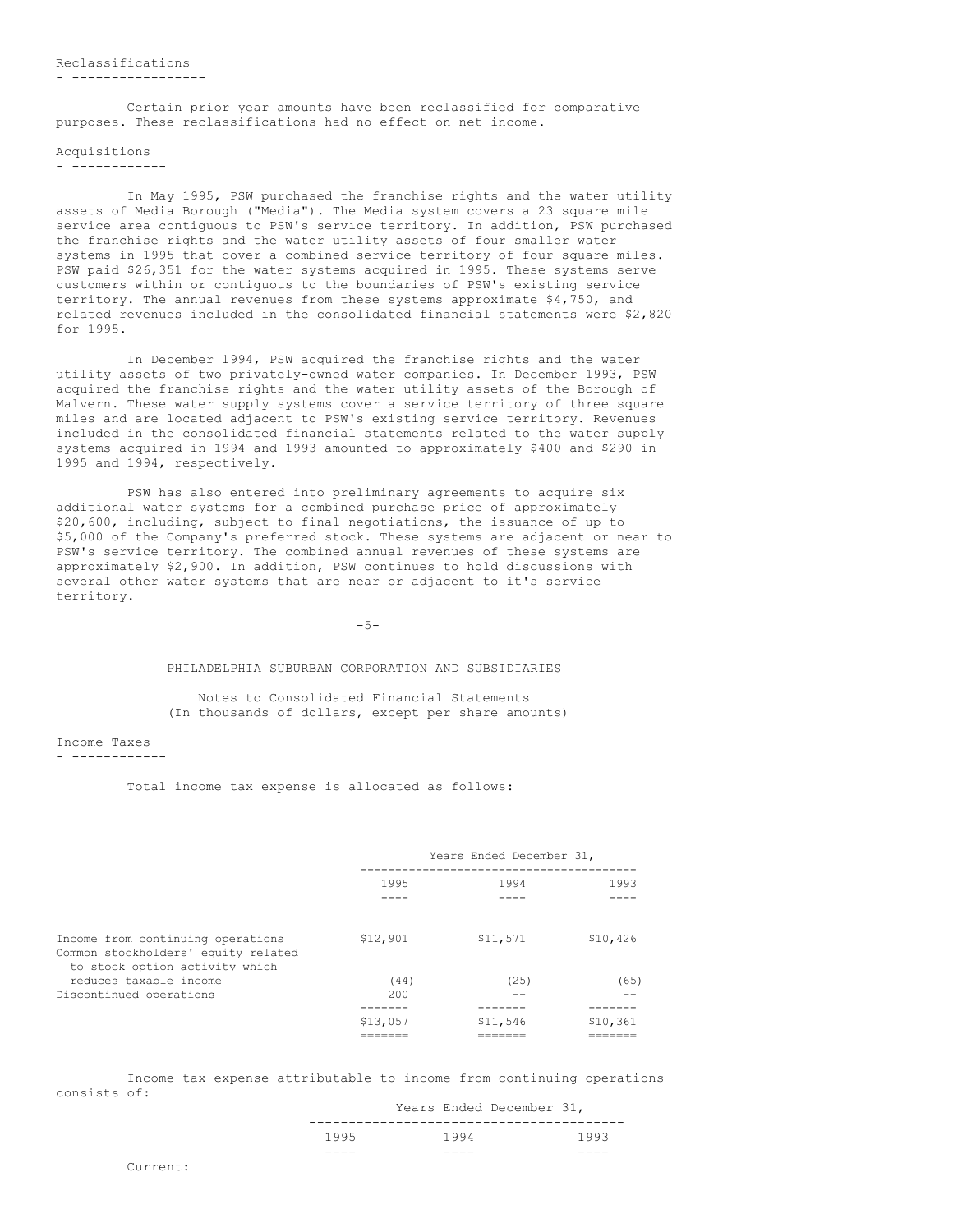| Federal<br>State     | \$7,688<br>2,514 | \$6,670<br>2,685 | \$4,538<br>2,879 |
|----------------------|------------------|------------------|------------------|
|                      | 10,202           | 9,355            | 7,417            |
| Deferred:<br>Federal | 2,565            | 2,303            | 3,377            |
| State                | 134              | (87)             | (368)            |
|                      | 2,699            | 2,216<br>------  | 3,009<br>------  |
| Total tax expense    | \$12,901         | \$11,571         | \$10,426         |

-6-

# PHILADELPHIA SUBURBAN CORPORATION AND SUBSIDIARIES

Notes to Consolidated Financial Statements (In thousands of dollars, except per share amounts)

The significant components of deferred income tax expense are as follows:

|                                                                             | Years Ended December 31, |                                                                                                                     |                            |  |
|-----------------------------------------------------------------------------|--------------------------|---------------------------------------------------------------------------------------------------------------------|----------------------------|--|
|                                                                             | 1995                     | 1994 — 1994 — 1995 — 1996 — 1996 — 1997 — 1997 — 1998 — 1998 — 1998 — 1998 — 1998 — 1998 — 1999 — 1999 — 1999 — 199 | 1993                       |  |
|                                                                             |                          |                                                                                                                     |                            |  |
| Excess of tax over financial                                                |                          |                                                                                                                     |                            |  |
| statement depreciation                                                      | \$2,323                  | \$2,791                                                                                                             | \$2,112                    |  |
| Amortization of deferred investment                                         |                          |                                                                                                                     |                            |  |
| tax credits                                                                 | (151)                    | (151)                                                                                                               | (152)                      |  |
| Current year investment tax credits                                         |                          |                                                                                                                     |                            |  |
| deferred                                                                    | 90                       | 75                                                                                                                  | 93                         |  |
| Differences in basis of fixed                                               |                          |                                                                                                                     |                            |  |
| assets due to variations in tax and                                         |                          |                                                                                                                     |                            |  |
| book accounting methods that reverse                                        |                          |                                                                                                                     |                            |  |
| through depreciation                                                        | 819                      | 902                                                                                                                 | 889                        |  |
| Customers' advances for construction,                                       |                          |                                                                                                                     |                            |  |
| net                                                                         | (443)                    | (657)                                                                                                               | (934)                      |  |
| Adjustment to deferred tax assets and<br>liabilities for enacted changes in |                          |                                                                                                                     |                            |  |
| tax rates                                                                   |                          | (4, 220)                                                                                                            | 2,120                      |  |
| Adjustment to recognize future rate                                         |                          |                                                                                                                     |                            |  |
| recovery                                                                    |                          | 4,220                                                                                                               | (2, 116)                   |  |
| Other, net                                                                  | 61                       | (744)<br>--------                                                                                                   | 997                        |  |
| Total deferred income tax expense                                           | \$2,699                  | \$2,216                                                                                                             | $- - - - - - -$<br>\$3,009 |  |
|                                                                             | $=$ = = = = = =          | $\qquad \qquad \equiv \equiv \equiv \equiv \equiv \equiv \equiv$                                                    | $=$                        |  |

The statutory Federal tax rate is 35% for all years presented. The Pennsylvania Corporate Net Income Tax rate decreased to 11.99% in 1994, and 9.99% in 1995.

The reasons for the differences between amounts computed by applying the statutory Federal income tax rate to income before Federal tax and the actual Federal tax expense are as follows:

|                                        | Years Ended December 31, |         |         |  |
|----------------------------------------|--------------------------|---------|---------|--|
|                                        | 1995                     | 1994    | 1993    |  |
|                                        |                          |         |         |  |
| Computed Federal tax expense at        |                          |         |         |  |
| statutory rate                         | \$9.899                  | \$8,614 | \$7,613 |  |
| Increase (decrease) in tax expense for |                          |         |         |  |
| items to be recovered in future rates: |                          |         |         |  |
| Depreciation expense                   | 132                      | 1.54    | 151     |  |
| Losses on asset disposals              | (35)                     | (10)    | (49)    |  |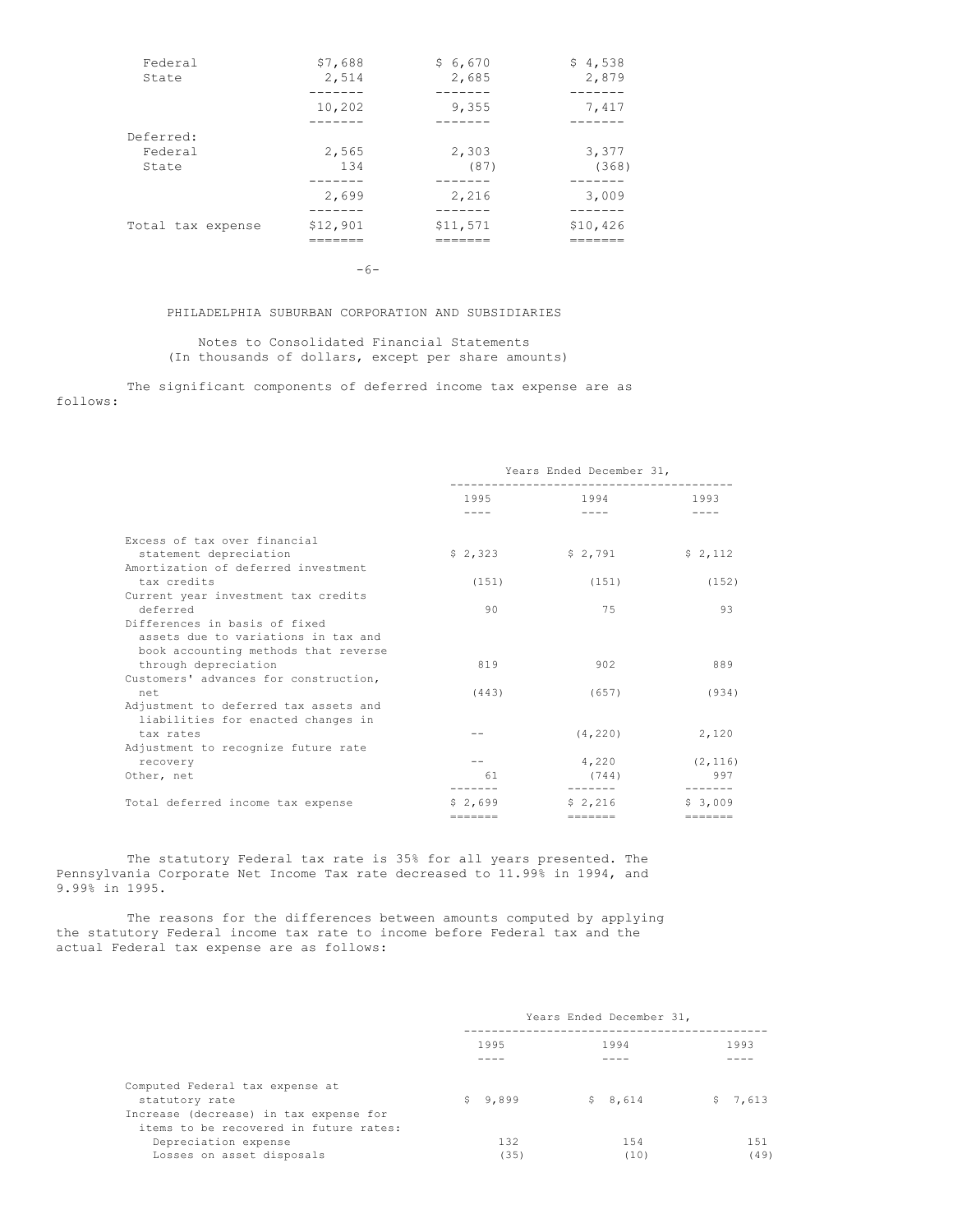| Amortization of deferred investment   |          |            |          |
|---------------------------------------|----------|------------|----------|
| tax credits                           | (151)    | (151)      | (153)    |
| Preferred stock dividend              | 2.21     | 303        | 303      |
| Adjustment to deferred tax assets and |          |            |          |
| liabilities for enacted changes       |          |            |          |
| in tax rates                          |          | (4, 220)   | 2,120    |
| Adjustment to recognize future rate   |          |            |          |
| recovery                              |          | 4,220      | (2, 116) |
| Other, net                            | 187      | 63         | 46       |
|                                       |          |            |          |
| Actual Federal tax expense            | \$10,253 | 8,973<br>S | 7,915    |
|                                       | ____     |            |          |

 $-7-$ 

# PHILADELPHIA SUBURBAN CORPORATION AND SUBSIDIARIES

Notes to Consolidated Financial Statements (In thousands of dollars, except per share amounts)

The tax effects of temporary differences between book and tax accounting that give rise to the deferred tax assets and deferred tax liabilities are as follows:

|                                                                                                                                                            | December 31,                                                                                                 |                                                                         |
|------------------------------------------------------------------------------------------------------------------------------------------------------------|--------------------------------------------------------------------------------------------------------------|-------------------------------------------------------------------------|
|                                                                                                                                                            | 1995 — 1995 — 1996 — 1997 — 1997 — 1997 — 1998 — 1998 — 1998 — 1998 — 1998 — 1998 — 1998 — 1999 — 1999 — 199 | 1994                                                                    |
|                                                                                                                                                            | $\frac{1}{2}$                                                                                                | $- - - -$                                                               |
| Deferred tax assets:                                                                                                                                       |                                                                                                              |                                                                         |
| Customers' advances for construction<br>Costs expensed for book not deducted<br>for tax, principally accrued expenses                                      | \$9.950                                                                                                      | \$9,507                                                                 |
| and bad debt reserves                                                                                                                                      | 1,502                                                                                                        | 1,217                                                                   |
| Other                                                                                                                                                      | 363<br>--------                                                                                              | 363<br>-------                                                          |
| Total gross deferred tax assets                                                                                                                            | 11,815                                                                                                       | 11,087                                                                  |
| Less valuation allowance                                                                                                                                   | $- -$<br>--------                                                                                            | $- -$<br>-------                                                        |
| Net deferred tax assets                                                                                                                                    | 11,815                                                                                                       | 11,087                                                                  |
| Deferred tax liabilities:<br>Utility plant, principally due to                                                                                             |                                                                                                              |                                                                         |
| depreciation and differences in the basis<br>of fixed assets due to variation in tax<br>and book accounting<br>Deferred taxes associated with the gross-up | 59,722                                                                                                       | 56,360                                                                  |
| of revenues necessary to recover, in rates,                                                                                                                |                                                                                                              |                                                                         |
| the effect of temporary differences                                                                                                                        | 17,980                                                                                                       | 17,722                                                                  |
| Deferred investment tax credit                                                                                                                             | 4,363                                                                                                        | 4,424                                                                   |
| Other                                                                                                                                                      | 730<br>--------                                                                                              | 302<br>-------                                                          |
| Total gross deferred tax liabilities                                                                                                                       | 82,795                                                                                                       | 78,808                                                                  |
|                                                                                                                                                            | -------                                                                                                      | $- - - - - - -$                                                         |
| Net deferred tax liability                                                                                                                                 | \$70,980                                                                                                     | \$67,721                                                                |
|                                                                                                                                                            | =======                                                                                                      | $\qquad \qquad \equiv \equiv \equiv \equiv \equiv \equiv \equiv \equiv$ |

# -8-

# PHILADELPHIA SUBURBAN CORPORATION AND SUBSIDIARIES

Notes to Consolidated Financial Statements (In thousands of dollars, except per share amounts)

The Company made income tax payments, which include amounts related to discontinued operations, of \$9,730, \$8,818 and \$7,786 in 1995, 1994 and 1993, respectively. The Company's Federal income tax returns for all years through 1992 have been closed.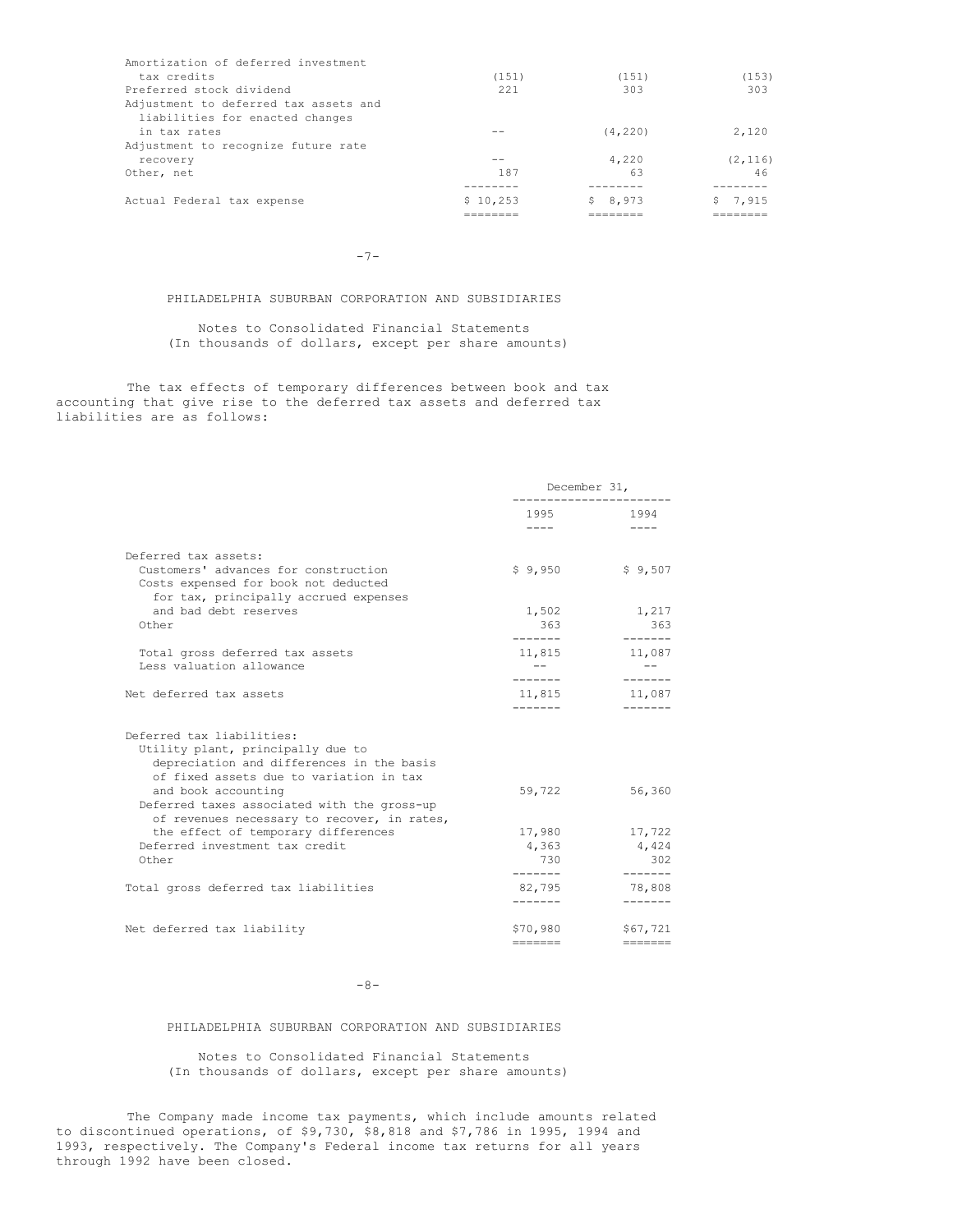- -------------------

|                                      | December 31, |          |
|--------------------------------------|--------------|----------|
|                                      | 1995         | 1994     |
|                                      |              |          |
| Billed water revenue                 | \$9,594      | \$8,267  |
| Unbilled water revenue               | 12,450       | 11,014   |
| Non-utility revenue                  | 368          | 222      |
|                                      |              |          |
|                                      | 22,412       | 19,503   |
| Less allowance for doubtful accounts | 300          | 200      |
|                                      |              |          |
| Net accounts receivable              | \$22,112     | \$19,303 |
|                                      |              |          |

All of the Company's customers are located in southeastern Pennsylvania. No single customer accounted for more than five percent of the Company's sales in 1995 or 1994 and no account receivable from any customer exceeded five percent of the Company's total stockholders' equity.

# Property, Plant and Equipment

- -----------------------------

|                                                                                                         | December 31,                |                             |
|---------------------------------------------------------------------------------------------------------|-----------------------------|-----------------------------|
|                                                                                                         | 1995<br>1994                |                             |
|                                                                                                         |                             |                             |
| Utility plant and equipment<br>Utility construction work in progress<br>Non-utility plant and equipment | \$524,445<br>2,645<br>2,274 | \$455,926<br>4,301<br>2,273 |
| Total property, plant and equipment                                                                     | \$529,364                   | \$462,500                   |

Depreciation is computed based on estimated useful lives of 5 to 110 years for utility plant and 3 to 10 years for both utility transportation and mechanical equipment and all non-utility plant and equipment.

# Regulatory Asset

#### - ----------------

The regulatory asset represents costs which have been prudently incurred and are expected to be fully recovered in future rates. The two components of this asset are deferred income taxes and postretirement benefits other than pensions. Items giving rise to deferred state income taxes, as well as a portion of deferred Federal income taxes related to certain differences between tax and book depreciation expense, are recognized in the rate setting process on a cash or flow through basis and will be recovered as they reverse. The portion of the asset related to postretirement benefits other than pensions represents costs that were deferred during the period that the accrual method of accounting for these benefits was adopted in January 1993 and the recognition of the accrual method in the Company's rates in June 1994. Amortization of the amount deferred for postretirement benefits other than pensions began in June 1994 and is currently being recovered in rates.

 $-9-$ 

PHILADELPHIA SUBURBAN CORPORATION AND SUBSIDIARIES

Notes to Consolidated Financial Statements (In thousands of dollars, except per share amounts)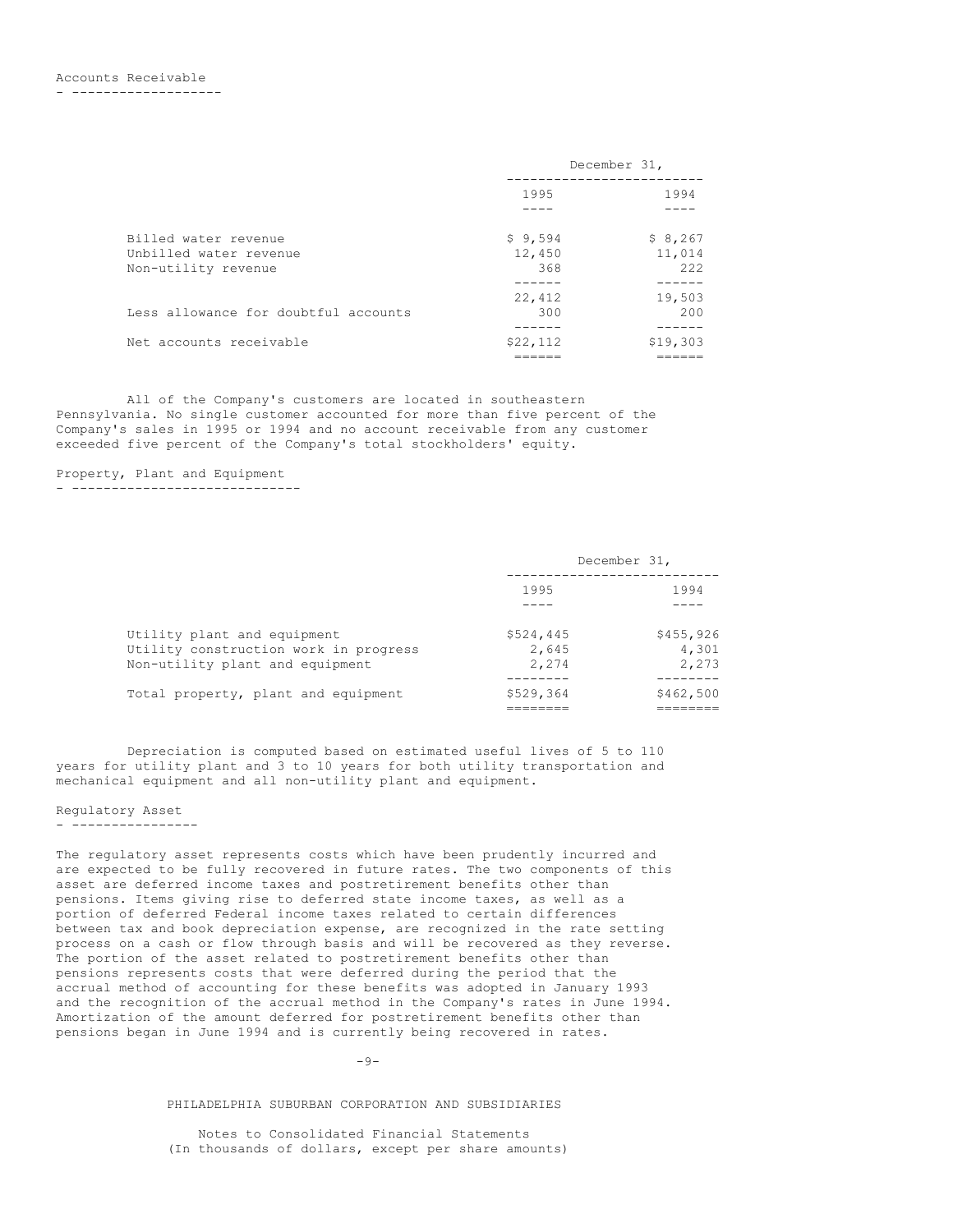|                                                             | December 31,      |                   |
|-------------------------------------------------------------|-------------------|-------------------|
|                                                             | 1995              | 1994              |
|                                                             |                   |                   |
| Income taxes<br>Postretirement Benefits other than Pensions | \$46,510<br>2,247 | \$45,952<br>2,382 |
|                                                             |                   |                   |
|                                                             | \$48,757          | \$48,334          |
|                                                             |                   |                   |

# Commitments

- -----------

PSW maintains agreements with the Chester Water Authority and the Bucks County Water and Sewer Authority for the purchase of water to supplement its water supply, particularly during periods of peak demand. The agreements stipulate purchases of minimum quantities of water to the year 2017. The estimated annual commitments related to such purchases total approximately \$2,688 through 2000. PSW purchased approximately \$2,839, \$3,322 and \$2,922 of water under these agreements during the years ended December 31, 1995, 1994 and 1993, respectively.

PSW leases motor vehicles and other equipment under operating leases which are noncancelable and expire on various dates through 1999. During the next five years, \$1,124 of future minimum lease payments are due: \$493 in 1996, \$366 in 1997, \$225 in 1998 and \$40 in 1999. In May 1995, PSW entered into a 50 year operating lease, with certain renewal provisions for parcels of land on which its Media treatment plant and other facilities are situated and adjacent parcels that are used for watershed protection. The lease is noncancelable and expires in 2045. The lease is subject to an adjustment every five years based on changes in the Consumer Price Index. During each of the next five years, \$292 of lease payments for land are due. Rent expense was \$1,067, \$979 and \$1,134 for the years ended December 31, 1995, 1994 and 1993, respectively.

#### $-10-$

#### PHILADELPHIA SUBURBAN CORPORATION AND SUBSIDIARIES

Notes to Consolidated Financial Statements (In thousands of dollars, except per share amounts)

Long-term Debt and Loans Payable - --------------------------------

|                                                |                         |          |     |             | December 31, |  |
|------------------------------------------------|-------------------------|----------|-----|-------------|--------------|--|
|                                                |                         |          |     | 1995        | 1994         |  |
|                                                |                         |          |     |             |              |  |
| First Mortgage Bonds secured by utility plant: |                         |          |     |             |              |  |
|                                                | 5.500% Series, due 1996 |          | (a) | \$<br>4,000 | \$<br>4,000  |  |
|                                                | 7.875% Series, due 1997 |          | (a) | 5,000       | 5,000        |  |
| 8.440% Series,                                 |                         | due 1997 | (C) | 12,000      | 12,000       |  |
| 8.400% Series,                                 |                         | due 2002 | (b) | 4,150       | 4,600        |  |
| 5.950% Series,                                 |                         | due 2002 | (b) | 2,800       | 3,200        |  |
| $6.820%$ Series,                               |                         | due 2005 | (c) | 10,000      |              |  |
| 13.000% Series,                                |                         | due 2005 | (b) |             | 8,000        |  |
| 10.650% Series,                                |                         | due 2006 | (b) | 10,000      | 10,000       |  |
| 9.890% Series,                                 |                         | due 2008 | (c) | 5,000       | 5,000        |  |
| 7.150% Series,                                 |                         | due 2008 | (b) | 22,000      | 22,000       |  |
| $9.120%$ Series,                               |                         | due 2010 | (C) | 20,000      | 20,000       |  |
| $6.500%$ Series,                               |                         | due 2010 | (b) | 3,200       | 3,200        |  |
| 9.170% Series,                                 |                         | due 2011 | (c) | 5,000       | 5,000        |  |
| 9.930% Series,                                 |                         | due 2013 | (c) | 5,000       | 5,000        |  |
| $6.890%$ Series,                               |                         | due 2015 | (c) | 12,000      |              |  |
| 9.970% Series,                                 |                         | due 2018 | (c) | 5,000       | 5,000        |  |
| 9.170% Series,                                 |                         | due 2021 | (b) | 8,000       | 8,000        |  |
| $6.350%$ Series,                               |                         | due 2025 | (c) | 22,000      |              |  |
| 7.720% Series,                                 |                         | due 2025 | (c) | 15,000      |              |  |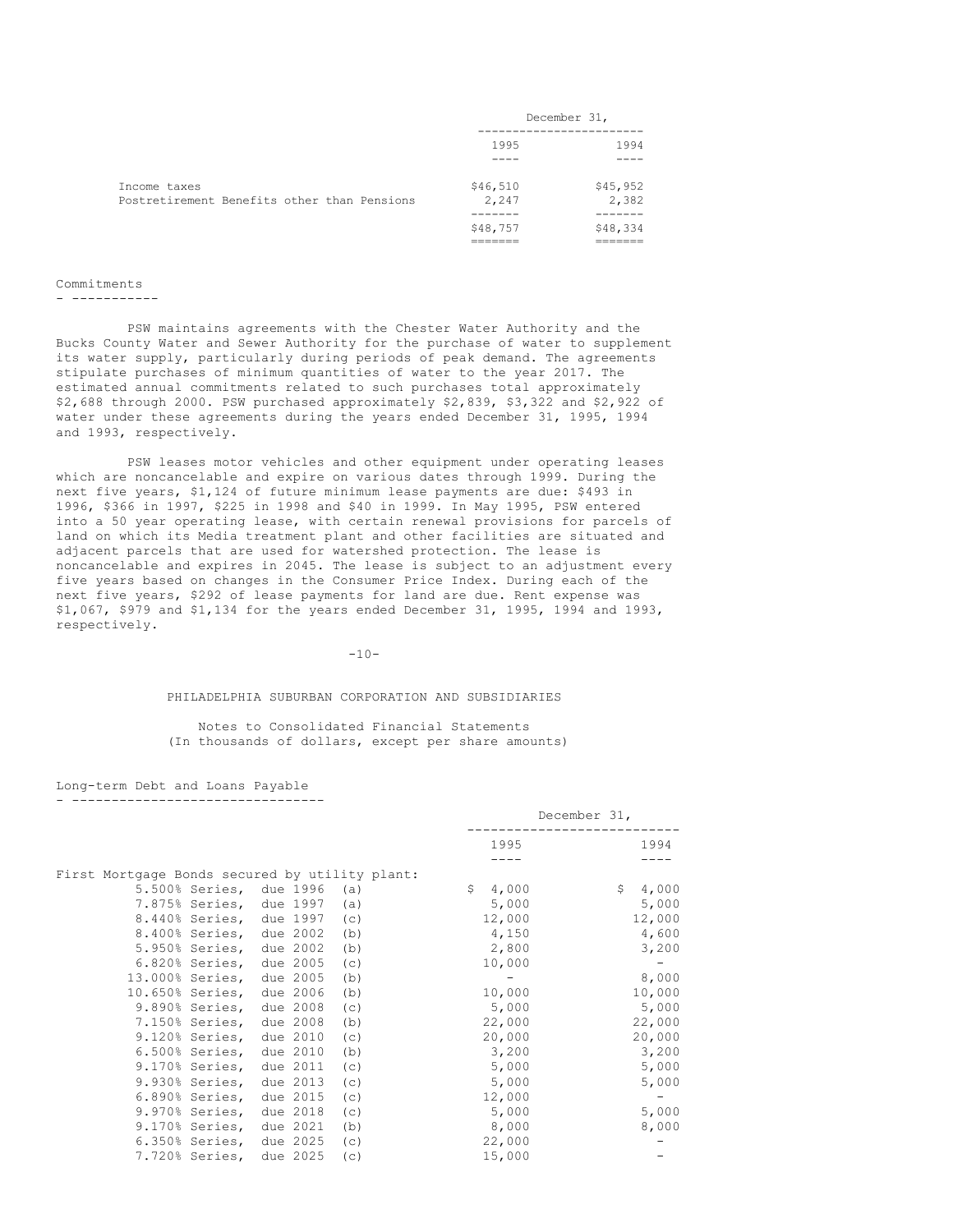| 132,000<br>182,150<br>19,370<br>5,160<br>credit agreement, due March 1998<br>equal annual payments through December<br>1,675<br>1,712<br>2013<br>188,985<br>153,082<br>13,590<br>887<br>\$175,395<br>\$152, 195<br>portion<br>8.0%<br>8.5%<br>debt at December 31, | 9.290% Series, due 2026 (c)          | 12,000 | 12,000 |
|--------------------------------------------------------------------------------------------------------------------------------------------------------------------------------------------------------------------------------------------------------------------|--------------------------------------|--------|--------|
|                                                                                                                                                                                                                                                                    |                                      |        |        |
|                                                                                                                                                                                                                                                                    | Total First Mortgage Bonds           |        |        |
|                                                                                                                                                                                                                                                                    | Note payable to bank under revolving |        |        |
|                                                                                                                                                                                                                                                                    |                                      |        |        |
|                                                                                                                                                                                                                                                                    | Installment note payable, 9%, due in |        |        |
|                                                                                                                                                                                                                                                                    |                                      |        |        |
|                                                                                                                                                                                                                                                                    |                                      |        |        |
|                                                                                                                                                                                                                                                                    |                                      |        |        |
|                                                                                                                                                                                                                                                                    |                                      |        |        |
|                                                                                                                                                                                                                                                                    | Current portion of long-term debt    |        |        |
|                                                                                                                                                                                                                                                                    |                                      |        |        |
|                                                                                                                                                                                                                                                                    | Long-term debt, excluding current    |        |        |
|                                                                                                                                                                                                                                                                    |                                      |        |        |
|                                                                                                                                                                                                                                                                    |                                      |        |        |
|                                                                                                                                                                                                                                                                    | Proforma weighted cost of long-term  |        |        |
|                                                                                                                                                                                                                                                                    |                                      |        |        |
|                                                                                                                                                                                                                                                                    |                                      |        |        |

(a) Provisions of PSW's trust indenture and supplements thereto relating to these First Mortgage Bonds require sinking fund payments amounting to 1/2 of 1% of the maximum aggregate principal amount of these bonds outstanding. These sinking fund payments may be deferred until final maturity by certification to the Trustee of the net amount of available permanent additions to utility plant. All prior sinking fund requirements have been deferred by such certification and it is expected that they will be deferred in the same manner until these bonds mature.

(b) The supplemental trust indentures relating to these First Mortgage Bonds require annual sinking fund payments.

(c) The supplemental trust indentures relating to these First Mortgage Bonds require no annual sinking fund payments.

-11-

# PHILADELPHIA SUBURBAN CORPORATION AND SUBSIDIARIES

Notes to Consolidated Financial Statements (In thousands of dollars, except per share amounts)

The supplemental indentures with respect to certain issues of the First Mortgage Bonds restrict the ability of PSW to declare dividends, in cash or property, or repurchase or otherwise acquire PSW's stock. As of December 31, 1995, approximately \$83,000 of retained earnings were free of these restrictions. Certain supplemental indentures also prohibit PSW from making loans to or purchasing the stock of the Company.

Excluding amounts due under PSW's revolving credit agreement, the Company's sinking fund payments and debt maturities for the next five years are as follows:

|                       | 1996               | 1997     | 1998     | 1999                     | 2000                     |
|-----------------------|--------------------|----------|----------|--------------------------|--------------------------|
|                       | ----               | ----     | ____     |                          |                          |
| Sinking fund payments | 440                | \$1,444  | \$3,448  | \$3,452                  | \$3,457                  |
| Maturities            | 13,150             | 12,000   | -        | $\overline{\phantom{0}}$ | $\overline{\phantom{0}}$ |
| Total                 | \$13,590           | \$13,444 | \$3,448  | \$3,452                  | \$3,457                  |
|                       | -------<br>_______ | _______  | -------- | -----<br>-------         | ------<br>-------        |

In March 1995, PSW established a two-year \$100,000 medium-term note program providing for the issuance of long-term debt with maturities ranging between one and 30 years at fixed rates of interest, as determined at the time of issuance. The notes issued under this program are secured by the Twenty-ninth Supplement to the trust indenture relating to PSW's First Mortgage Bonds. Issuances through this program were as follows: \$15,000 in May 1995, 7.72% Series due 2025; \$10,000 in June 1995, 6.82% Series due 2005; and \$12,000 in December 1995, 6.89% Series due 2015. The proceeds from these issuances were used to fund the Media acquisition, the retirement of the First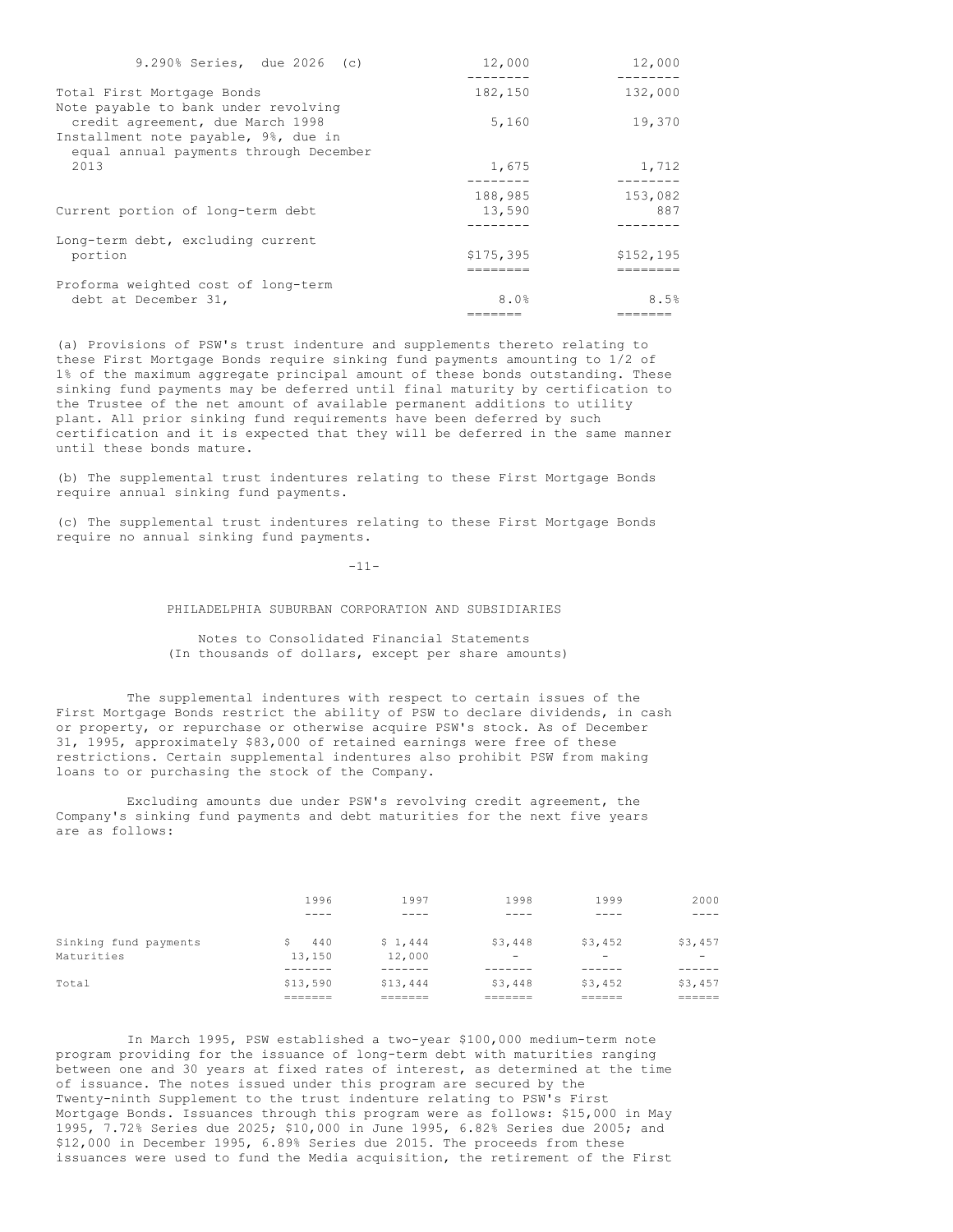Mortgage Bonds noted below and PSW's ongoing capital program.

In August 1995, PSW issued \$22,000 First Mortgage Bonds 6.35% Series due 2025 as security for an equal amount of bonds issued by the Delaware County Industrial Development Authority. The proceeds from these bonds are restricted to funding the costs of certain capital projects. As of December 31, 1995, the Trustee for this issue held \$1.8 million in an interest bearing account pending completion of the remainder of the projects financed with this issue. The amount held by the Trustee is included in the balance sheet as cash. It is expected that these projects will be completed by the third quarter of 1996, however funds may be drawn from the trust prior to that time as expenditures are made on these projects.

In August 1995, PSW retired \$8,000 of First Mortgage Bonds, 13% Series due 2005, at a premium of 6.1% or \$488. In December 1995, PSW called for early retirement in January 1996 \$5,000 of First Mortgage Bonds, 7.875% Series, at a premium of .331% or \$17 and \$4,150 of First Mortgage Bonds, 8.4% Series, at a premium of 2.1% or \$87. The unamortized bond issuance expenses related to these retirements were \$35. The premiums paid on the early retirement of debt, along with the related unamortized bond issuance expense, are capitalized and amortized, in accordance with the Uniform System of Accounts prescribed by the PUC, over the life of the long-term debt used to fund the redemption.

-12-

# PHILADELPHIA SUBURBAN CORPORATION AND SUBSIDIARIES

# Notes to Consolidated Financial Statements (In thousands of dollars, except per share amounts)

In February 1994, PSW entered into a \$30,000 revolving credit agreement due March 1998 with four banks. The agreement was amended to temporarily increase the available borrowings under this facility by \$10,000 during the period May 1995 to August 1995 as interim financing for the Media acquisition. Interest under this facility is based, at PSW's option, on the prime rate, an adjusted Federal funds rate, an adjusted certificate of deposit rate corresponding to the interest period selected, an adjusted Euro-Rate corresponding to the interest period selected or at rates offered by the banks. This agreement restricts the total amount of short-term borrowings of PSW. A commitment fee of 1/8 of 1% is charged on the unused portion of the loan. The average cost of borrowing under this facility was 6.42% and 4.8%, and the average borrowing was \$22,755 and \$19,136, during 1995 and 1994, respectively. The maximum amount outstanding at the end of any one month was \$36,800 in 1995 and \$24,100 in 1994.

At December 31, 1995 and 1994, the Company and PSW had combined short-term lines of credit of \$10,000. Funds borrowed under these lines are classified as loans payable and are used to provide working capital. The average borrowing under the lines was \$5,720 and \$880 during 1995 and 1994, respectively. The maximum amount outstanding at the end of any one month was \$8,615 in 1995 and \$4,050 in 1994. Interest under the lines is based at the Company's option, depending on the line, on the prime rate, an adjusted Euro-Rate, an adjusted federal funds rate or at rates offered by the banks. The average cost of borrowings under all lines during 1995 and 1994 was 6.8% and 6.3%, respectively.

The total amount of interest paid on all borrowings, net of amounts capitalized, was \$14,923, \$13,729 and \$13,327 in 1995, 1994 and 1993, respectively.

# Fair Value of Financial Instruments - ------------------------------------

The carrying amount of current assets and liabilities that are considered financial instruments approximates their fair value as of the dates presented. The carrying amounts and estimated fair values of the Company's long-term financial liabilities as of December 31, 1995 are as follows:

|                |                    | Estimated     |
|----------------|--------------------|---------------|
|                | Carrying<br>amount | fair<br>value |
|                |                    |               |
| Long-term debt | \$188,985          | \$210,634     |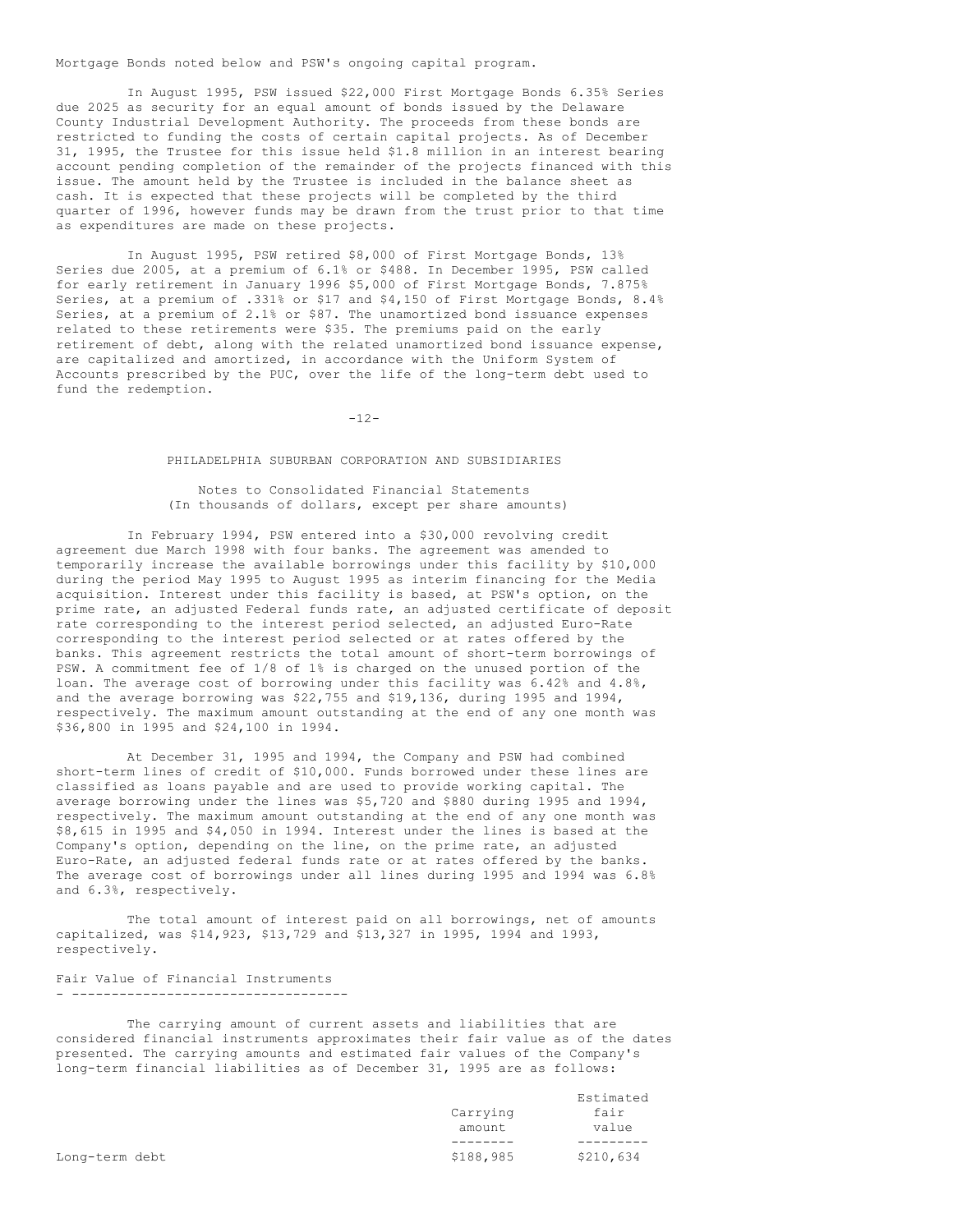$-13-$ 

# PHILADELPHIA SUBURBAN CORPORATION AND SUBSIDIARIES

Notes to Consolidated Financial Statements (In thousands of dollars, except per share amounts)

The fair value of long-term debt and preferred stock has been determined by discounting their future cash flows using current market interest or dividend rates for similar financial instruments of the same duration. The Company's customers' advances for construction and related tax deposits have carrying values of \$25,880 and \$7,051, respectively at December 31, 1995. Their relative fair values cannot be accurately estimated since future refund payments depend on several variables, including new customer connections, customer consumption levels and future rate increases. Portions of these non-interest bearing instruments are payable annually through 2017 and amounts not paid by the contract expiration dates become non-refundable. The fair value of these amounts would, however, be less than their carrying value due to the non-interest bearing feature.

Preferred Stock of Subsidiary with Mandatory Redemption Requirements - --------------------------------------------------------------------

PSW is authorized to issue up to 1,000,000 shares of preferred stock, with stated par value, in one or more series. In 1991, PSW issued 100,000 shares of 8.66% Series 1 Cumulative Preferred Stock, at par value of \$100 per share in a private placement. Dividends on this issue are payable quarterly and are cumulative. PSW may not pay dividends on its common stock unless provision has been made for payment of the preferred dividends. As of December 31, 1995, all preferred dividends have been provided for. These shares are subject to mandatory annual redemption equal to the par value of 14,285 shares plus accrued dividends. In addition, PSW has the right to call 14,285 shares per year starting in 1995, up to a maximum of 15,000 shares over the life of the issue, at par, and the balance beginning in 1998 at a specified price above par.

In December 1995, PSW provided notice to the holder of the preferred stock of its intention to call 15,000 shares at par in January 1996 as required by the share purchase agreement and, therefore, \$1,500 has been classified as the current portion of preferred stock as of December 31, 1995. In January 1995, PSW called 14,285 shares at par value in addition to the mandatory redemption of 14,285 shares required by the share purchase agreement.

Net Income per Share and Equity per Common Share - ------------------------------------------------

Net income per share is based on the weighted average number of common and dilutive common equivalent shares outstanding during the year. Common equivalent shares arise from stock options.

Equity per common share was \$12.88 and \$12.27 at December 31, 1995 and 1994, respectively. These amounts were computed by dividing common stockholders' equity by the number of shares of common stock outstanding at the end of each year.

Common Stockholders' Equity - ---------------------------

At December 31, 1995, the Company had 20,000,000 shares of common stock authorized; par value \$.50. Shares outstanding at December 31, 1995, 1994 and 1993 were 12,188,748, 11,717,990 and 11,429,968, respectively. Treasury shares held at December 31, 1995, 1994 and 1993 were 259,125, 240,737 and 135,472, respectively.

### $-14-$

### PHILADELPHIA SUBURBAN CORPORATION AND SUBSIDIARIES

Notes to Consolidated Financial Statements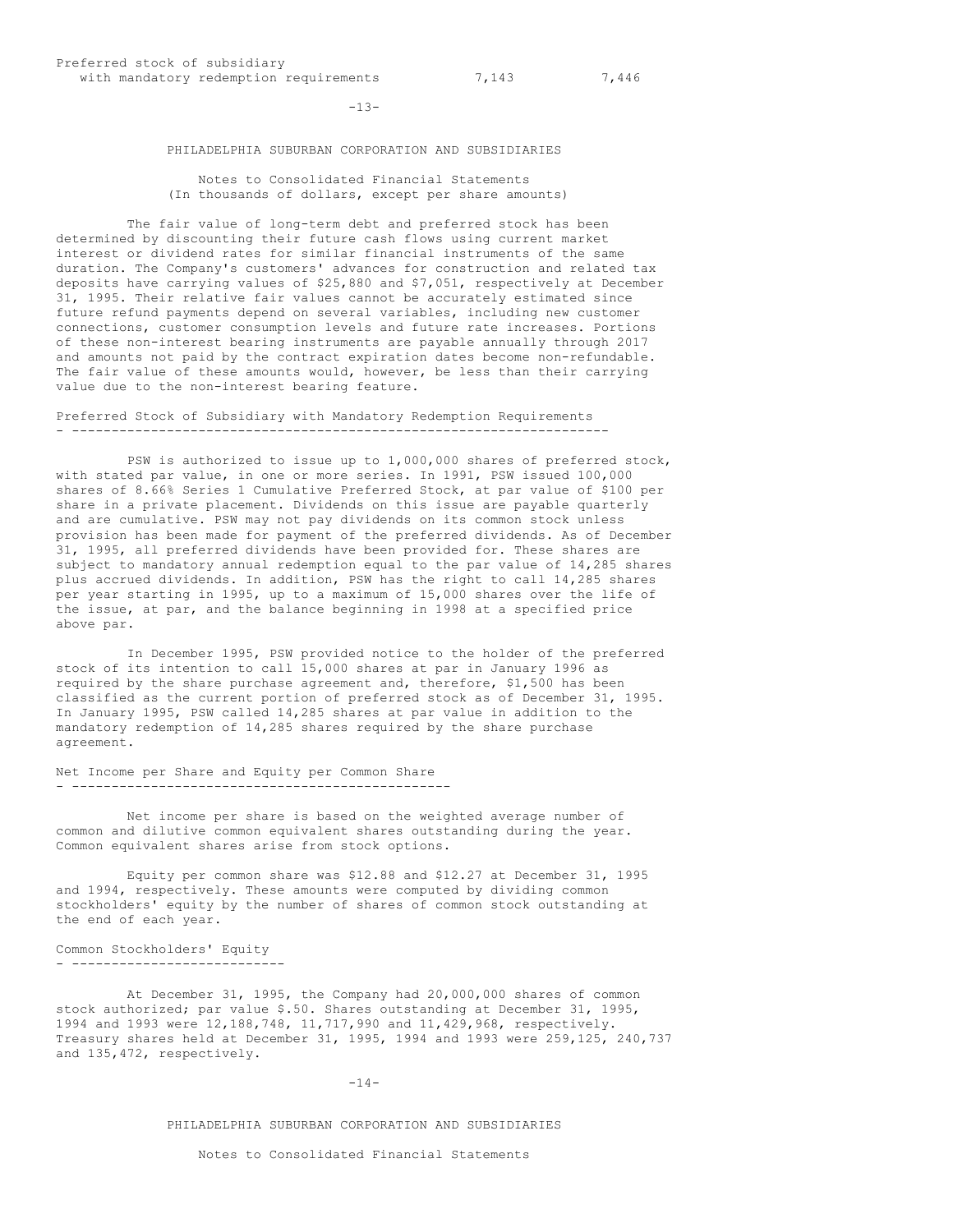# At December 31, 1995, the Company had 1,770,819 shares of authorized but unissued Series Preferred Stock, \$1.00 par value.

|                              |                                                                                                                                                                                                                                                                                                                                                                                                                                                                                |                                                                                                                                                                                                                                                                                                                                                                                                                                                                                                                                                                      | Capital in    |                   |                                                                                                                                                                                                                                                                                                                                                                                                                                                                                        |
|------------------------------|--------------------------------------------------------------------------------------------------------------------------------------------------------------------------------------------------------------------------------------------------------------------------------------------------------------------------------------------------------------------------------------------------------------------------------------------------------------------------------|----------------------------------------------------------------------------------------------------------------------------------------------------------------------------------------------------------------------------------------------------------------------------------------------------------------------------------------------------------------------------------------------------------------------------------------------------------------------------------------------------------------------------------------------------------------------|---------------|-------------------|----------------------------------------------------------------------------------------------------------------------------------------------------------------------------------------------------------------------------------------------------------------------------------------------------------------------------------------------------------------------------------------------------------------------------------------------------------------------------------------|
|                              | Common                                                                                                                                                                                                                                                                                                                                                                                                                                                                         | Treasury                                                                                                                                                                                                                                                                                                                                                                                                                                                                                                                                                             | excess of     | Retained          |                                                                                                                                                                                                                                                                                                                                                                                                                                                                                        |
|                              | stock                                                                                                                                                                                                                                                                                                                                                                                                                                                                          | stock                                                                                                                                                                                                                                                                                                                                                                                                                                                                                                                                                                | par value     | earnings          | Total                                                                                                                                                                                                                                                                                                                                                                                                                                                                                  |
|                              | ------                                                                                                                                                                                                                                                                                                                                                                                                                                                                         | --------                                                                                                                                                                                                                                                                                                                                                                                                                                                                                                                                                             | ----------    | --------          | $- - - - -$                                                                                                                                                                                                                                                                                                                                                                                                                                                                            |
| Balance at December 31, 1992 | 4,958<br>S.                                                                                                                                                                                                                                                                                                                                                                                                                                                                    | s<br>(265)                                                                                                                                                                                                                                                                                                                                                                                                                                                                                                                                                           | \$68,994      | \$33,284          | \$106,971                                                                                                                                                                                                                                                                                                                                                                                                                                                                              |
| Net income                   | $-$                                                                                                                                                                                                                                                                                                                                                                                                                                                                            |                                                                                                                                                                                                                                                                                                                                                                                                                                                                                                                                                                      |               | 13,835            | 13,835                                                                                                                                                                                                                                                                                                                                                                                                                                                                                 |
| Dividends                    |                                                                                                                                                                                                                                                                                                                                                                                                                                                                                |                                                                                                                                                                                                                                                                                                                                                                                                                                                                                                                                                                      |               | (11, 629)         | (11, 629)                                                                                                                                                                                                                                                                                                                                                                                                                                                                              |
| Sale of stock                | 759                                                                                                                                                                                                                                                                                                                                                                                                                                                                            |                                                                                                                                                                                                                                                                                                                                                                                                                                                                                                                                                                      | 25, 111       | $\qquad \qquad -$ | 25,870                                                                                                                                                                                                                                                                                                                                                                                                                                                                                 |
| Repurchase of stock          | $-\,-$                                                                                                                                                                                                                                                                                                                                                                                                                                                                         | (992)                                                                                                                                                                                                                                                                                                                                                                                                                                                                                                                                                                | $\sim$ $-$    |                   | (992)                                                                                                                                                                                                                                                                                                                                                                                                                                                                                  |
| Exercise of stock options    | 66                                                                                                                                                                                                                                                                                                                                                                                                                                                                             |                                                                                                                                                                                                                                                                                                                                                                                                                                                                                                                                                                      | 1,813         |                   | 1,879                                                                                                                                                                                                                                                                                                                                                                                                                                                                                  |
| Balance at December 31, 1993 | 5,783                                                                                                                                                                                                                                                                                                                                                                                                                                                                          | (1, 257)                                                                                                                                                                                                                                                                                                                                                                                                                                                                                                                                                             | 95, 918       | 35,490            | 135,934                                                                                                                                                                                                                                                                                                                                                                                                                                                                                |
| Net income                   |                                                                                                                                                                                                                                                                                                                                                                                                                                                                                |                                                                                                                                                                                                                                                                                                                                                                                                                                                                                                                                                                      |               | 15,638            | ---------<br>15,638                                                                                                                                                                                                                                                                                                                                                                                                                                                                    |
| Dividends                    | $-$                                                                                                                                                                                                                                                                                                                                                                                                                                                                            |                                                                                                                                                                                                                                                                                                                                                                                                                                                                                                                                                                      | $-\,-$        | (12, 637)         | (12, 637)                                                                                                                                                                                                                                                                                                                                                                                                                                                                              |
| Sale of stock                | 175                                                                                                                                                                                                                                                                                                                                                                                                                                                                            | 248                                                                                                                                                                                                                                                                                                                                                                                                                                                                                                                                                                  | 6,022         | $- -$             | 6,445                                                                                                                                                                                                                                                                                                                                                                                                                                                                                  |
| Repurchase of stock          | $-\,-$                                                                                                                                                                                                                                                                                                                                                                                                                                                                         | (2, 230)                                                                                                                                                                                                                                                                                                                                                                                                                                                                                                                                                             | $-\,-$        |                   | (2, 230)                                                                                                                                                                                                                                                                                                                                                                                                                                                                               |
| Equity Compensation Plan     | 5                                                                                                                                                                                                                                                                                                                                                                                                                                                                              |                                                                                                                                                                                                                                                                                                                                                                                                                                                                                                                                                                      | 174           |                   | 179                                                                                                                                                                                                                                                                                                                                                                                                                                                                                    |
| Exercise of stock options    | 16                                                                                                                                                                                                                                                                                                                                                                                                                                                                             |                                                                                                                                                                                                                                                                                                                                                                                                                                                                                                                                                                      | 450           |                   | 466                                                                                                                                                                                                                                                                                                                                                                                                                                                                                    |
| Balance at December 31, 1994 | 5,979                                                                                                                                                                                                                                                                                                                                                                                                                                                                          | (3, 239)                                                                                                                                                                                                                                                                                                                                                                                                                                                                                                                                                             | 102,564       | 38,491            | ---------<br>143,795                                                                                                                                                                                                                                                                                                                                                                                                                                                                   |
| Net income                   |                                                                                                                                                                                                                                                                                                                                                                                                                                                                                |                                                                                                                                                                                                                                                                                                                                                                                                                                                                                                                                                                      |               | 18,400            | 18,400                                                                                                                                                                                                                                                                                                                                                                                                                                                                                 |
| Dividends                    |                                                                                                                                                                                                                                                                                                                                                                                                                                                                                |                                                                                                                                                                                                                                                                                                                                                                                                                                                                                                                                                                      | $-\,-$        | (13, 546)         | (13, 546)                                                                                                                                                                                                                                                                                                                                                                                                                                                                              |
| Sale of stock                | 217                                                                                                                                                                                                                                                                                                                                                                                                                                                                            | 392                                                                                                                                                                                                                                                                                                                                                                                                                                                                                                                                                                  | 7,621         | $\qquad \qquad -$ | 8,230                                                                                                                                                                                                                                                                                                                                                                                                                                                                                  |
| Repurchase of stock          | $- -$                                                                                                                                                                                                                                                                                                                                                                                                                                                                          | (733)                                                                                                                                                                                                                                                                                                                                                                                                                                                                                                                                                                | $- -$         |                   | (733)                                                                                                                                                                                                                                                                                                                                                                                                                                                                                  |
| Equity Compensation Plan     | 1                                                                                                                                                                                                                                                                                                                                                                                                                                                                              |                                                                                                                                                                                                                                                                                                                                                                                                                                                                                                                                                                      | 31            |                   | 32                                                                                                                                                                                                                                                                                                                                                                                                                                                                                     |
| Exercise of stock options    | 27                                                                                                                                                                                                                                                                                                                                                                                                                                                                             |                                                                                                                                                                                                                                                                                                                                                                                                                                                                                                                                                                      | 771           |                   | 798                                                                                                                                                                                                                                                                                                                                                                                                                                                                                    |
| Balance at December 31, 1995 | 6,224<br>S.                                                                                                                                                                                                                                                                                                                                                                                                                                                                    | \$ (3, 580)                                                                                                                                                                                                                                                                                                                                                                                                                                                                                                                                                          | \$110,987     | \$43.345          | \$156,976                                                                                                                                                                                                                                                                                                                                                                                                                                                                              |
|                              | $\begin{array}{cccccccccc} \multicolumn{2}{c}{{\color{red}a}} & \multicolumn{2}{c}{{\color{red}b}} & \multicolumn{2}{c}{{\color{red}b}} & \multicolumn{2}{c}{{\color{red}c}} & \multicolumn{2}{c}{{\color{red}c}} & \multicolumn{2}{c}{{\color{red}c}} & \multicolumn{2}{c}{{\color{red}c}} & \multicolumn{2}{c}{{\color{red}c}} & \multicolumn{2}{c}{{\color{red}c}} & \multicolumn{2}{c}{{\color{red}c}} & \multicolumn{2}{c}{{\color{red}c}} & \multicolumn{2}{c}{{\color{$ | $\begin{array}{cccccccccc} \multicolumn{2}{c}{{\color{red}\boldsymbol{+}}} & \multicolumn{2}{c}{{\color{red}\boldsymbol{-}}} & \multicolumn{2}{c}{{\color{red}\boldsymbol{-}}} & \multicolumn{2}{c}{{\color{red}\boldsymbol{-}}} & \multicolumn{2}{c}{{\color{red}\boldsymbol{-}}} & \multicolumn{2}{c}{{\color{red}\boldsymbol{-}}} & \multicolumn{2}{c}{{\color{red}\boldsymbol{-}}} & \multicolumn{2}{c}{{\color{red}\boldsymbol{-}}} & \multicolumn{2}{c}{{\color{red}\boldsymbol{-}}} & \multicolumn{2}{c}{{\color{red}\boldsymbol{-}}} & \multicolumn{2}{c}{{$ | $=$ ========= | $=$ =========     | $\begin{array}{cccccccccc} \multicolumn{3}{c}{} & \multicolumn{3}{c}{} & \multicolumn{3}{c}{} & \multicolumn{3}{c}{} & \multicolumn{3}{c}{} & \multicolumn{3}{c}{} & \multicolumn{3}{c}{} & \multicolumn{3}{c}{} & \multicolumn{3}{c}{} & \multicolumn{3}{c}{} & \multicolumn{3}{c}{} & \multicolumn{3}{c}{} & \multicolumn{3}{c}{} & \multicolumn{3}{c}{} & \multicolumn{3}{c}{} & \multicolumn{3}{c}{} & \multicolumn{3}{c}{} & \multicolumn{3}{c}{} & \multicolumn{3}{c}{} & \mult$ |

In April 1993, the Company issued 1,100,000 shares of its common stock through a public offering, resulting in proceeds of \$18,331, net of expenses. The proceeds of the offering and the stock programs described below were used by the Company to fund \$29,000 of equity investments in PSW during 1993.

The Company has a Customer Stock Purchase Program for PSW's customers, and a Dividend Reinvestment and Optional Stock Purchase Program for existing shareholders. Reinvested dividends can be used to purchase shares of common stock at a five percent discount from the current market value under the Dividend Reinvestment Program. Under these programs, 434,034, 350,818 and 417,501 shares of common stock were sold providing the Company with \$7,846, \$6,191 and \$7,539 of additional capital, after expenses, during 1995, 1994 and 1993, respectively.

In August 1993, the Board of Directors approved a resolution authorizing the Company to purchase, from time to time, up to 250,000 shares of its common stock in the open market or through privately negotiated transactions. The number of shares purchased by the Company, if any, is limited to the number of shares sold under its employee stock option and stock purchase plans, Customer Stock Purchase Program and Dividend Reinvestment Program and Optional Stock Purchase Program.

 $-1.5-$ 

# PHILADELPHIA SUBURBAN CORPORATION AND SUBSIDIARIES

Notes to Consolidated Financial Statements (In thousands of dollars, except per share amounts)

The purchase of shares has been authorized in order to offset the dilutive effect on earnings per share of issuances of additional shares under these programs. Funding for any stock purchases is not expected to have a material impact on the Company's financial position. During 1995, 1994 and 1993, 39,456, 118,867 and 51,635 shares have been purchased at a net cost of \$733, \$2,230 and \$992, respectively.

Shareholder Rights Plan - -----------------------

The Company has a Shareholder Rights Plan designed to protect the Company's shareholders in the event of an unsolicited unfair offer to acquire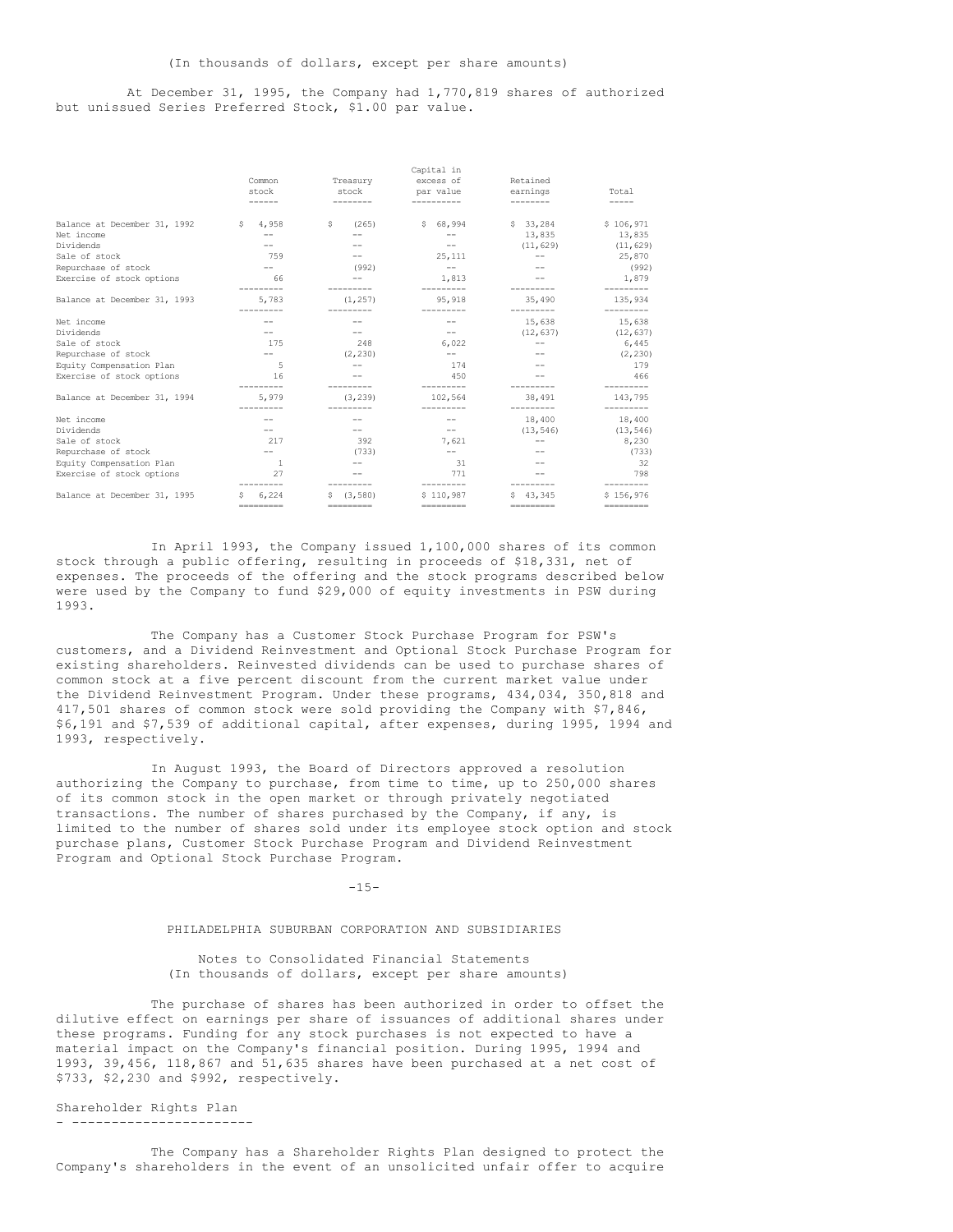the Company. Each outstanding common share is entitled to one Right which is evidenced by the common share certificate. In the event that any person acquires 25% or more of the outstanding common shares or commences a tender or exchange offer which, if consummated, would result in a person or corporation owning at least 30% of the outstanding common shares of the Company, the Rights will begin to trade independently from the common shares and, if certain circumstances occur, including the acquisition by a person of 25% or more of the outstanding common shares, each Right would then entitle its holder to purchase a number of common shares of the Company at a substantial discount. If the Company is involved in a merger or other business combination at any time after the Rights become exercisable, the Rights will entitle the holder to acquire a certain number of shares of common stock of the acquiring company at a substantial discount. The Rights are redeemable by the Company at a redemption price of \$.02 per Right at any time before the Rights become exercisable. The Rights will expire on March 1, 1998, unless previously redeemed.

#### Employee Stock and Incentive Plans - ----------------------------------

In May 1994, the 1994 Equity Compensation Plan ("1994 Plan") was approved by the shareholders to replace the 1988 Stock Option Plan ("1988 Plan"). Under the 1994 Plan as amended, the Company may grant qualified and non-qualified stock options to officers, key employees and consultants. Officers and key employees may also be granted dividend equivalents and restricted stock. Restricted stock may also be granted to non-employee members of the Board of Directors. The 1994 Plan authorizes up to 450,000 shares of common stock for issuance under the plan, with the maximum number of restricted stock grants limited to 25,000 shares. The 1988 Plan provided only for the issuance of qualified and non-qualified stock options. Awards under these plans are made by the Board of Directors ("Board")or a committee of the Board.

Options under both the 1994 and 1988 plans, as well as an earlier 1982 Stock Option Plan for which 18,000 options are still outstanding, were issued at the market price of the stock on the day of the grant. Options are exercisable in installments ranging from 20% to 33% annually, starting one year from the date of the grant and expire 10 years from the date of the grant.

#### $-16-$

#### PHILADELPHIA SUBURBAN CORPORATION AND SUBSIDIARIES

Notes to Consolidated Financial Statements (In thousands of dollars, except per share amounts)

The following table summarizes stock option transactions for the three plans:

|                                                            | Years Ended December 31, |                                 |                                    |
|------------------------------------------------------------|--------------------------|---------------------------------|------------------------------------|
|                                                            | 1995                     | 1994                            | 1993                               |
| Options granted<br>Options terminated<br>Options exercised | 120,500<br>(53, 312)     | 115,500<br>(7,000)<br>(32, 469) | 128,000<br>(95, 100)<br>(136, 800) |
| Net change                                                 | 67,188<br>--------       | 76.031                          | (103, 900)                         |
| Balance of shares under option                             | 527,519                  | 460,331                         | 384,300                            |

Options exercised during 1995 ranged in price from \$12.88 per share to \$17.94 per share. The shares under option at December 31, 1995 are exercisable at prices ranging from \$12.94 to \$17.94 per share. At December 31, 1995, 208,285 shares were exercisable, and 202,200 options under the 1994 Plan were available for grant.

Dividend equivalents provide the grantee with an amount equal to the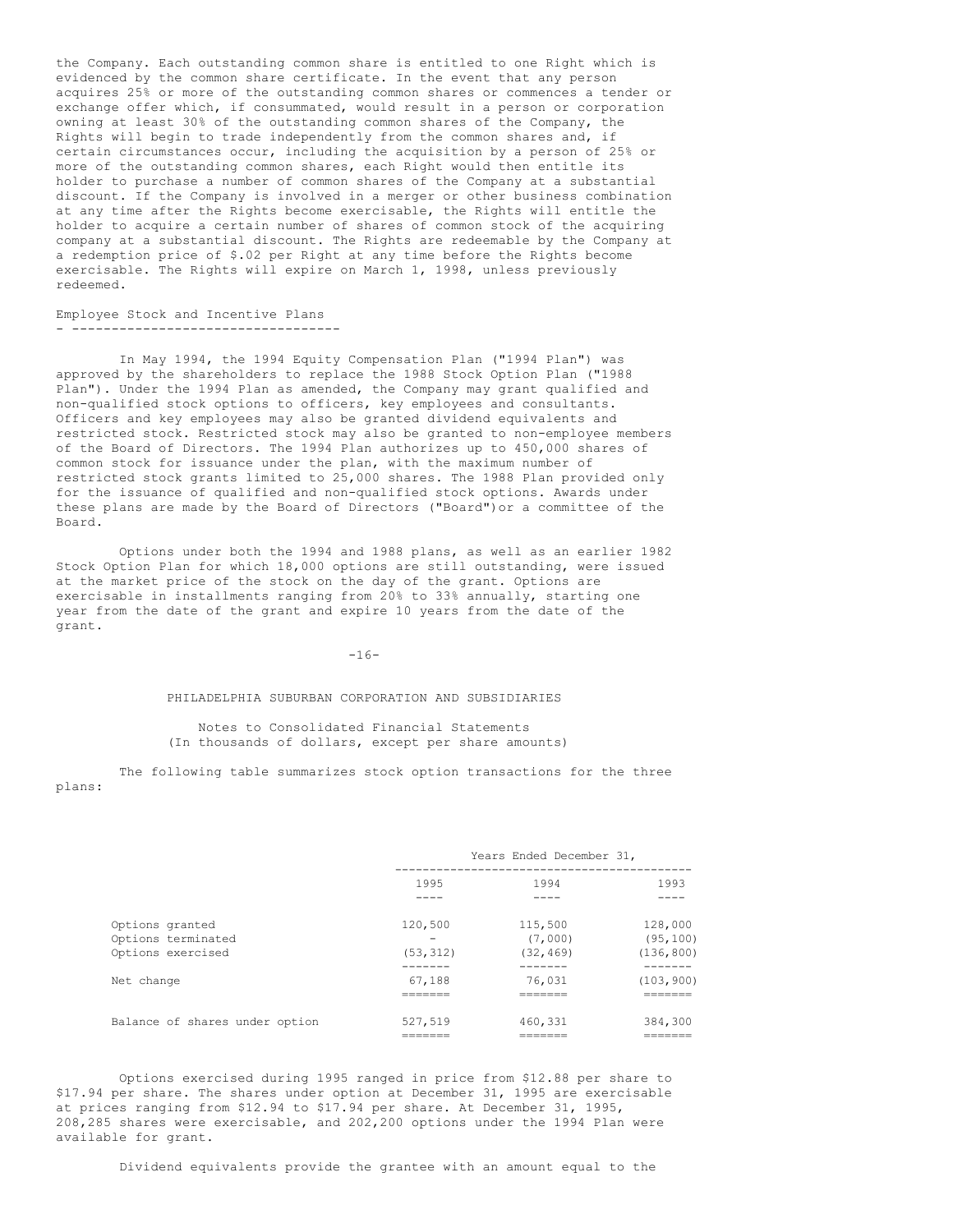dividends paid on a share of common stock over a specified period of time, not to exceed four years, multiplied by the number of dividend equivalents awarded. Payments of these awards are deferred until the completion of certain objectives during a performance period established by the Board at the time of grant. A performance period is generally four years but may be adjusted by the Board to as long as eight years or as short as two years depending on the Company's success in completing the objectives. Dividend equivalents are "compensatory" and as such, are charged to operating expense over the performance period. The effect of changes to the performance period are accrued when known or projected. The Board granted 45,500 and 43,500 dividend equivalents in 1995 and 1994, respectively, and costs associated with these awards were \$197 in 1995 and \$77 in 1994.

Restricted stock awards provide the grantee with the rights of a shareholder, including the right to receive dividends and to vote such shares, but not the right to sell or otherwise transfer the shares during the restriction period. During 1995, 1,800 shares of restricted stock were granted with a restriction period of six months and during 1994, 10,000 shares of restricted stock were granted with restriction periods of one to three years. The value of restricted stock awards, which are "compensatory", is equal to the fair market value of the stock on the date of the grant less payments made by the grantee and this amount is amortized ratably over the restriction period.

#### Pension Plans and Other Postretirement Benefits - -----------------------------------------------

The Company has defined benefit pension plans which cover its full-time employees. Retirement benefits under the plans are generally based on the employee's total years of service and compensation during the last five years of employment. The Company's policy is to fund these plans annually at a level which is deductible for income tax purposes and which provides assets sufficient to meet its pension obligations. As a result of certain limitations imposed by the Internal Revenue Code with respect to payments under qualified plans, the Company, in 1989, adopted a non-qualified Excess Benefit Plan for

 $-17-$ 

### PHILADELPHIA SUBURBAN CORPORATION AND SUBSIDIARIES

# Notes to Consolidated Financial Statements (In thousands of dollars, except per share amounts)

Salaried Employees in order to prevent certain employees from being penalized by these limitations. The Company also has a non-qualified Supplemental Executive Retirement Plan for two employees. The net pension costs and obligations of the qualified and non-qualified plans are included in the tables which follow.

The Company's pension expense includes the following components:

|                                    | Years Ended December 31, |          |           |
|------------------------------------|--------------------------|----------|-----------|
|                                    | 1995                     | 1994     | 1993      |
|                                    |                          |          |           |
| Benefits earned during the year    | 905<br>\$.               | \$1,183  | \$1,062   |
| Interest cost on projected benefit |                          |          |           |
| obligation                         | 3,304                    | 3,161    | 3,026     |
| Actual return on plan assets       | (9, 256)                 | 1,218    | (4, 989)  |
| Net amortization and deferral      | 6,029                    | (4, 679) | 1,643     |
| Capitalized costs                  | (133)                    | (74)     | (69)      |
| Rate-regulated adjustment          | (311)                    | (386)    | (375)     |
|                                    |                          |          |           |
| Net pension cost                   | Ŝ<br>538                 | 423      | 298<br>Ŝ. |
|                                    |                          |          |           |

The rate-regulated adjustment set forth above is required in order to reflect pension expense for PSW in accordance with the method used in establishing the current water rates.

The assets and obligations of the plans are as follows: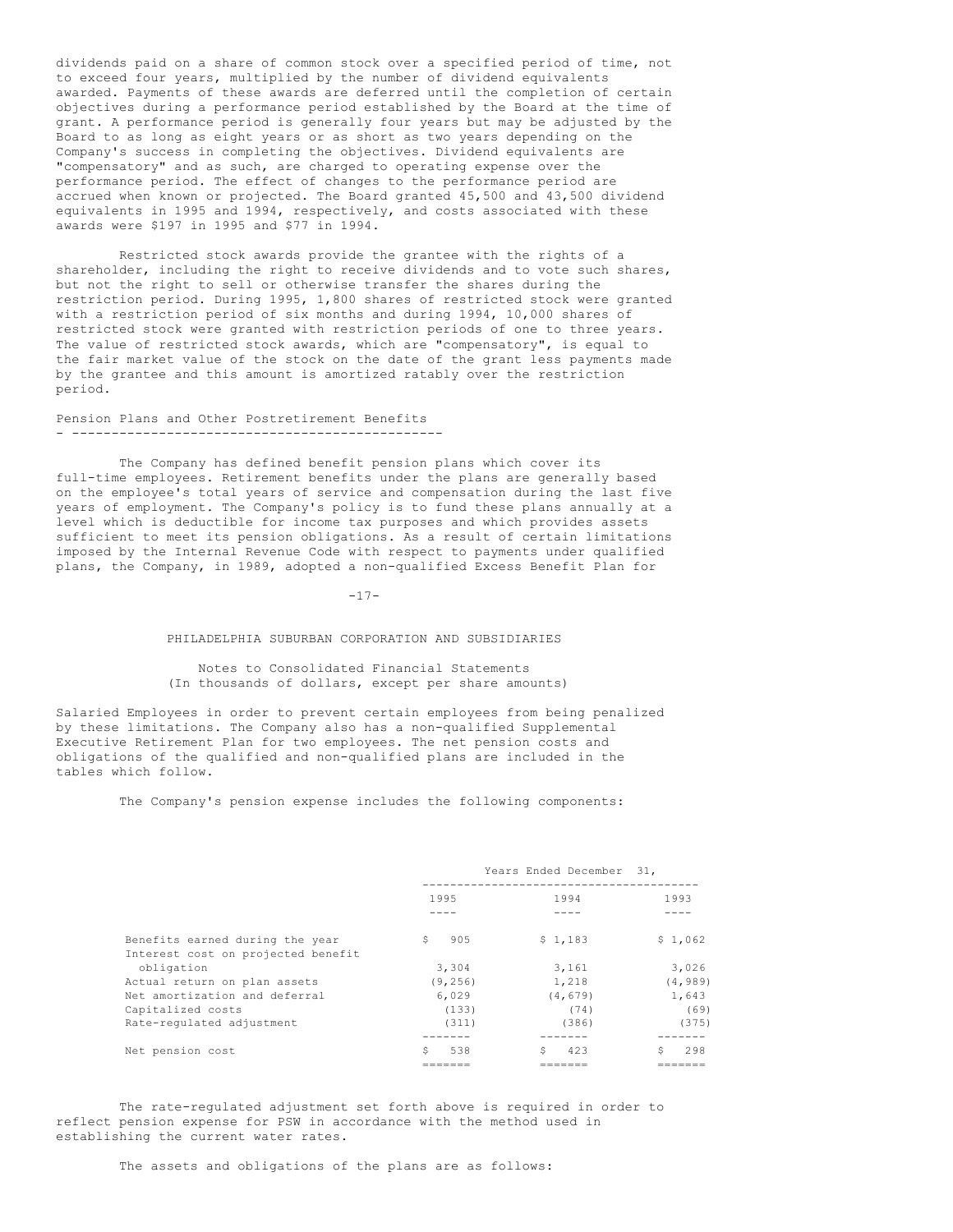|                                                                                                                                                                            | necemper of' |                   |  |
|----------------------------------------------------------------------------------------------------------------------------------------------------------------------------|--------------|-------------------|--|
|                                                                                                                                                                            | 1995         | 1994              |  |
| Accumulated benefit obligation:                                                                                                                                            |              |                   |  |
| Vested                                                                                                                                                                     | \$38,096     | \$30,786          |  |
| Non-vested                                                                                                                                                                 | 2,312        | 1,702             |  |
| Total                                                                                                                                                                      | \$40,408     | \$32,488          |  |
|                                                                                                                                                                            |              | $=$ = = = = = = = |  |
| Projected benefit obligation<br>Plan assets at fair value,                                                                                                                 | \$50,585     | \$38,704          |  |
| primarily equity and fixed<br>income commingled funds                                                                                                                      | 46,698       | 38,941            |  |
| Plan assets in excess of (less than)<br>projected benefit obligation<br>Unrecognized net loss (gain) from<br>past experience different from<br>that assumed and effects of | (3, 887)     | 237               |  |
| changes in assumptions                                                                                                                                                     | 1,151        | (2, 583)          |  |
| Unrecognized prior service cost                                                                                                                                            | 1,465        | 1,510             |  |
| Rate-regulated adjustment                                                                                                                                                  | 388          | 59                |  |
| Unrecognized net obligation                                                                                                                                                | 541          | 630               |  |
| Accrued pension costs included                                                                                                                                             |              |                   |  |
| in other current liabilities                                                                                                                                               | \$ (342)     | \$ (147)          |  |
|                                                                                                                                                                            | ========     |                   |  |

December 31,

 $-18-$ 

PHILADELPHIA SUBURBAN CORPORATION AND SUBSIDIARIES

Notes to Consolidated Financial Statements (In thousands of dollars, except per share amounts)

The accumulated benefit obligation represents the actuarial present value of benefits based on historical compensation and historical years of service. The projected benefit obligation represents the actuarial present value of benefits based on future projected compensation levels and historical years of service. The unrecognized net obligation is being amortized over 15 years starting January 1986 and the unrecognized prior service cost is being amortized over 14 years starting January 1990.

The accumulated and projected benefit obligations were calculated using the projected unit credit method, and reflect the following assumptions: discount rates of 7% for 1995, 8.5% for 1994 and 7% for 1993; increase in future compensation levels of 5.5% for all years presented; and long-term rate of return on assets of 9% for 1995 and 1994, and 10% for 1993.

In addition to providing pension benefits, PSW offers certain Postretirement Benefits other than Pensions ("PBOPs") to employees retiring with at least 15 years of service. These PBOPs include continuation of medical and prescription drug benefits for all eligible retirees and a life insurance policy for eligible union retirees.

The Company's costs for postretirement benefits other than pensions include the following components:

|                                 |      | Years Ended December 31, |       |      |       |
|---------------------------------|------|--------------------------|-------|------|-------|
|                                 | 1995 |                          | 1994  | 1993 |       |
|                                 |      |                          |       |      |       |
| Benefits earned during the year | 208  |                          | \$359 |      | 325   |
| Interest cost                   | 994  |                          | 1,077 |      | 1,192 |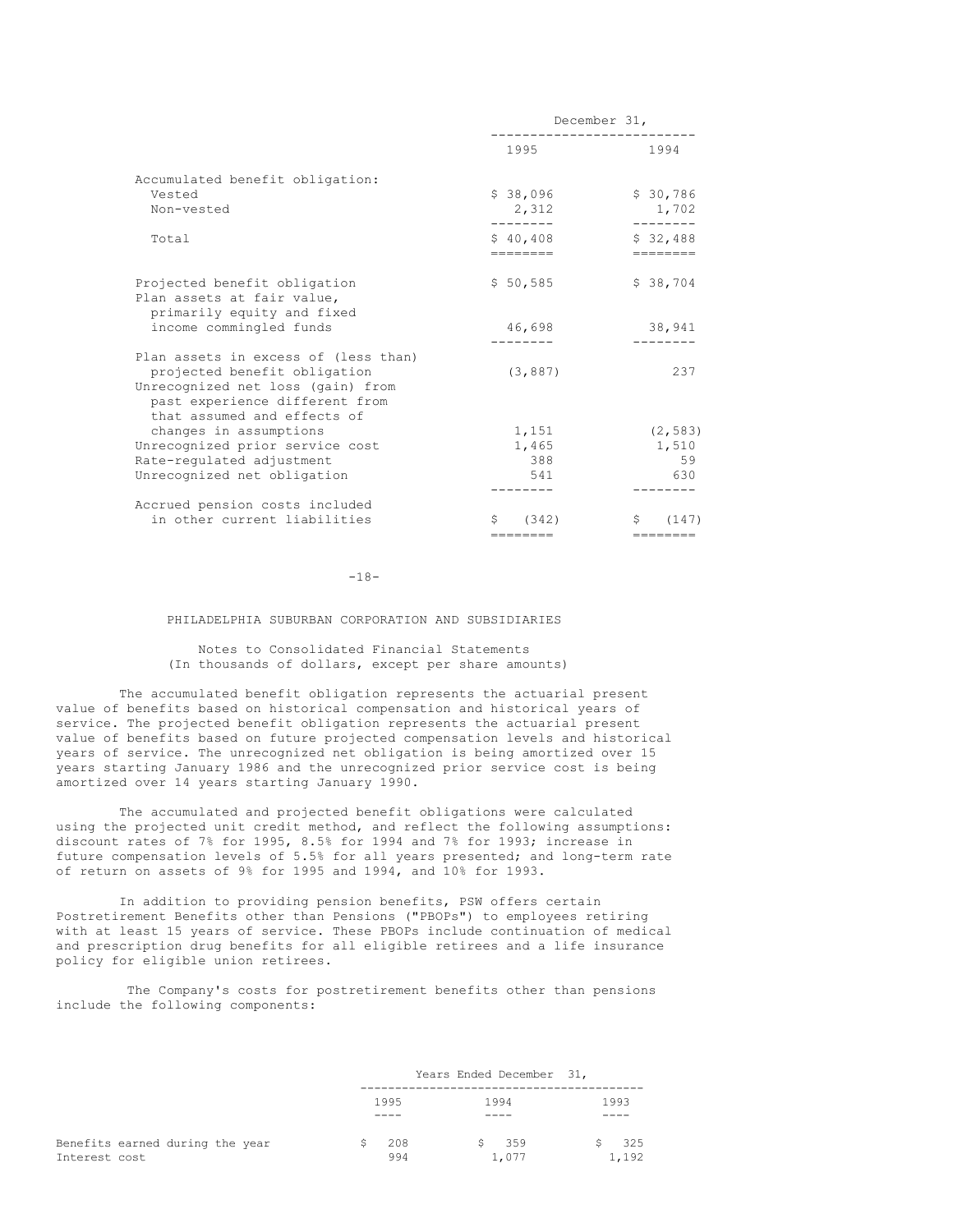| Return on plan assets               | (101)   |         |         |
|-------------------------------------|---------|---------|---------|
| Net amortization and deferral       | 655     | 743     | 743     |
| Amortization of regulatory asset    | 136     | 74      |         |
|                                     |         |         |         |
| Gross PBOP cost                     | 1,892   | 2.253   | 2,260   |
| Capitalized costs                   | (94)    | (45)    |         |
| Adjustment to recognize future rate |         |         |         |
| recovery                            |         | (760)   | (1,696) |
|                                     |         |         |         |
| Net PBOP cost                       | \$1,798 | \$1,448 | 564     |
|                                     |         |         |         |

The assets and liabilities of the plans for postretirement benefits other than pensions are as follows:

|                                                                                                                         | December 31,                  |                              |
|-------------------------------------------------------------------------------------------------------------------------|-------------------------------|------------------------------|
|                                                                                                                         | 1995                          | 1994                         |
| Accumulated postretirement benefit obligation (APBO):<br>Retirees<br>Fully eligible active employees<br>Other employees | S.<br>8,011<br>4,075<br>2,699 | \$5,837<br>3,766<br>2,706    |
| Total APBO<br>Fair value of plan assets                                                                                 | 14,785<br>2,267               | 12,309                       |
| APBO in excess of plan assets<br>Unrecognized net transition obligation<br>Unrecognized net gain                        | 12,518<br>(12, 638)<br>2,367  | 12,309<br>(13, 381)<br>4.349 |
| Accrued PBOP cost included in other liabilities                                                                         | \$2,247                       | \$3,277                      |

 $-19-$ 

======== ========

#### PHILADELPHIA SUBURBAN CORPORATION AND SUBSIDIARIES

## Notes to Consolidated Financial Statements (In thousands of dollars, except per share amounts)

The APBO is calculated utilizing the following assumptions: discount rate of 7%; medical inflation rates of 5% for those employees not eligible by December 31, 1993, and 11%, reducing to 4.5% by 2002 for all others; a 9% return on plan assets in 1995, and, in 1994, no return on plan assets. The effect of a 1% increase in the assumed medical inflation rates would be to increase the APBO and the 1995 PBOP costs by \$1,100 and \$82, respectively.

The Company has begun to fund its liability for postretirement benefits other than pensions and has deposited \$2,425 in various trust accounts during the year.

# Water Rates

- -----------

PSW was permitted by the PUC to increase its base rates by 5.3%, 9.05% and 7.4% effective October 27, 1995, June 17, 1994 and June 1, 1993, respectively. These increases were calculated to provide additional annual revenues of approximately \$6,150, \$9,050 and \$6,750, respectively. As a part of the 1995 base rate increase, PSW agreed not to file for a new base rate increase prior to April 26, 1996, absent extraordinary circumstances.

In addition to its base rates, PSW has utilized a surcharge or credit on its bills to reflect certain changes in Pennsylvania State taxes until such time as the tax changes are incorporated into base rates. In October 1995, the existing credit of 1.04% was eliminated with the adoption of new base rates. PSW was required to initiate a revenue credit in 1994 in order to provide its customers with the savings associated with Pennsylvania tax rate decreases. In 1993, PSW was permitted to add a bill surcharge in order to recover costs associated with Pennsylvania tax rate increases. The credit decreased revenues in 1995 and 1994 by \$504 and \$97, respectively, while the surcharge increased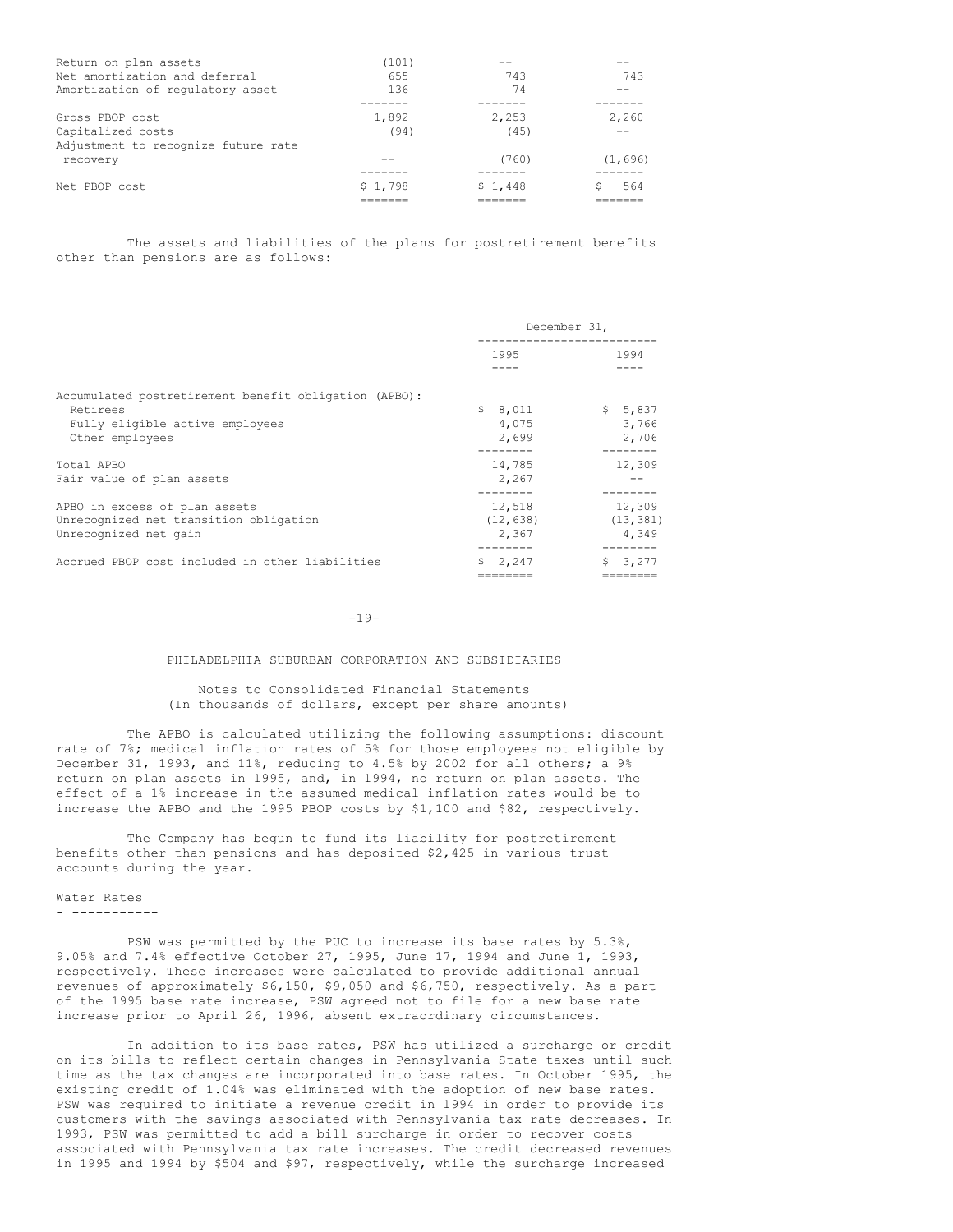revenues in 1993 \$706.

# Discontinued Operations

- -----------------------

The Board of Directors had authorized the sale of substantially all of the Company's non-regulated businesses by the end of the first quarter of 1991 and, in the first quarter of 1993, the last of these businesses was sold. At the time the Board of Directors authorized the sale of these businesses, the Company established reserves for: projected operating losses of these businesses subsequent to their sale authorizations; estimated losses on the sale transactions; and certain future costs, including administrative and legal services related to the sales, contingent legal and lease obligations and certain employee costs. These reserves were recorded on the balance sheet net of related income tax benefits. During 1995 and 1994, \$178 and \$162 of payments associated with discontinued operations were charged to the reserve.

As a result of the receipt of contingent sale proceeds from two of the businesses sold, the passage of time, which reduced certain lease contingencies, and the most recent assessment of asserted and unasserted legal claims related to these businesses, the Company determined that, as of December 31, 1995, the net reserves were in excess of current estimates of potential costs by \$370 or \$.03 per share and the reserves were reduced accordingly.

 $-20-$ 

### MANAGEMENT'S REPORT

The consolidated financial statements and related information for the years ended December 31, 1995, 1994 and 1993 were prepared by management in accordance with generally accepted accounting principles and include management's best estimates and judgments, as required. Financial information included in other sections of this annual report is consistent with that in the consolidated financial statements.

The Company has an internal accounting control structure designed to provide reasonable assurance that assets are safeguarded and that transactions are properly authorized and recorded in accordance with established policies and procedures. The internal control structure is supported by the selection and training of qualified personnel, the delegation of management authority and responsibility and dissemination of policies and procedures.

The Company's independent auditors, KPMG Peat Marwick LLP, provide an independent review of management's reporting of results of operations and financial condition. KPMG has audited the financial statements by conducting tests as they deemed appropriate and their report follows.

The Board of Directors through the Audit Committee selects the Company's independent auditors and reviews the scope and results of their audits. The Audit Committee also reviews the adequacy of the Company's internal control structure and other significant matters. The Audit Committee is composed of four outside Directors who meet periodically with management and the independent auditors. The Audit Committee held two meetings in 1995.

Nicholas DeBenedictis<br>
Chairman & Senior Vice President . Senior Vice President - Finance President & Treasurer

21

### INDEPENDENT AUDITORS' REPORT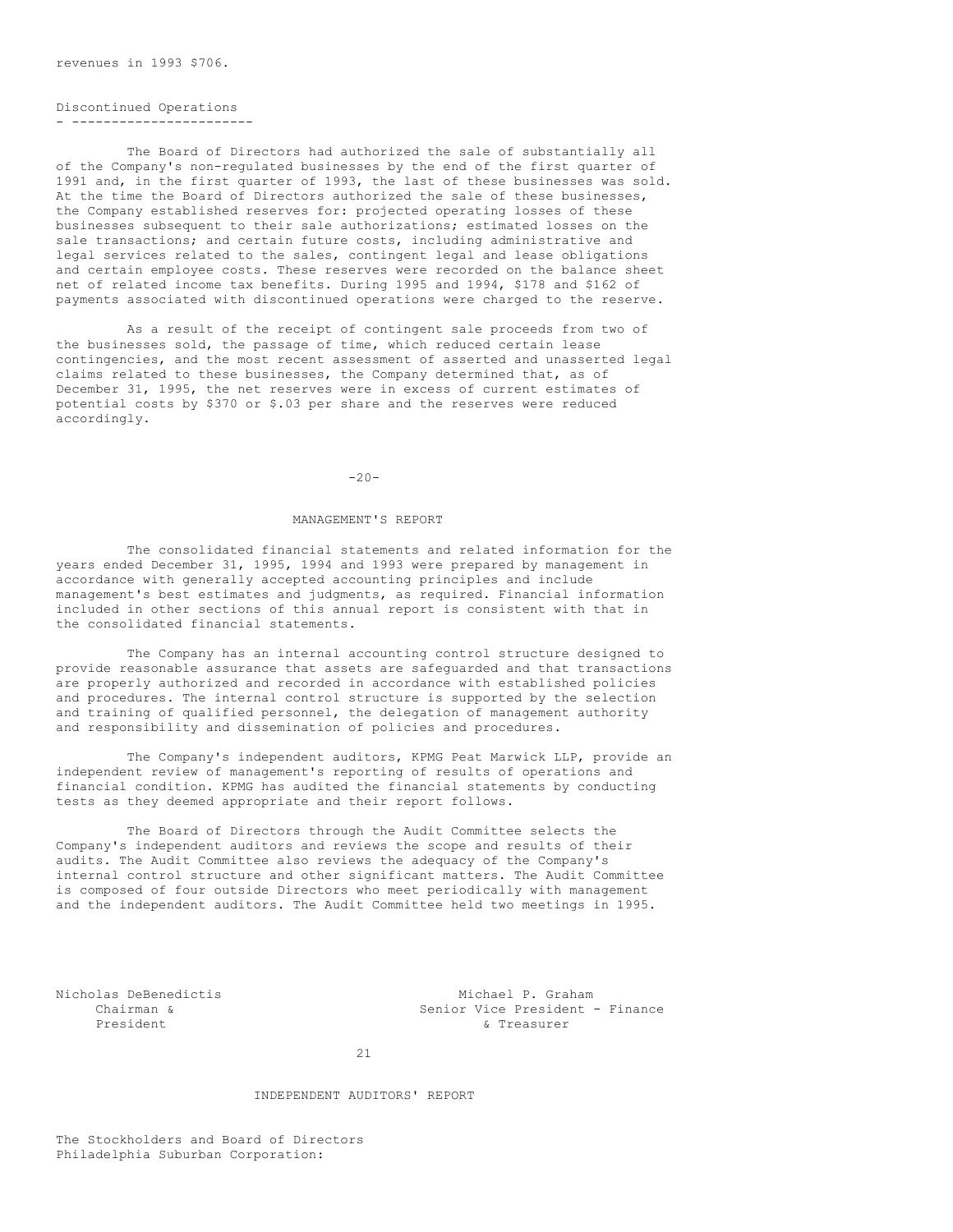We have audited the accompanying consolidated balance sheets of Philadelphia Suburban Corporation and subsidiaries as of December 31, 1995 and 1994, and the related consolidated statements of income, and cash flows for each of the years in the three-year period ended December 31, 1995. These consolidated financial statements are the responsibility of the Company's management. Our responsibility is to express an opinion on these consolidated financial statements based on our audits.

We conducted our audits in accordance with generally accepted auditing standards. Those standards require that we plan and perform the audit to obtain reasonable assurance about whether the financial statements are free of material misstatement. An audit includes examining, on a test basis, evidence supporting the amounts and disclosures in the financial statements. An audit also includes assessing the accounting principles used and significant estimates made by management, as well as evaluating the overall financial statement presentation. We believe that our audits provide a reasonable basis for our opinion.

In our opinion, the consolidated financial statements referred to above present fairly, in all material respects, the financial position of Philadelphia Suburban Corporation and subsidiaries as of December 31, 1995 and 1994, and the results of their operations and their cash flows for each of the years in the four-year period ended December 31, 1995, in conformity with generally accepted accounting principles.

KPMG PEAT MARWICK LLP

Philadelphia, Pennsylvania February 6, 1996

22

#### PHILADELPHIA SUBURBAN CORPORATION AND SUBSIDIARIES

Notes to Consolidated Financial Statements (In thousands of dollars, except per share amounts)

# Selected Quarterly Financial Data (Unaudited)

- ---------------------------------------------

|                                 |                  |                                              |                          |                             | Total     |
|---------------------------------|------------------|----------------------------------------------|--------------------------|-----------------------------|-----------|
|                                 | First            | Second                                       | Third                    | Fourth                      | Year      |
|                                 |                  |                                              | 1995                     |                             |           |
| Earned revenues                 |                  | \$25,712 \$28,827                            |                          | \$32,355 \$30,150 \$117,044 |           |
| Operating expenses              |                  | $11,766$ $12,357$ $13,793$ $13,786$ $51,702$ |                          |                             |           |
| Income, continuing operations   |                  | 3,315 4,659 5,732 4,324 18,030               |                          |                             |           |
| Income per share, continuing    |                  |                                              |                          |                             |           |
| operations                      | .28              | .39                                          | .48                      | $.35 -$                     | 1.50      |
| Income, discontinued operations | $-$              | $\sim$                                       | $\equiv$                 | 370                         | 370       |
| Income per share, discontinued  |                  |                                              |                          |                             |           |
| operations                      | $\sim$ 100 $\mu$ | $\sim$ $-$                                   | <b>Contract Contract</b> | .03                         | .03       |
| Net income                      | 3,315            | 4,659                                        |                          | 5,732 4,694 18,400          |           |
| Net income per share            | .28              | .39                                          | .48                      | .38                         | 1.53      |
| Dividend paid per share         | .28              | .28                                          | .29                      | .29                         | 1.14      |
| Price range of common stock     |                  |                                              |                          |                             |           |
| - high                          |                  | 18.25 18.75 18.63 21.50                      |                          |                             | 21.50     |
| $-$ low                         | 17.38            | 17.63 17.63 18.00                            |                          |                             | 17.38     |
|                                 |                  |                                              |                          |                             |           |
|                                 |                  |                                              | 1994                     |                             |           |
| Earned revenues                 |                  | \$24,849 \$26,730 \$28,849 \$28,208          |                          |                             | \$108,636 |
| Operating expenses              | 12,056           | 12,001 12,511 13,728                         |                          |                             | 50,296    |
| Net income                      | 2,949            | 4,035                                        | 4,897                    | 3,757                       | 15,638    |
| Net income per share            | .26              | .35                                          | .42                      | .32                         | 1.35      |
| Dividend paid per share         | .27              | .27                                          | .28                      | .28                         | 1.10      |
| Price range of common stock     |                  |                                              |                          |                             |           |
| - high                          | 19.63            | 18.50                                        | 19.38                    | 18.75                       | 19.63     |
| $-$ low                         | 17.38            | 17.13                                        | 17.50                    | 17.25                       | 17.13     |

High and low prices of the Company's common stock are as traded on the New York Stock Exchange.

-----------------------------------------------------------------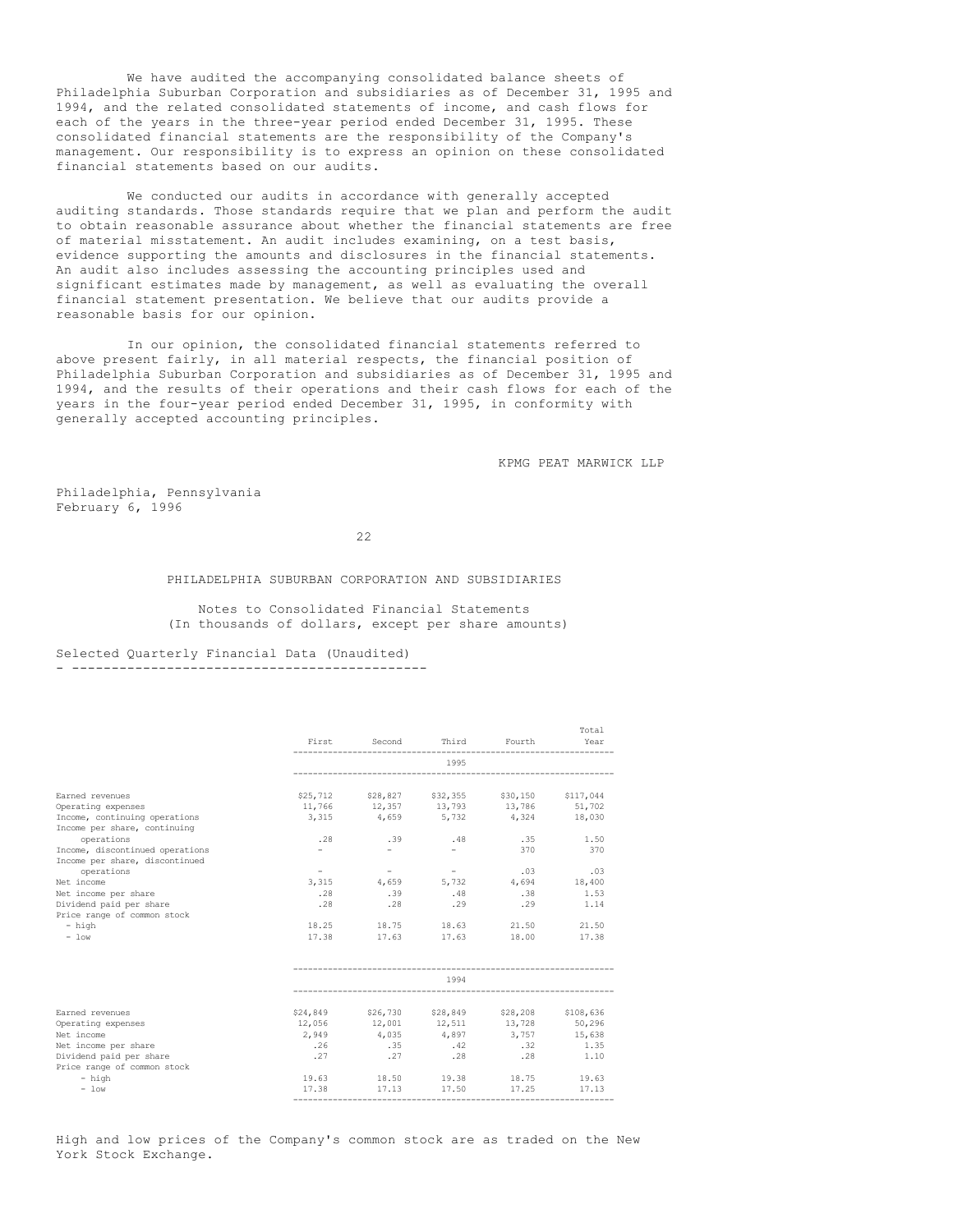# MANAGEMENT'S DISCUSSION AND ANALYSIS OF FINANCIAL CONDITION AND RESULTS OF OPERATIONS (in thousands of dollars, except per share amounts)

# General Information

#### - -------------------

Philadelphia Suburban Corporation ("PSC" or the "Company"), a Pennsylvania corporation, is the holding Company of Philadelphia Suburban Water Company ("PSW"), a regulated water utility. PSW provides water to approximately 265,000 customers in 81 municipalities within its 406 square mile service territory. PSW's service territory is located north and west of the City of Philadelphia.

# Results of Operations

- ---------------------

Following are selected five-year financial statistics for the Company:

| Years ended December 31,                         | 1995   | 1994                                            | 1993 1992               |        | 1991       |
|--------------------------------------------------|--------|-------------------------------------------------|-------------------------|--------|------------|
|                                                  |        |                                                 |                         |        |            |
| Earned revenues                                  |        | \$117,044 \$108,636 \$101,244 \$93,307 \$88,648 |                         |        |            |
| Income from continuing operations                |        |                                                 |                         |        |            |
| before income taxes                              |        | \$30,931 \$27,209 \$24,261 \$18,661 \$17,260    |                         |        |            |
| Operating Statistics                             |        |                                                 |                         |        |            |
| Earned revenues                                  | 100.0% | 100.0%                                          | 100.0%                  | 100.0% | 100.0%     |
| Costs and expenses:                              |        |                                                 |                         |        |            |
| Operating expenses                               | 44.2   | 46.3                                            | 45.4                    | 46.1   | 48.1       |
| Depreciation and amortization                    | 9.9    | 9.5                                             | 10.8                    |        | $10.1$ 9.3 |
| Taxes other than income taxes                    | 6.6    | 6.6                                             | 6.8                     | 7.0    | 6.9        |
| Interest and debt expenses*                      | 13.2   | 12.7                                            | 13.8 17.1               |        | 17.5       |
| Allowance for funds used during                  |        |                                                 |                         |        |            |
| construction                                     |        | $(0.3)$ $(0.1)$ $(0.8)$ $(0.3)$ $(1.3)$         |                         |        |            |
| Total costs and expenses                         | 73.6   | 75.0 76.0                                       |                         |        | 80.0 80.5  |
| Income from continuing operations                |        |                                                 |                         |        |            |
| before income taxes<br>------------------------- |        | 26.4% 25.0% 24.0% 20.0% 19.5%                   |                         |        |            |
| Effective tax rates                              |        | 41.7% 42.5% 43.0% 43.1% 41.0%                   |                         |        |            |
| Income from continuing operations                |        |                                                 |                         |        |            |
| as a percentage of average common                |        |                                                 |                         |        |            |
| stockholders' equity                             | 12.0%  |                                                 | 11.2% 11.4% 11.0% 11.9% |        |            |
| -------------------------------                  |        |                                                 |                         |        |            |

\*Includes dividends on preferred stock of PSW with mandatory redemption requirements.

1

Following are selected five-year operating and sales statistics for PSW:

| Years ended December 31,                      |                                       | 1995                   | 1994                   | 1993                   | 1992                   | 1991                       |
|-----------------------------------------------|---------------------------------------|------------------------|------------------------|------------------------|------------------------|----------------------------|
| Daily sendout<br>(Million gallons<br>per day) | Maximum<br>Average                    | 121.8<br>92.6          | 110.4<br>89.8          | 120.7<br>89.1          | 101.3<br>85.4          | 109.5<br>87.2              |
| Metered                                       | -------------<br>Residential          | 248,500                | 234,624                | 232,684                | 230,740                | ---------------<br>223,635 |
| customers                                     | Commercial<br>Industrial<br>Other     | 11,725<br>848<br>3,792 | 10.777<br>833<br>3,299 | 10,720<br>832<br>2.959 | 10,547<br>837<br>2,664 | 9,800<br>820<br>2,361      |
|                                               | Total<br>---------------------------- | 264,865                | 249,533                | 247.195                | 244,788                | 236,616                    |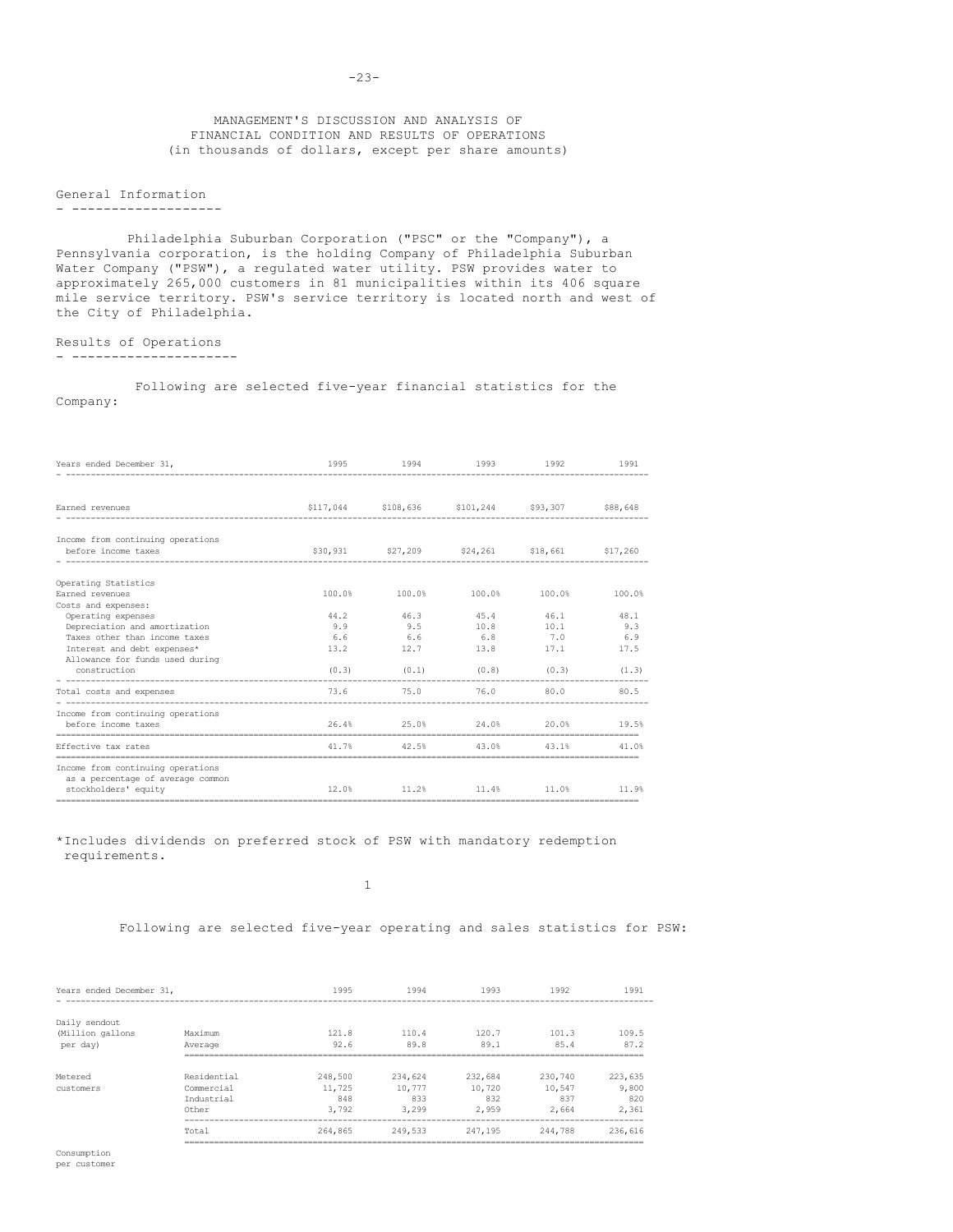| in gallons    | Average     | 109,084   | 109,001   | 110,368  | 108,258  | 110,978  |
|---------------|-------------|-----------|-----------|----------|----------|----------|
|               |             |           |           |          |          |          |
| Revenues from | Residential | \$77.744  | \$69,483  | \$66,656 | \$60,239 | \$58,053 |
| water sales   | Commercial  | 23,911    | 22,998    | 20,112   | 19,235   | 18,031   |
|               | Industrial  | 4,969     | 5,170     | 4,601    | 4,500    | 4,126    |
|               | Other       | 9,249     | 9,151     | 8,092    | .577     | 6,856    |
|               | Total       | \$115,873 | \$106,802 | \$99,461 | \$91,551 | \$87,066 |

Income from continuing operations of the Company has grown at an annual compound rate of approximately 13.1% during the five-year period ended December 31, 1995. During this same period, revenues and total expenses, other than income taxes, have grown at compound rates of 7.3% and 5.2%, respectively.

### Earned Revenues

- ---------------

The growth in revenues over the past five years is a result of increases in water rates and an increase in customer base. The number of customers increased in the past three years primarily as a result of acquisitions of local water systems, which provided water revenues of approximately \$5,550, \$2,480 and \$2,052 in 1995, 1994 and 1993, respectively. Excluding the customers that were added at the time of these acquisitions, the customer base increased at a five-year annual compound rate of .7%. This increase represents normal growth in the number of households and businesses within PSW's 406 square mile service territory. Water rates have increased by 32.9% since 1991, reflecting an annual compound growth rate of 5.9% over the five-year period.

Rates charged by PSW for water service are subject to the approval of the Pennsylvania Public Utility Commission ("PUC"). PSW continuously reviews the necessity of filing applications with the PUC for increases in rates charged for water service. Among the factors considered by management in determining the need to apply for increased rates are: the amount of utility plant additions and replacements made since the previous rate decision; changes in the cost of capital and the capital structure of PSW; and increases in operating expenses (including wages, fringe benefits, electric and chemical expenses), depreciation and taxes experienced since the previous rate decision. Based on these assessments, PSW will periodically file a request with the PUC to increase its rates. Typically, the PUC will suspend the rate request for up to nine months during which time hearings on the merits of the request are held. During these hearings, the views of PSW as well as the PUC staff, the Consumer Advocate and other interested parties are presented and evaluated. In the five years presented above, rates were increased 5.3%, 9.1%, 7.4% and 7.7% in 1995, 1994, 1993 and 1991, respectively.

The return allowed on PSW's common equity is a major factor in the determination of rates and is also evaluated before applying for a rate increase. The 1991 rate increase, in which a 12% return on common equity was allowed, was the most recent decision in which the PUC specified a return on common equity for PSW. The rate increases that were effective since 1991 resulted from settlements, with PUC approval, between the Company and the opposing parties and, as such, no determination of the rate of return on common equity was made by the PUC.

2

In addition to increases in base rates, the PUC has adjusted rates by means of a surcharge or credit to reflect changes in the tax laws, which were not reflected in the base rates approved by the PUC. These adjustments are eliminated when the tax changes are reflected in base rates. During 1995 and 1994, rates were reduced by various credits as a result of reductions in Pennsylvania's taxes. These credits resulted in revenue reductions of \$504 in 1995 and \$97 in 1994. During the period from August 1991 to May 1993, various surcharges were in effect which increased revenues by \$706 in 1993 and \$2,281 in 1992. The rate increase that became effective in October 1995 reflected the tax rates that are currently in effect and the rate credit of 1.04%, which was in effect just prior to the rate increase, was eliminated.

"Sendout" represents the quantity of treated water delivered to the distribution system and is used by management as an indicator of customer demand. Consumption per customer is the sendout that was used by metered customers and is based on the actual bills rendered during the year adjusted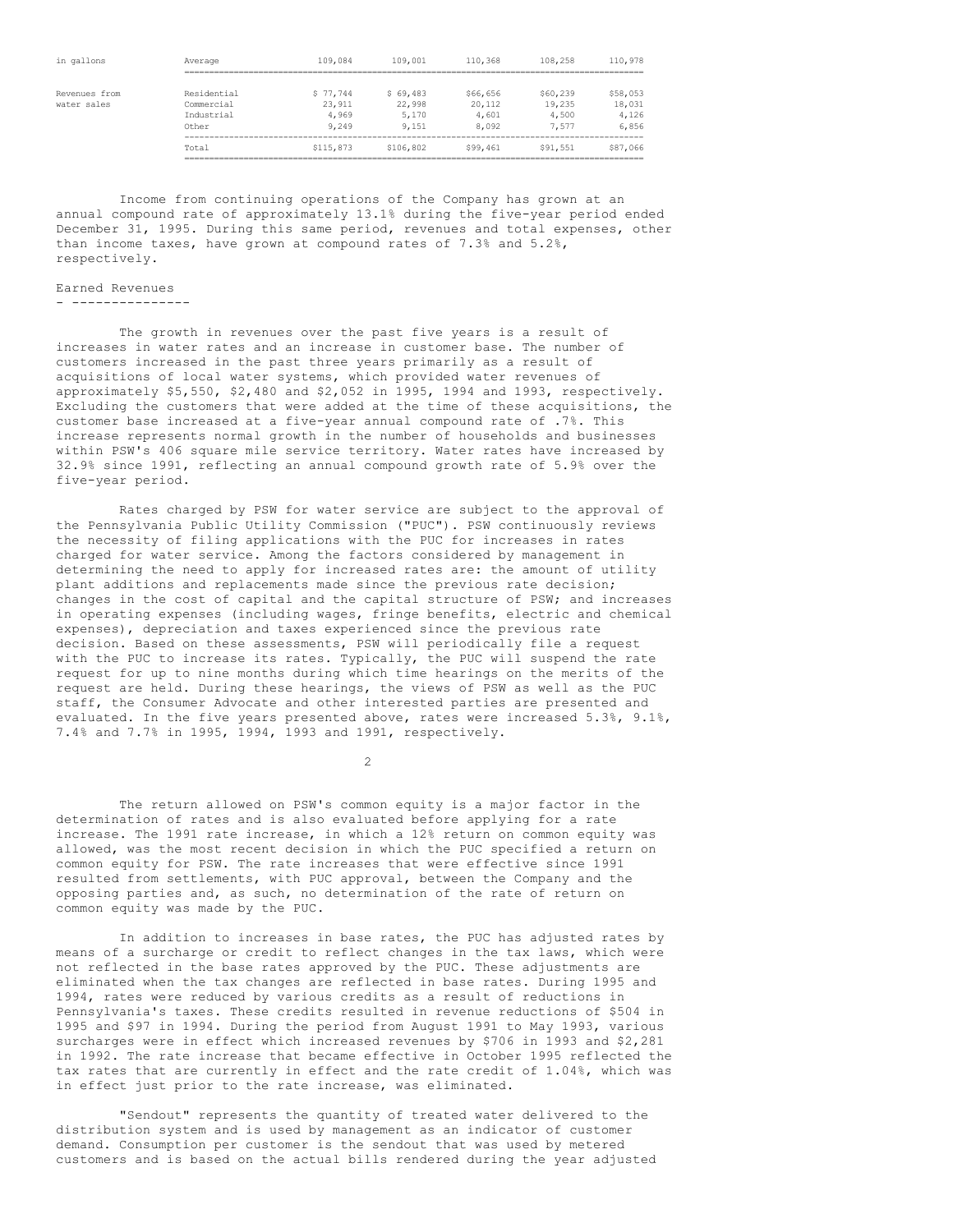for the estimated unbilled customer usage. Over the past five years, an average of approximately 82.6% of the sendout was consumed by metered customers. The majority of the balance was used through unmetered fixed-rate fire hydrants, lost through leaks in water mains or used by PSW in its operations. PSW's ratio of metered customer use to total sendout is consistent with industry statistics. The percentage of water consumed by metered customers was 82.9% in 1995, 82.5% in 1994 and 83.3% in 1993. Variations over the last three years are believed to be associated with the number of main breaks experienced, which is generally affected by the severity of the winter weather. Management believes that PSW's leak detection and water main rehabilitation programs, and an increase in the number of newer and more accurate meters, have contributed to an overall improvement in this percentage.

Water consumption tends to be impacted by weather conditions, particularly during the late spring and summer months when nonessential and recreational use of water is at its highest. Consequently, a higher proportion of annual operating revenues is realized in the second and third quarters. The average annual consumption per customer has varied slightly over the past five years and it appears that weather patterns are the primary reason for these variations. The summer of 1995 was hotter and dryer than the previous year and consumption increased resulting in increased revenues and net income during the third quarter. In late September, the Governor of Pennsylvania issued a drought emergency order which mandated certain restrictions on water use. Because the order was issued toward the end of the summer months, when nonessential and recreational use of water has traditionally declined, the restrictions did not have a significant impact on consumption. The drought emergency was declared over in November and all restrictions were lifted by year end 1995. It is difficult to establish an exact correlation between the weather and water consumption, since conservation and even day-to-day variations in weather patterns can have an effect. Conservation efforts, construction codes which require the use of low flow plumbing fixtures as well as mandated water use restrictions in response to drought conditions have also had an effect on water consumption.

3

#### Operating Expenses - ------------------

Operating expenses for 1995, 1994 and 1993, totalled \$51,702, \$50,296 and \$45,989, respectively. All elements of cost are subject to the effects of inflation, as well as the effects of changes in water consumption and the degree of treatment required due to variations in the quality of the raw water. The principal elements of operating costs are labor, electricity, chemicals and maintenance expenses. Electricity and chemical expenses vary in relationship to water consumption and raw water quality. Maintenance expenses are sensitive to extreme cold weather, which can cause water mains to rupture.

Operating expenses increased in 1995 over 1994 by 2.8% reflecting additional expenses associated with the acquisition of other water systems completed during the year, increased wages and employee benefit costs and the increased sendout, offset by a decline in maintenance expense. Expenses related to the operations of the water systems acquired in 1995 were \$1,445. Wage increases reflect normal merit increases, while employee benefit costs increased primarily as a result of \$411 of additional costs for postretirement benefits other than pensions computed under SFAS 106, which were recognized commencing in June 1994 in conjunction with the rate settlement that became effective at that time. Maintenance expenses declined compared to 1994 due to the less severe winter.

The Company's operating expenses increased in 1994 over 1993 by 9.4% primarily due to increased wages and employee benefits and additional expenses associated with the harsh winter conditions of 1994. The increase in employee benefits was primarily the result of \$895 of additional costs for postretirement benefits other than pensions computed under SFAS 106 that were recognized in conjunction with the June 1994 rate increase. The severe weather conditions in January and February 1994 caused significant maintenance problems, including an abnormally high number of water main breaks, and required additional treatment costs as raw water quality deteriorated during these months.

For the past three years, corporate costs were less than 1% of the Company's operating expenses. Such expenses include those unallocated general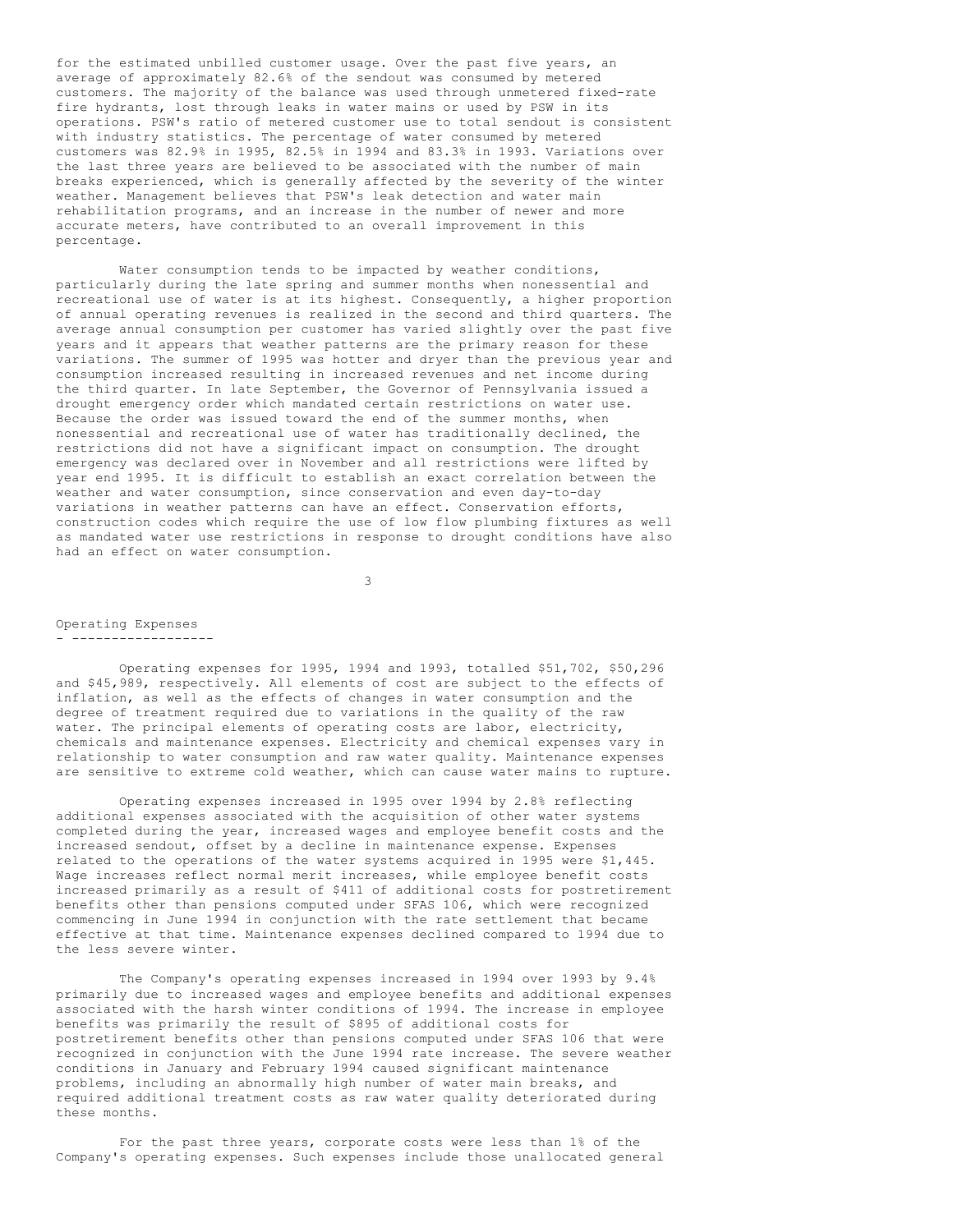and administrative expenses associated with maintaining a publicly-held company.

```
Depreciation and Amortization
- -----------------------------
```
Depreciation expense was \$11,572, \$10,468 and \$9,927 in 1995, 1994 and 1993, respectively, and has increased principally as a result of the significant capital expenditures made to expand and improve the water utility facilities and to acquire water systems. Depreciation expense was approximately 2.4% of the average utility plant in service for all years. Amortization was a credit of \$15 in 1995 as compared to a credit of \$138 in 1994 and a charge of \$1,008 in 1993. The change in amortization in 1995 is primarily due to a reduction in the amortization of acquisition adjustments offset by a decline in the amortization of rate case costs. The change in amortization in 1994 is due to the amortization of the acquisition adjustment associated with the December 1992 purchases of two water systems, which was recognized retroactive to the acquisition date in conjunction with the June 1994 rate settlement.

4

#### Taxes Other than Income Taxes - -----------------------------

Taxes other than income taxes increased by 7% in 1995 and by 4% in 1994 over the previous year. The majority of the increase in both years was associated with increases in the bases on which the Pennsylvania Public Utility Realty Tax (PURTA) and the Capital Stock Tax are calculated. The increase in taxable base for the PURTA is due to the increases to utility plant over the past two years, including increases associated with acquisitions completed in the last two years. The increase in the Capital Stock Tax is due to the increases in the Company's common equity over the past three years.

# Interest and Debt Expenses - --------------------------

Interest and debt expense was \$14,852, \$12,896 and \$13,108 in 1995, 1994 and 1993, respectively, and has increased in 1995 primarily as a result of higher levels of borrowing. The level of debt increased in order to finance acquisitions and other capital expenditures made in 1995. Interest and debt expense decreased in 1994 from 1993 due to reductions in the average debt outstanding and the refinancing of certain First Mortgage Bonds at PSW with lower-cost debt. The Company was able to reduce its average outstanding debt in 1994 with the proceeds it received from the issuance of common stock, the sale of its discontinued operations and by improved operating cash flows.

#### Allowance for Funds Used During Construction - --------------------------------------------

The allowance for funds used during construction ("AFUDC") was \$305, \$126 and \$805 in 1995, 1994 and 1993, respectively, and has varied over the years as a result of changes in the average balance of utility plant construction work in progress ("CWIP"), to which AFUDC is applied, and to changes in the AFUDC rate.

The average balance of CWIP to which AFUDC is applied was \$4,848, \$2,820 and \$8,379 in 1995, 1994 and 1993, respectively. The increase in 1995 in the average balance of CWIP is due to a  $$4,600$  operations center that was placed in service in December 1995 and the decrease in 1994 from 1993 is due to an \$11,500 treatment plant that was placed in service in November 1993. AFUDC is no longer applied to projects after they are placed in service, but is applied to an ever-increasing base during the period they are under construction.

The AFUDC rate has also varied due to changes in the interest rate on PSW's revolving credit facility. The average AFUDC rate was 6.3%, 4.6% and 9.1% in 1995, 1994 and 1993, respectively.

Income Taxes - ------------

The Company's effective income tax rate was 41.7% in 1995 as compared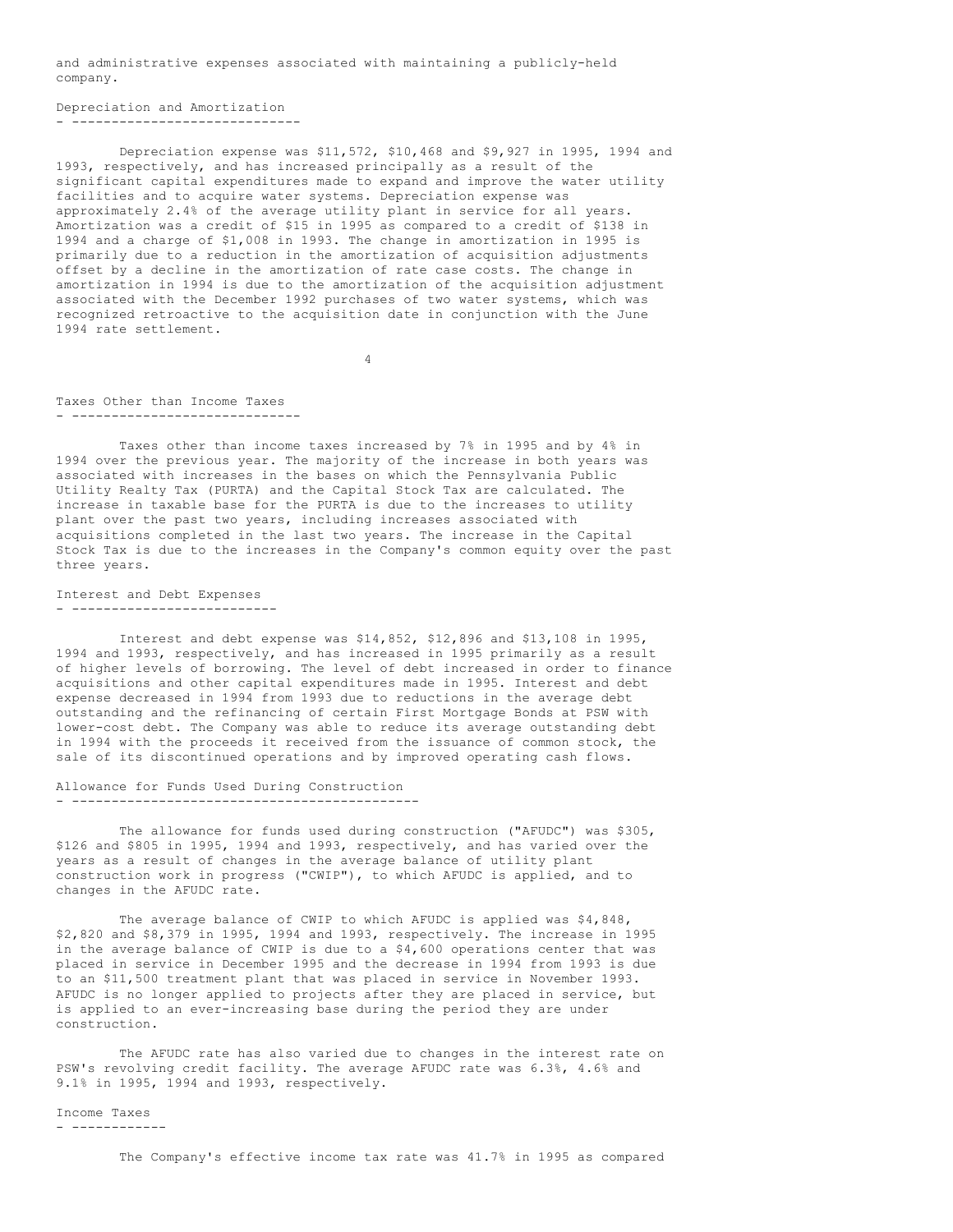to 42.5% in 1994 and 43.0% in 1993. The decline in the effective tax rate in 1995 and 1994 is primarily due to reductions in the Pennsylvania Corporate Net Income Tax rate of 2% in 1995 and .3% in 1994.

Discontinued Operations - -----------------------

In the first quarter of 1993, the Company completed the sale of the last of the five nonregulated businesses that the Board of Directors had previously authorized in 1990 and 1991. The results of operations of these businesses during the period they were owned by the Company are accounted for as discontinued operations.

5

In the fourth quarter of 1995 the Company reversed \$370, net of related taxes, of the reserves it had established in prior years for its discontinued operations. The reversal was made as a result of the receipt of contingent sales proceeds from two of the businesses that were sold; the passage of time, which reduced certain potential lease obligations; and the most recent assessment of asserted and unasserted legal claims related to these businesses. The balance of the reserves for discontinued operations of \$2,153 at December 31, 1995 consists primarily of reserves for future and contingent costs including potential lease, legal and insurance costs associated with these businesses.

#### Summary

- -------

Operating income in 1995, 1994 and 1993 was \$46,109, \$40,845 and \$37,430, respectively, and income from continuing operations was \$18,030, \$15,638 and \$13,835, respectively, for the same periods. Net income was \$18,400 in 1995 and was higher than income from continuing operations as a result of the reversal of \$370 of reserves for the discontinued operations. Net income was equal to income from continuing operations in 1994 and 1993. On a per share basis, income from continuing operations in 1995, 1994 and 1993 was \$1.50, \$1.35 and \$1.27, respectively. The increases in the per share income in 1995 and 1994 over the previous years were due to the aforementioned improvements in profits offset in part by a 3.9% and 6.5% increase in the average number of shares outstanding during 1995 and 1994, respectively.

Although the Company has experienced increased income in the recent past, continued adequate rate increases reflecting increased operating costs and new capital investments are important to the future realization of improved profitability. This, in turn, will provide the level of internal funds necessary to expand and improve PSW's utility plant.

Fourth Quarter Results - ----------------------

Income from continuing operations for the fourth quarter of 1995 increased by \$567 to \$4,324 primarily as a result of a \$1,942 increase in revenues. The increase in revenues was a result of the acquisitions made during the past two years and the 5.3% rate increase which took effect October 27, 1995. The increase in revenues was partially offset by higher operating expenses, interest and debt expenses, income taxes, depreciation and taxes other than income taxes. Operating expense increases were primarily attributable to the acquisitions made during the year. Depreciation increased due to utility plant additions made since the fourth quarter of 1994. Taxes other than income taxes increased primarily because of the increase in the base on which the PURTA and Capital Stock Tax are computed. Interest increased in the fourth quarter primarily as a result of higher borrowing levels.

Effects of Inflation

- --------------------

The effects of inflation on the Company during the past several years have not been significant. As a regulated enterprise, PSW's rates are established to provide recovery of costs and a return on its investment. Recovery of the effects of inflation through higher water rates is dependent upon receiving adequate and timely rate increases. However, rate increases are not retroactive and often lag increases in costs caused by inflation. During periods of moderate to low inflation, as has been experienced for the past several years, the effects of inflation on PSW's operating results are not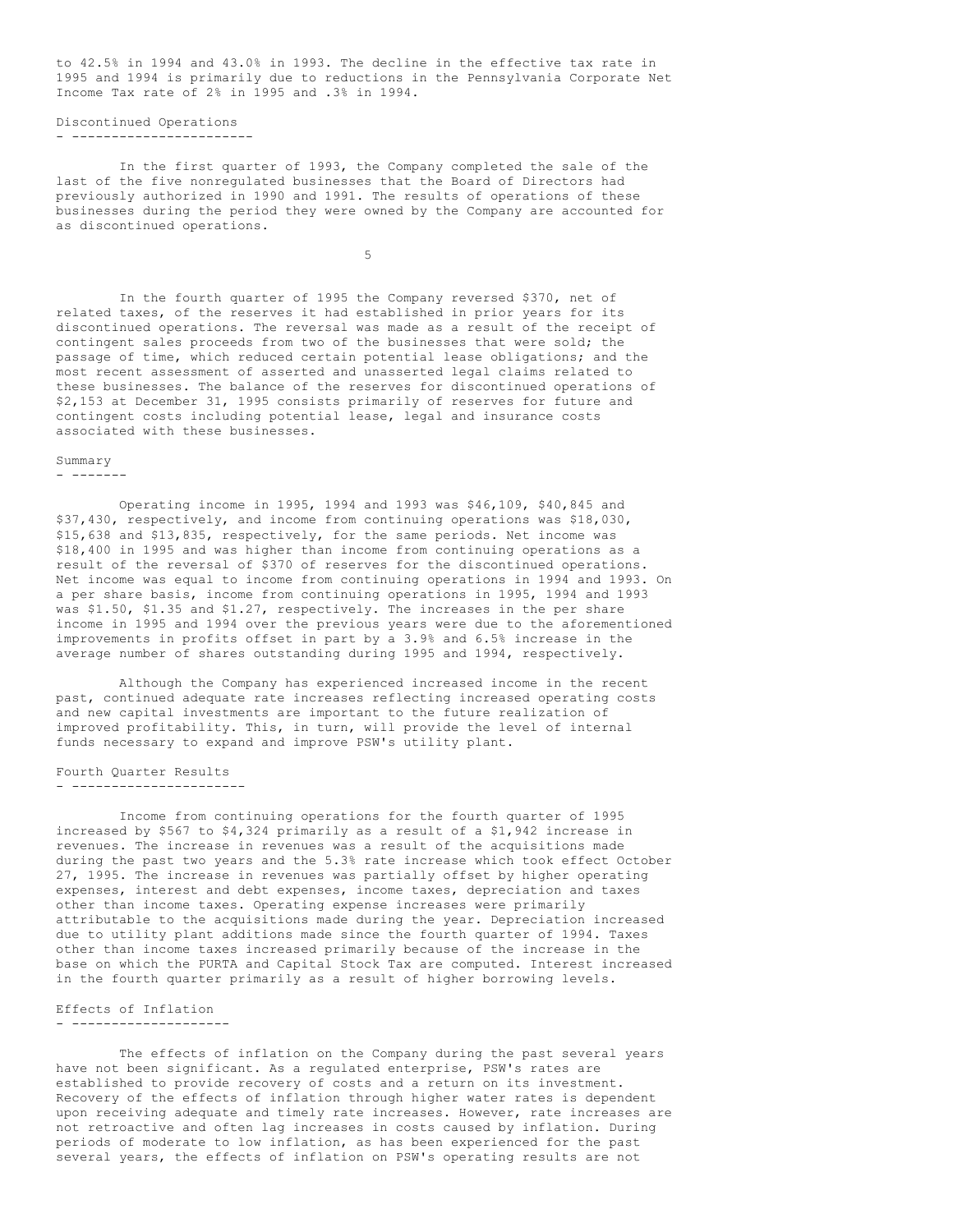Regulatory Asset - ----------------

During 1993, the Company adopted Statement of Financial Accounting Standards No. 106, "Employers' Accounting for Postretirement Benefits Other Than Pensions" ("SFAS 106") and Statement of Financial Accounting Standards No. 109, "Accounting for Income Taxes" ("SFAS 109"). These standards require PSW to compute its income tax expense and its postretirement benefit costs other than pensions ("PBOP") in a manner which has differed from the computations used by the PUC to establish PSW's rates. A regulatory asset was established during 1993 to defer the incremental costs related to the adoption of the new standards and to recognize their expected recovery through future water rates. The use of regulatory accounts is permitted by Statement of Financial Accounting Standards No. 71 "Accounting for the Effects of Certain Types of Regulation" ("SFAS 71"), which recognizes that the economic effects of regulations on a utility can sometimes require accounting which is different from that applied to enterprises in general, in order for the financial statements to be presented fairly.

The rate increase which was effective in June 1994 included recovery of PBOP cost computed under SFAS 106, as well as an amortization of PBOP costs recorded as a regulatory asset. Deferral of PBOP costs to the regulatory asset ceased with the implementation of these rates. Certain decisions by the PUC on the rate recovery of PBOP costs that were deferred as a regulatory asset by other utilities have been appealed by the Consumer Advocate and the outcome of these cases could have an impact on the ability of PSW to recover its deferred PBOP costs. Based on its assessment of these cases, management believes that PSW's regulatory asset related to PBOP costs will be recoverable in future rates.

Financial Condition - -------------------

Cash Flow and Capital Expenditures - ----------------------------------

Net operating cash flow, dividends and capital expenditures, including allowances for funds used during construction, for the five years ended December 31, 1995 are as follows:

|                                      | Net operating<br>cash flow                       | Dividends                                      | Capital<br>expenditures                          |
|--------------------------------------|--------------------------------------------------|------------------------------------------------|--------------------------------------------------|
| 1991<br>1992<br>1993<br>1994<br>1995 | \$18,055<br>23,928<br>27,049<br>29,730<br>32,954 | \$7,859<br>8,866<br>11,629<br>12,637<br>13,546 | \$22,335<br>21,719<br>27,958<br>27,379<br>33,182 |
|                                      | \$131,716                                        | \$54,537                                       | \$132,573                                        |

Included in capital expenditures are: \$21,208 for the construction of two surface water treatment plants; \$7,728 for the modernization of existing treatment plants; \$11,902 for new water mains; \$20,850 for the rehabilitation of existing water mains; \$20,253 for water meters and \$4,614 for the construction of a divisional operations center. During this five year period, PSW received \$13,115 of advances and contributions in aid of construction to finance new water mains. In addition to its capital program, PSW has made sinking fund contributions aggregating \$5,352, retired \$48,950 of debt and \$2,857 of preferred stock, and has refunded \$11,457 of customer advances for construction. PSW has also expended \$37,414 related to the acquisition of 10 water systems since December 1992.

Since net operating cash flow to PSW plus advances and contributions in aid of construction have not been sufficient to fully fund its cash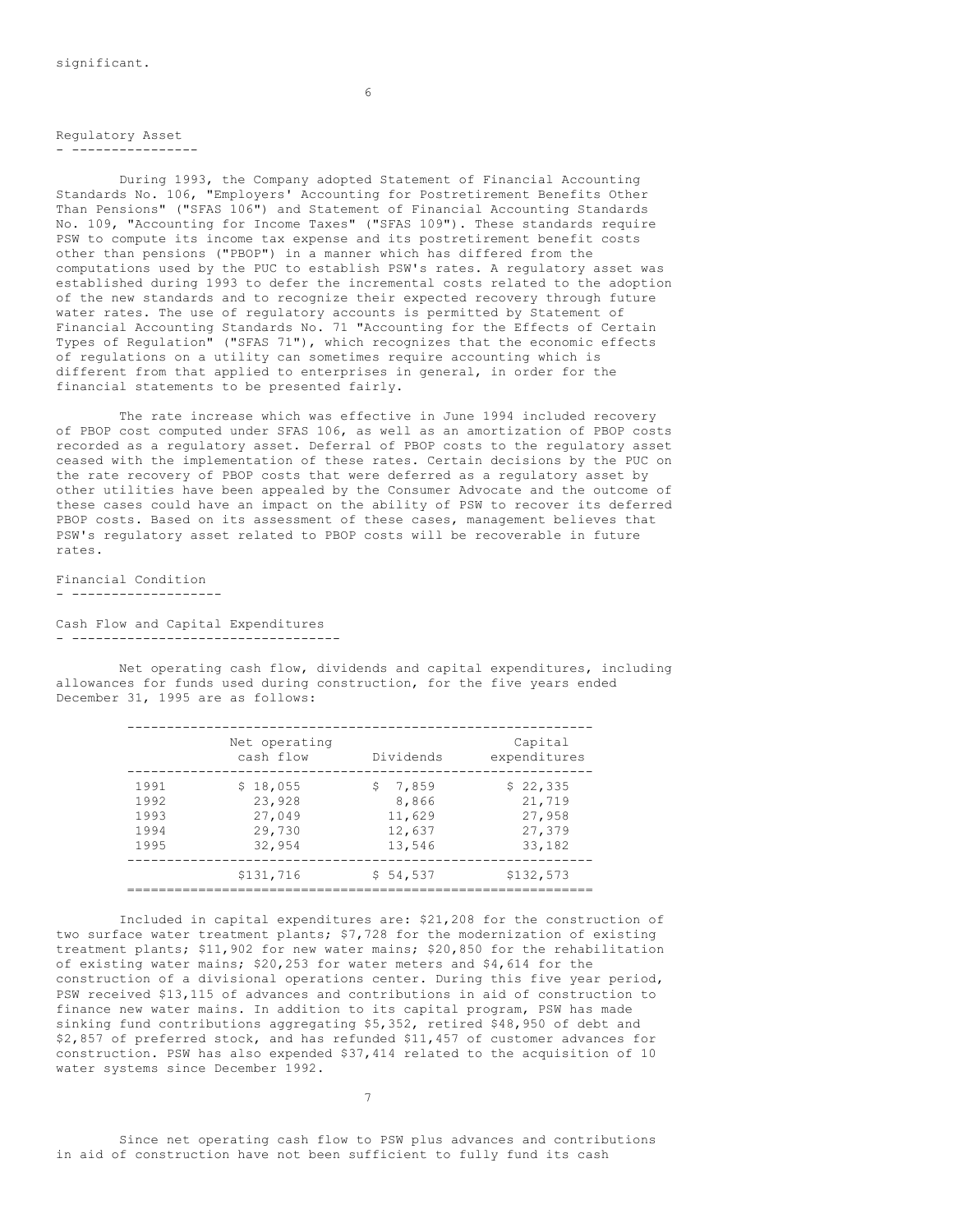requirements, PSW issued approximately \$107,777 of long-term debt during the past five years, \$10,000 of preferred stock in 1991 and received \$29,000 of equity investments from the Company during 1993.

The Company funded its investment in PSW with the proceeds from the sale of common stock and the sale of its discontinued operations. In April 1993, the Company sold 1,100,000 shares of common stock in a public offering for net proceeds of \$18,331. The Company has also sold 3,182,833 shares of common stock for net proceeds of \$50,084 since 1991 through three programs that allow existing shareholders and customers of PSW to purchase shares of common stock directly from the Company. The following table provides the net proceeds to the Company and the shares issued under these programs:

|                                      | Customer<br>Stock<br>Purchase<br>Program              | Dividend<br>Reinvestment<br>Program              | Optional<br>Stock<br>Purchase<br>Program       | Total                                                 |
|--------------------------------------|-------------------------------------------------------|--------------------------------------------------|------------------------------------------------|-------------------------------------------------------|
| Net proceeds:                        |                                                       |                                                  |                                                |                                                       |
| 1991<br>1992<br>1993<br>1994<br>1995 | \$2,651<br>24,185<br>5,465<br>3,541<br>4,680          | Ŝ.<br>494<br>742<br>1,491<br>2,047<br>2,324      | \$<br>172<br>264<br>583<br>603<br>842          | \$3,317<br>25,191<br>7,539<br>6,191<br>7,846          |
|                                      | \$40,522                                              | \$7,098                                          | \$2,464                                        | \$50,084                                              |
| Shares issued:                       |                                                       |                                                  |                                                |                                                       |
| 1991<br>1992<br>1993<br>1994<br>1995 | 193,775<br>1,669,159<br>298,940<br>200,690<br>255,455 | 37,247<br>51,143<br>86,704<br>117,020<br>132,910 | 11,997<br>17,159<br>31,857<br>33,108<br>45,669 | 243,019<br>1,737,461<br>417,501<br>350,818<br>434,034 |
|                                      | 2,618,019                                             | 425,024                                          | 139,790                                        | 3,182,833                                             |

Proceeds from the customer stock purchase program increased dramatically in 1992 and, in order to better match future equity additions with the need for additional capital, the Company amended this program in 1993 to eliminate the 5% discount it previously offered to customers and limited future stock sales under this program to approximately 100,000 shares in each of the three subscription periods during the year. The dividend reinvestment program ("DRP") continues to offer a 5% discount on the purchase of Company Stock with reinvested dividends. As of the December 1995 dividend payment, holders of 18% of the common shares outstanding participated in the DRP.

==========================================================================

8

PSW's 1996 capital program, exclusive of the costs of new mains financed by advances and contributions in aid of construction, is estimated to be \$29,800, which is expected to be financed, along with \$13,150 of debt maturities, \$440 of sinking fund obligations and \$1,500 of preferred stock redemptions through internally-generated funds, the revolving credit facility, equity investments from the Company, and issuance of new long-term debt. PSW has also entered into preliminary agreements to acquire six other water systems for a combined purchase price of approximately \$20,600, including, subject to final negotiations, the issuance of up to \$5,000 of the Company's preferred stock. In addition, PSW continues to hold discussions with several other water systems that are near or adjacent to PSW's service territories. The cash needed for these acquisitions would be funded initially with short-term debt with subsequent repayment primarily from the proceeds of long-term debt.

Future utility construction in the period 1997 through 2000, including recurring programs, such as the ongoing replacement of water meters, the rehabilitation of water mains and additional transmission mains to meet customer demands, exclusive of the costs of new mains financed by advances and contributions in aid of construction, is estimated to require aggregate expenditures of approximately \$115,000. The Company anticipates that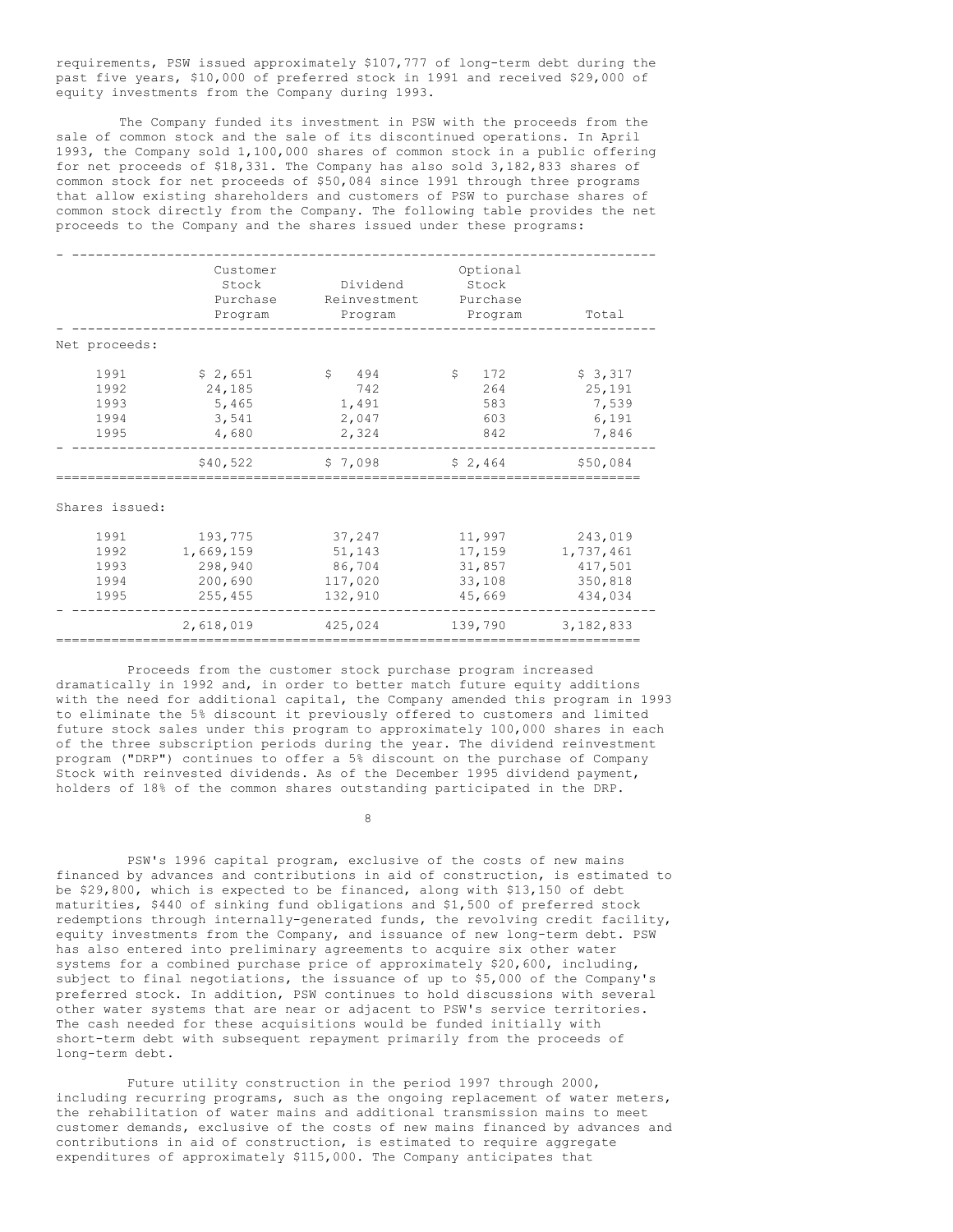approximately 50% of these expenditures will require external financing. The estimates discussed above do not include any amounts for possible future acquisitions of water systems or the financing necessary to support them.

PSW's ability to finance its future construction programs, as well as its acquisition activities, depends on its ability to attract the necessary external financing and maintain or increase internally-generated funds. Rate orders permitting compensatory rates of return on invested capital and timely rate adjustments will be required to allow PSW to achieve an adequate level of earnings to enable it to secure the capital it will need and to maintain satisfactory debt coverage ratios.

Operating cash flow from PSW, along with external financings, will enable the Company to pursue its capital expenditure programs, pay dividends and supply the working capital required by the Company in 1996. Management believes that with continued regulatory support, it will be able to obtain the external financing that it will need.

### Capitalization

- --------------

The following table summarizes PSC's capitalization during the past five years:

| December 31,                | 1995   | 1994   | 1993   | 1992   | 1991   |
|-----------------------------|--------|--------|--------|--------|--------|
|                             |        |        |        |        |        |
| Long-term debt*             | 53.5%  | 49.9%  | 50.7%  | 58.1%  | 64.4%  |
| Preferred stock             |        |        |        |        |        |
| with mandatory redemption*  | 2.0    | 3.3    | 3.4    | 3.6    | 3.7    |
| Common stockholders' equity | 44.5   | 46.8   | 45.9   | 38.3   | 31.9   |
|                             | 100.0% | 100.0% | 100.0% | 100.0% | 100.0% |
|                             |        |        |        |        |        |

### \*includes current portion.

The changes in the capitalization ratios result from the issuance of common stock over the past five years, the retirement of parent company debt in 1992 and the issuance of debt by PSW to finance its acquisitions and capital program.

9

#### Impact of Recent Accounting Pronouncements - ------------------------------------------

In March 1995, the Financial Accounting Standards Board ("FASB") issued Statement of Financial Accounting Standards No. 121, "Accounting for the Impairment of Long-lived Assets and for Long-lived Assets to Be Disposed Of" ("SFAS 121"). SFAS 121 requires that the Company's long-lived assets, which consist primarily of Utility Plant in Service, be reviewed for impairment whenever events or changes in circumstances indicate that the carrying amount of these assets may not be recoverable. SFAS 121 also requires that rate-regulated enterprises recognize an impairment for the amount of costs excluded when the PUC excludes all or part of a cost from the enterprise's rate base. The Company intends to adopt this standard as required in 1996. The implementation of SFAS 121 is not expected to have an impact on the results of operations or financial position of the Company, since PSW's rates are designed to provide a recovery of its depreciation expense and cost of capital associated with its utility plant. The PUC has not excluded any of PSW's utility plant from rate base.

In October 1995, the FASB issued Statement of Financial Accounting Standards No. 123, "Accounting for Stock-Based Compensation" ("SFAS 123") which encourages the fair value based method of accounting for stock options and similar equity instruments granted to employees. This method requires that the fair value of equity instruments granted to employees be recorded as compensation expense. However, SFAS 123 allows for the continued use of the intrinsic value based method, which in most cases, does not result in a charge to earnings. The Company does not expect to change its method of accounting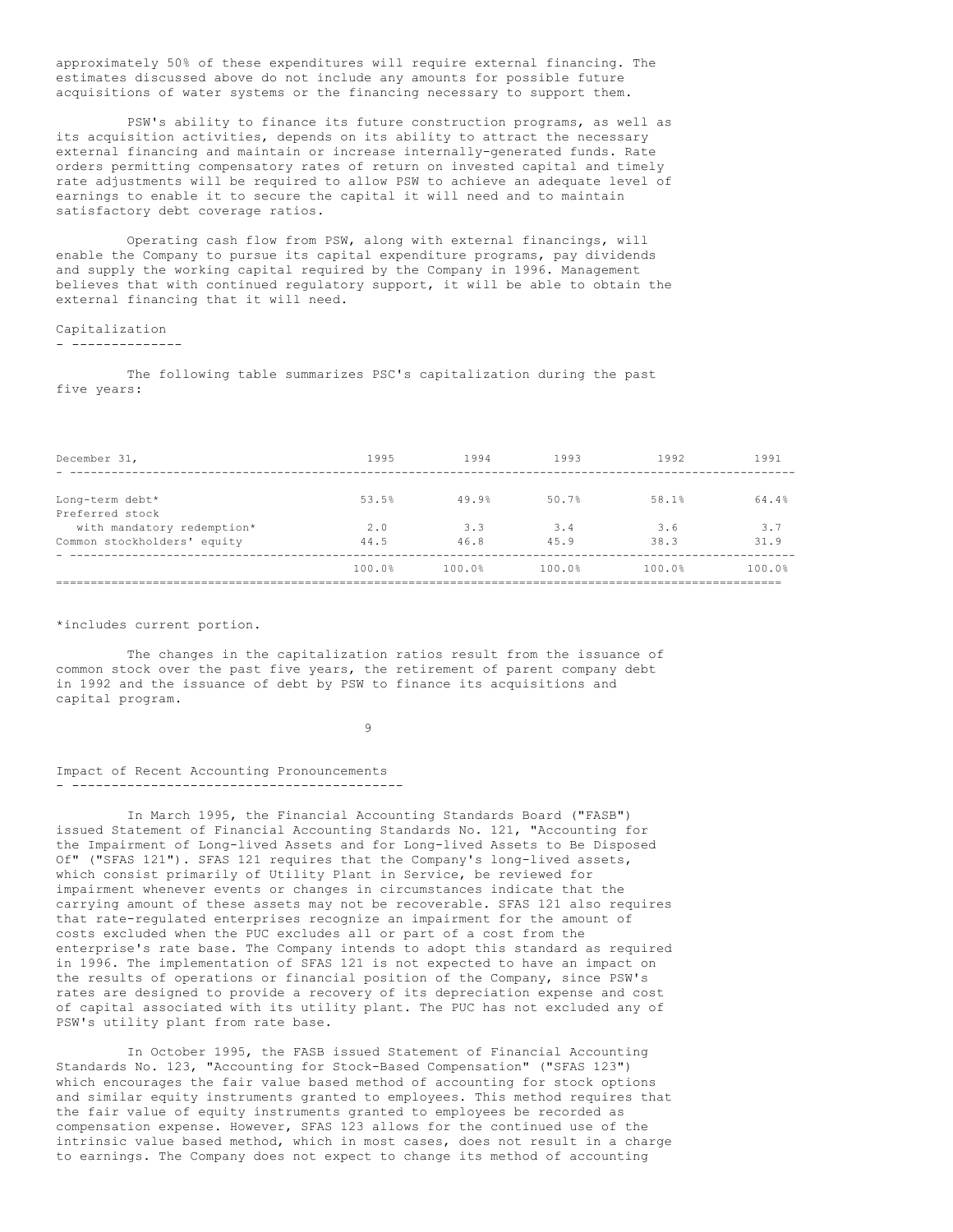for stock options. However, the Company will adopt the disclosure requirements of SFAS 123 when required in 1996.

```
Dividends on Common Stock
- -------------------------
```
Following is a recent history of income from continuing operations and dividends of the Company:

| Payout<br>ratio |
|-----------------|
| 78%             |
| 85              |
| 84              |
| 81              |
| 76              |
|                 |

Dividends have averaged approximately 81% of income from continuing operations during this period. In 1995, the annual dividend increased by 3.6% to \$1.16 beginning with the September 1995 dividend.

10

| Summary of Selected Financial Data<br>(in thousands of dollars, except per share amounts) |           |                                                             |                     | Philadelphia Suburban Corporation and Subsidiaries |                                      |
|-------------------------------------------------------------------------------------------|-----------|-------------------------------------------------------------|---------------------|----------------------------------------------------|--------------------------------------|
| Years ended December 31,                                                                  | 1995      | 1994                                                        | 1993                | 1992                                               | 1991                                 |
| PER COMMON SHARE:                                                                         |           |                                                             |                     |                                                    |                                      |
| Income from continuing operations (a)                                                     | \$1.50    | \$1.35                                                      | \$1.27              | \$1.23                                             | \$1.29                               |
| Net income                                                                                | 1.53      | 1.35                                                        | 1.27                | 0.50                                               | 0.62                                 |
| Cash dividends                                                                            | 1.14      | 1.10                                                        | 1.07                | 1.04                                               | 1.00                                 |
| Return on average shareholders equity (b)                                                 | 12%       | $11\%$                                                      | $11\%$              | 11%                                                | 12%                                  |
| Book value at year end                                                                    | \$12.88   | \$12.27                                                     | \$11.89             | \$10.88                                            | \$10.66                              |
| Market value at year end                                                                  | 20.75     |                                                             | 18.13 18.38         | 16.00                                              | 15.75                                |
| INCOME STATEMENT HIGHLIGHTS:                                                              |           |                                                             |                     |                                                    |                                      |
|                                                                                           |           |                                                             |                     |                                                    |                                      |
| Earned revenues (b)                                                                       | \$117,044 |                                                             | \$108,636 \$101,244 | \$93,307                                           | \$88,648                             |
| Depreciation and amortization (b)                                                         | 11,557    | 10,330                                                      | 10,935              | 9,446                                              | 8,253                                |
| Interest and debt expenses (b) (c)                                                        |           | 15, 178 13, 636 13, 169                                     |                     | 15,676                                             | 14,377                               |
| Income before income taxes (b)                                                            |           |                                                             |                     | 18,661                                             | $\ensuremath{17\,},\ensuremath{260}$ |
| Provision for income taxes (b)                                                            | 12,901    | 30,931 27,209 24,261<br>12,901 11,571 10,426                |                     | 8,035                                              | 7,081                                |
| Income from continuing operations (a)                                                     |           |                                                             |                     | 18,030 15,638 13,835 10,626 10,179                 |                                      |
| Net income                                                                                |           | 18,400 15,638 13,835                                        |                     | 4,292                                              | 4,889                                |
| BALANCE SHEET HIGHLIGHTS:                                                                 |           |                                                             |                     |                                                    |                                      |
| Total assets                                                                              |           |                                                             |                     | \$518,051 \$460,062 \$440,935 \$367,096            | \$350,560                            |
| Property, plant and equipment, net (b)                                                    |           |                                                             |                     | 436,905 385,709 366,230 345,610                    | 320,974                              |
| Common stockholders equity                                                                |           | 436,905 ---.<br>156,976 143,795 135,934<br>10,000 10,000    | 135,934             | 106,971                                            | 85,621                               |
| Preferred stock with mandatory redemption (d)                                             |           |                                                             |                     | 10,000                                             | 10,000                               |
| Long-term debt (d)                                                                        |           |                                                             |                     | 188,985 153,082 150,176 162,089 172,626            |                                      |
| Total debt                                                                                | 195,440   | 157,132                                                     | 150,995             | 163,048                                            | 172,786                              |
| ADDITIONAL INFORMATION:                                                                   |           |                                                             |                     |                                                    |                                      |
|                                                                                           |           |                                                             |                     |                                                    |                                      |
| Net cash flows from operating activities (b)                                              | \$32,954  |                                                             | \$29,730 \$27,049   | \$23,785                                           | \$18,198                             |
| Capital additions (b) (e)                                                                 | 33.182    | 27,379                                                      | 27,958              | 21,719                                             | 22,335                               |
| Dividends on common stock                                                                 |           | $13,546$ $12,637$ $11,629$<br>$264,865$ $249,533$ $247,195$ |                     | 8,866                                              | 7,859                                |
| Number of metered water customers                                                         |           |                                                             |                     | 244,788                                            | 236,616                              |
| Number of shareholders of common stock                                                    |           | 12,209 11,243 10,811                                        |                     | 9,863                                              | 6,408                                |
| Common shares outstanding (000)                                                           | 12,189    | 11,718                                                      | 11,430              | 9,832                                              | 8,034                                |
| Employees (full-time) (b)                                                                 | 535       | 525                                                         | 523                 | 526                                                | 526                                  |
|                                                                                           |           |                                                             |                     |                                                    |                                      |

(a) 1992 operating results are before extraordinary charge of \$834 or \$0.10 per share.

(b) Continuing operations only.

(c) Includes dividend on preferred stock and is net of allowance for funds used during construction.

(d) Includes current portion.

(e) Excludes payments for acquired water systems of \$26,351 in 1995, \$612 in 1994, \$1,323 in 1993 and \$9,128 in 1992.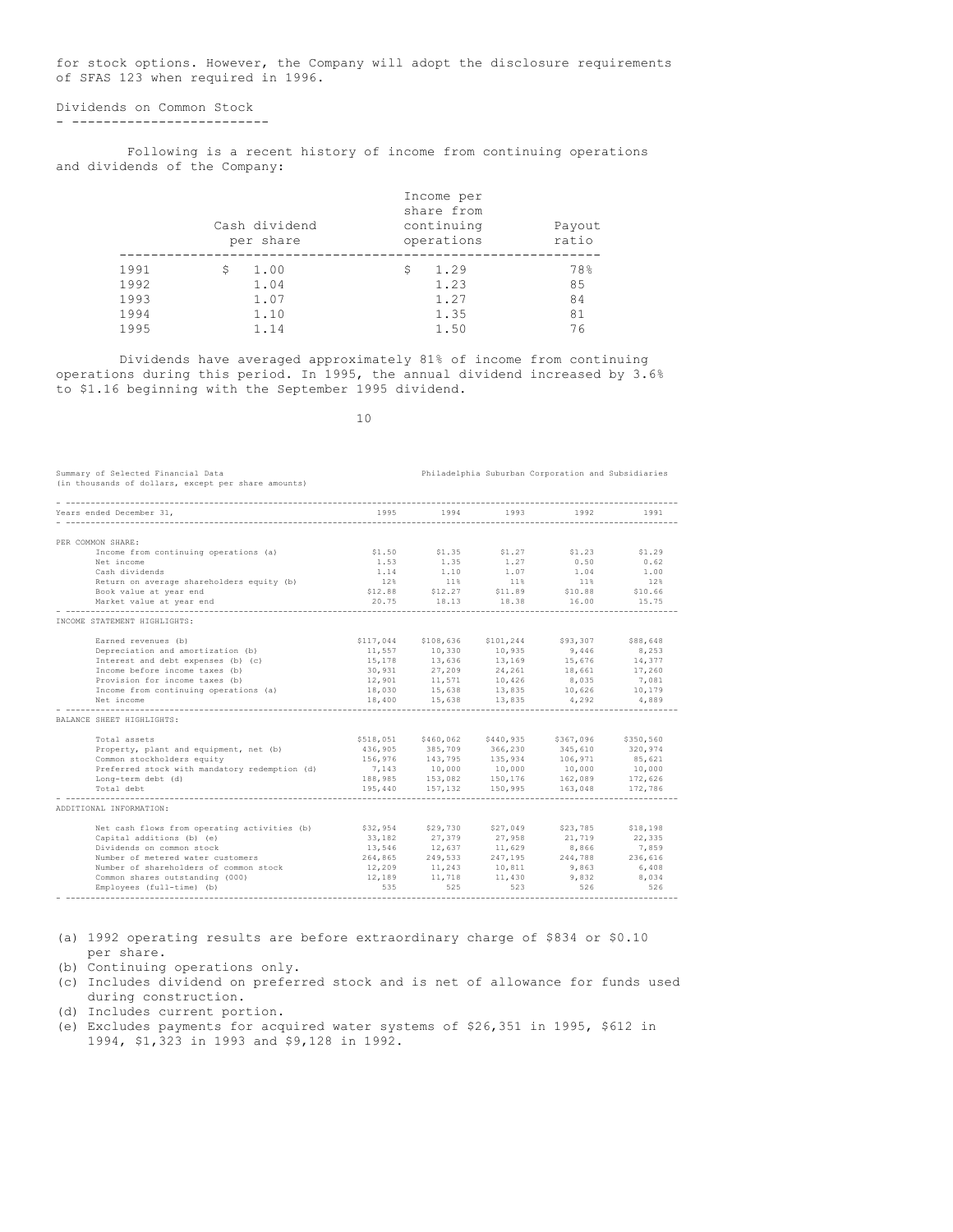Exhibit 21 ------------ (unaudited)

PHILADELPHIA SUBURBAN CORPORATION AND SUBSIDIARIES

The following table lists all of the subsidiaries of the Company at December 31, 1995:

> Philadelphia Suburban Water Company (Pa.) Utility & Municipal Services, Inc. (Pa.) PSC Services, Inc. (Del.)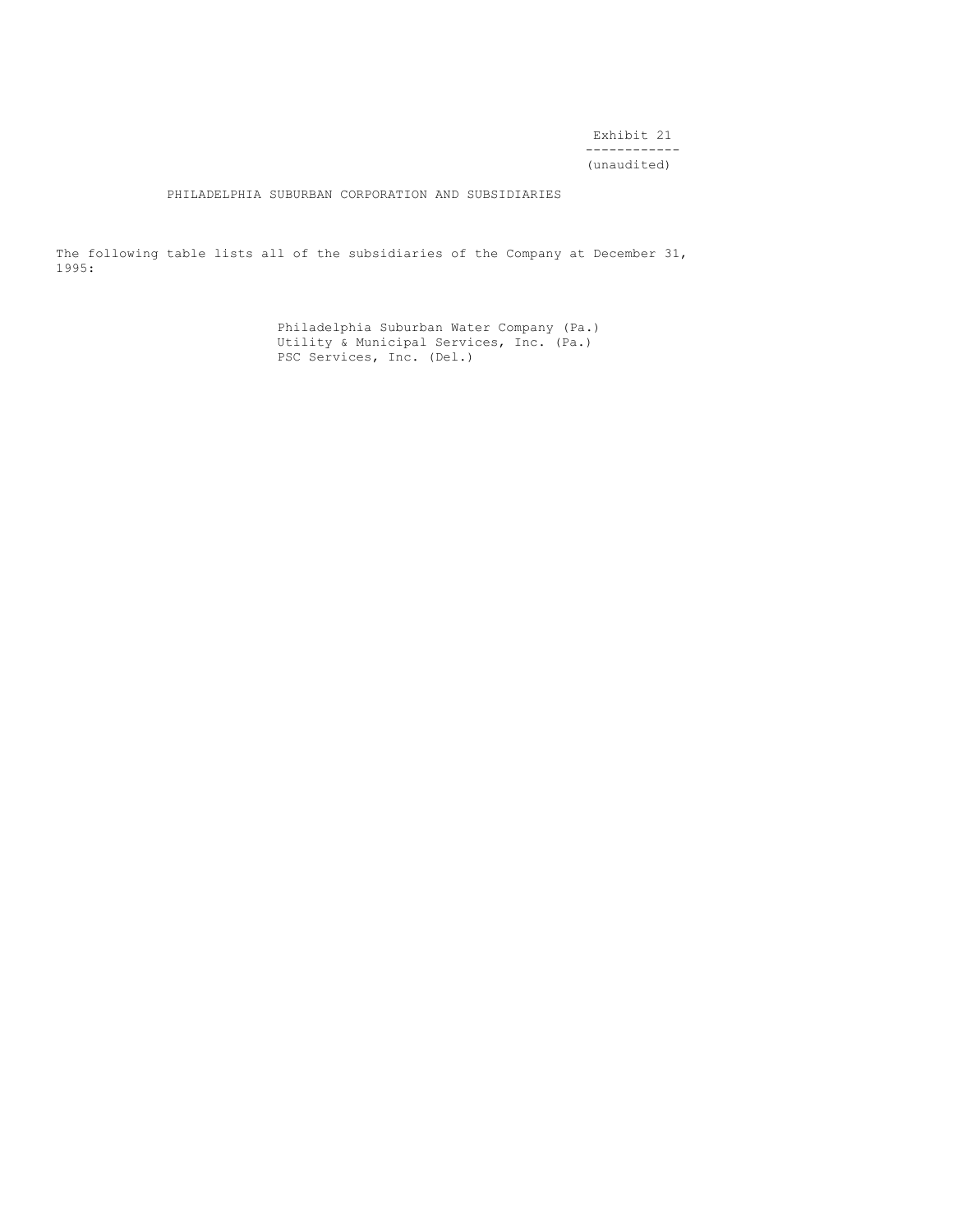Exhibit 23

CONSENT OF INDEPENDENT AUDITORS

The Board of Directors Philadelphia Suburban Corporation

We consent to incorporation by reference in the Registration Statements on Form S-8 (1994 Equity Compensation Plan No. 033-53689), (1994 Employee Stock Purchase Plan No. 033-52557), (1988 Stock Option Plan No.33-27032), (1982 Stock Option Plan No. 2-81757); on Form S-3 (Dividend Reinvestment and Optional Stock Purchase Plan No. 33-64281); and on Form S-3 (Customer Stock Purchase Plan No. 33-64301) of Philadelphia Suburban Corporation of our report dated February 6, 1996, related to the consolidated balance sheets of Philadelphia Suburban Corporation and subsidiaries as of December 31, 1995 and 1994 and the related consolidated statements of income and cash flows for each of the years in the three-year period ended December 31, 1995, which report is incorporated by reference in the December 31, 1995 Annual Report on Form 10-K of Philadelphia Suburban Corporation.

KPMG PEAT MARWICK LLP

Philadelphia, Pennsylvania March 25, 1996